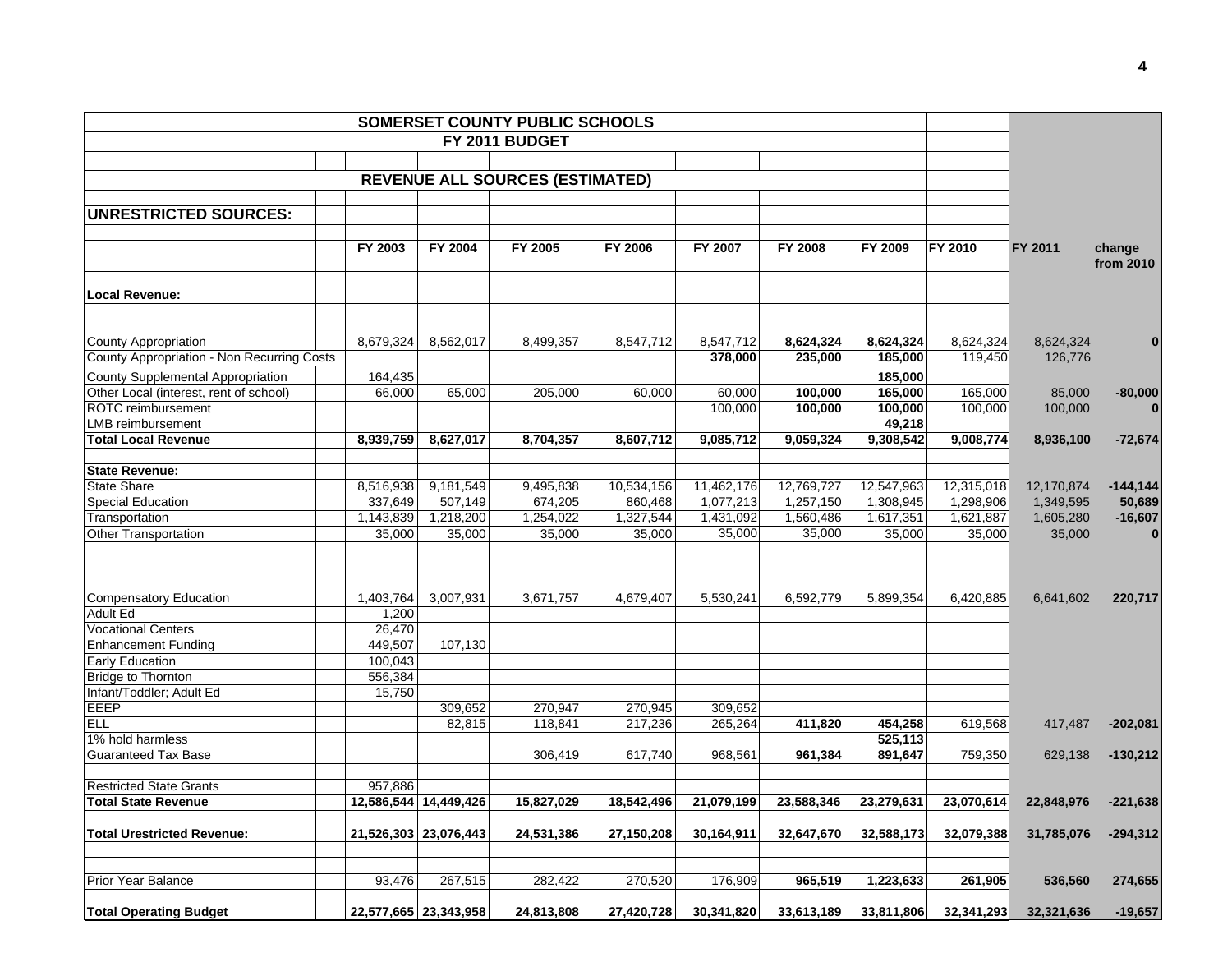## **SOMERSET COUNTY PUBLIC SCHOOLS FY 2011 BUDGETSOURCES OF REVENUE**

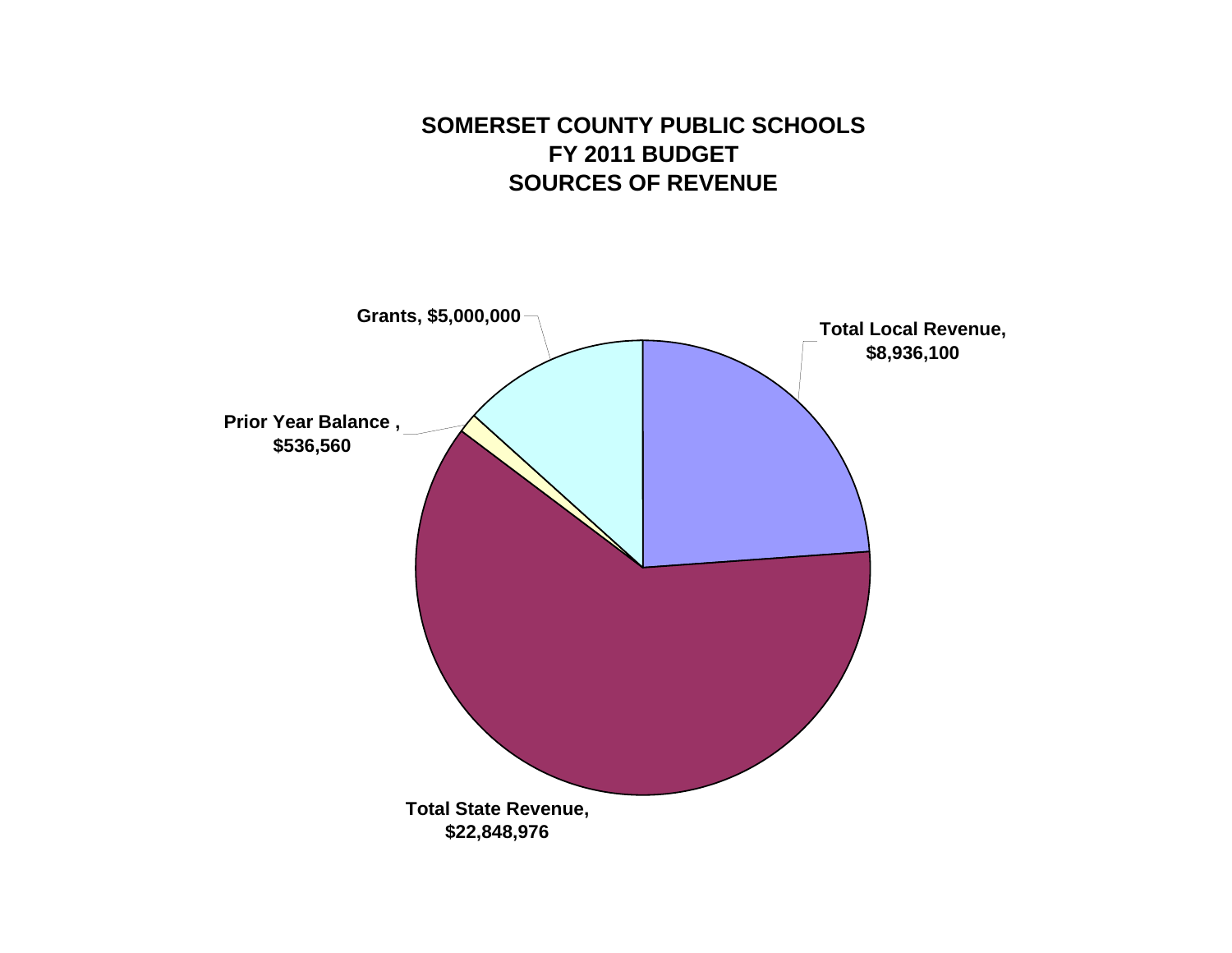## **SOMERSET COUNTY PUBLIC SCHOOLSFY 2011 BUDGET REVENUE**

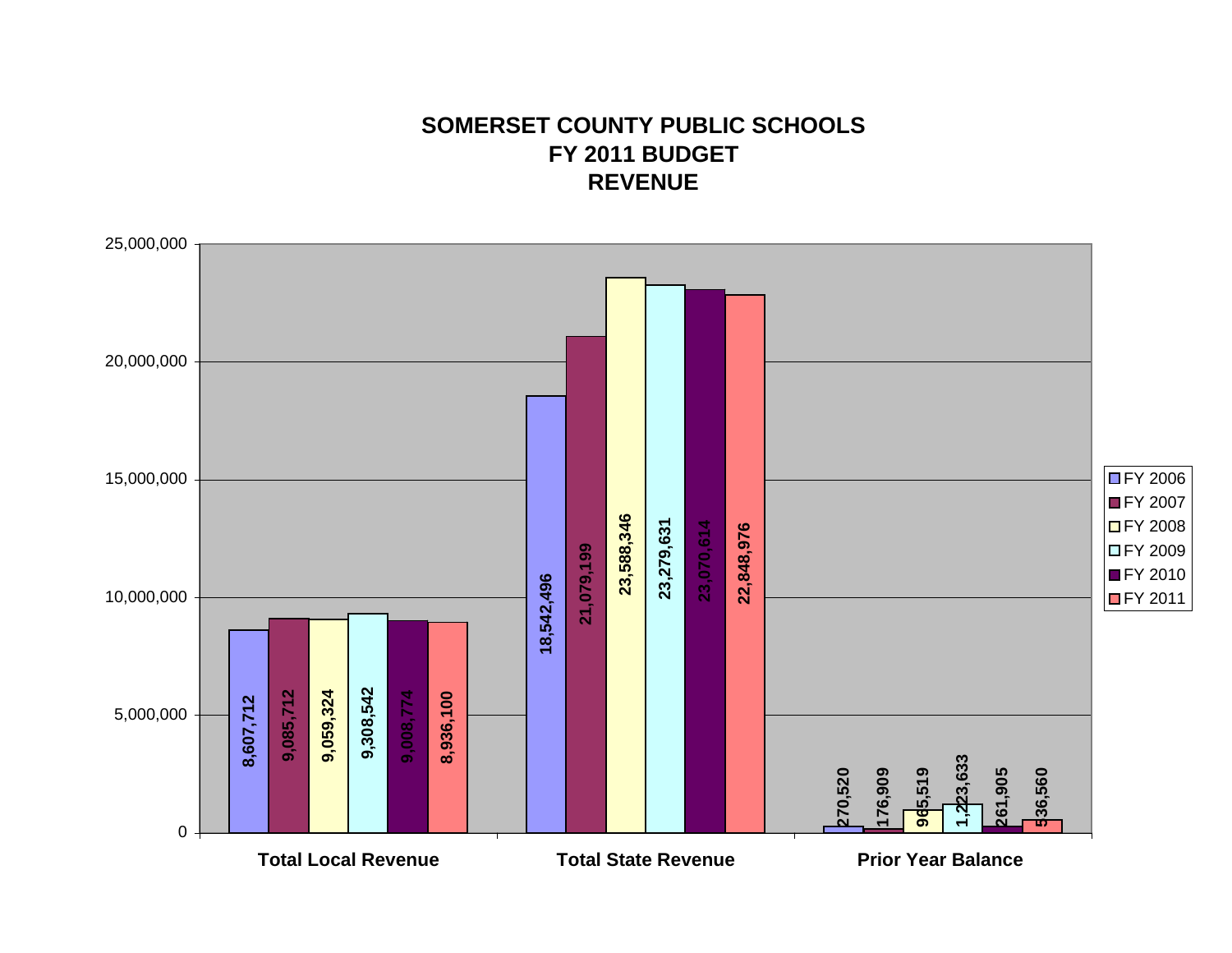|                                         | SOMERSET COUNTY PUBLIC SCHOOLS |                |                            |                                                        |            |               |              |
|-----------------------------------------|--------------------------------|----------------|----------------------------|--------------------------------------------------------|------------|---------------|--------------|
|                                         |                                |                | FY 2011 BUDGET - Approved  |                                                        |            |               |              |
|                                         |                                |                | <b>SUMMARY BY CATEGORY</b> |                                                        |            |               |              |
|                                         |                                |                |                            |                                                        |            |               |              |
|                                         |                                |                |                            |                                                        |            |               |              |
| <b>CATEGORY</b>                         | <b>Final</b>                   | Final          | Final                      | Approved                                               | Proposed   | \$ Difference | % Difference |
|                                         | FY 2007                        | <b>FY 2008</b> | FY 2009                    | FY 2010                                                | FY 2011    | 2010 - 2011   | 2010 - 2011  |
|                                         |                                |                |                            |                                                        |            |               |              |
| <b>ADMINISTRATION</b>                   | 723,497                        | 755,534        | 782,384                    | 776,574                                                | 793,762    | 17,187        | 2.21%        |
| <b>SCHOOL SUPPORT SERVICES</b>          | 2,046,761                      | 2,263,100      | 2,379,294                  | 2,462,043                                              | 2,436,191  | $-25,852$     | $-1.05%$     |
| <b>INSTRUCTIONAL SALARIES</b>           | 12,934,418                     | 14,012,426     | 13,924,344                 | 13,329,600                                             | 13,426,772 | 97,172        | 0.73%        |
| <b>INSTRUCTIONAL TEXTBOOKS/SUPPLIES</b> | 670,602                        | 750,524        | 630,477                    | 477,209                                                | 436,342    | $-40,867$     | $-8.56%$     |
| <b>OTHER INSTRUCTIONAL COSTS</b>        | 861,325                        | 995,100        | 940,400                    | 501,554                                                | 537,944    | 36,390        | 7.26%        |
| <b>SPECIAL EDUCATION</b>                | 2,006,004                      | 2,327,471      | 2,509,032                  | 2,461,788                                              | 2,427,794  | $-33,994$     | $-1.38%$     |
| <b>STUDENT PERSONNEL SERVICES</b>       | 274,050                        | 322,770        | 443,512                    | 559,077                                                | 579,648    | 20,571        | 3.68%        |
| <b>HEALTH SERVICES</b>                  | 273,499                        | 294,490        | 327,214                    | 310,786                                                | 313,157    | 2,371         | 0.76%        |
| <b>PUPIL TRANSPORTATION</b>             | 2,270,273                      | 2,381,573      | 2,689,107                  | 2,720,177                                              | 2,725,372  | 5,196         | 0.19%        |
| <b>OPERATION OF PLANT</b>               | 2,100,751                      | 2,281,042      | 2,570,937                  | 2,581,399                                              | 2,364,042  | $-217,357$    | $-8.42%$     |
| <b>MAINTENANCE OF PLANT</b>             | 992,926                        | 1,030,365      | 1,038,669                  | 995,093                                                | 999,055    | 3,962         | 0.40%        |
| <b>FIXED CHARGES</b>                    | 4,732,792                      | 4,998,276      | 5,076,436                  | 4,975,993                                              | 5,038,884  | 62,891        | 1.26%        |
| <b>CAPITAL OUTLAY</b>                   | 454,909                        | 1,200,519      | 500,000                    | 190,000                                                | 242,674    | 52,674        | 27.72%       |
| <b>GRAND TOTAL</b>                      |                                |                |                            | 30,341,807 33,613,189 33,811,806 32,341,293 32,321,636 |            | $-19,656$     | $-0.06%$     |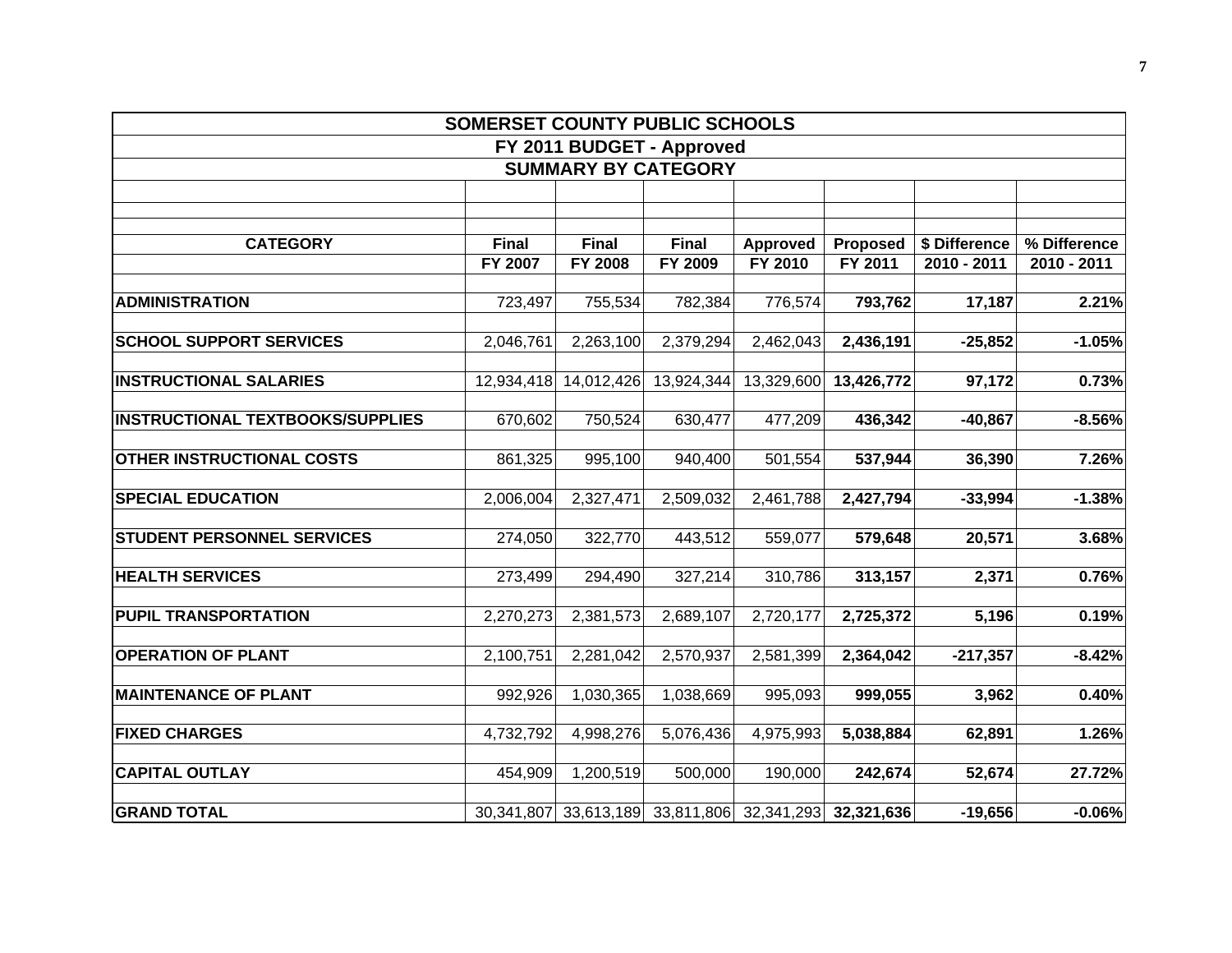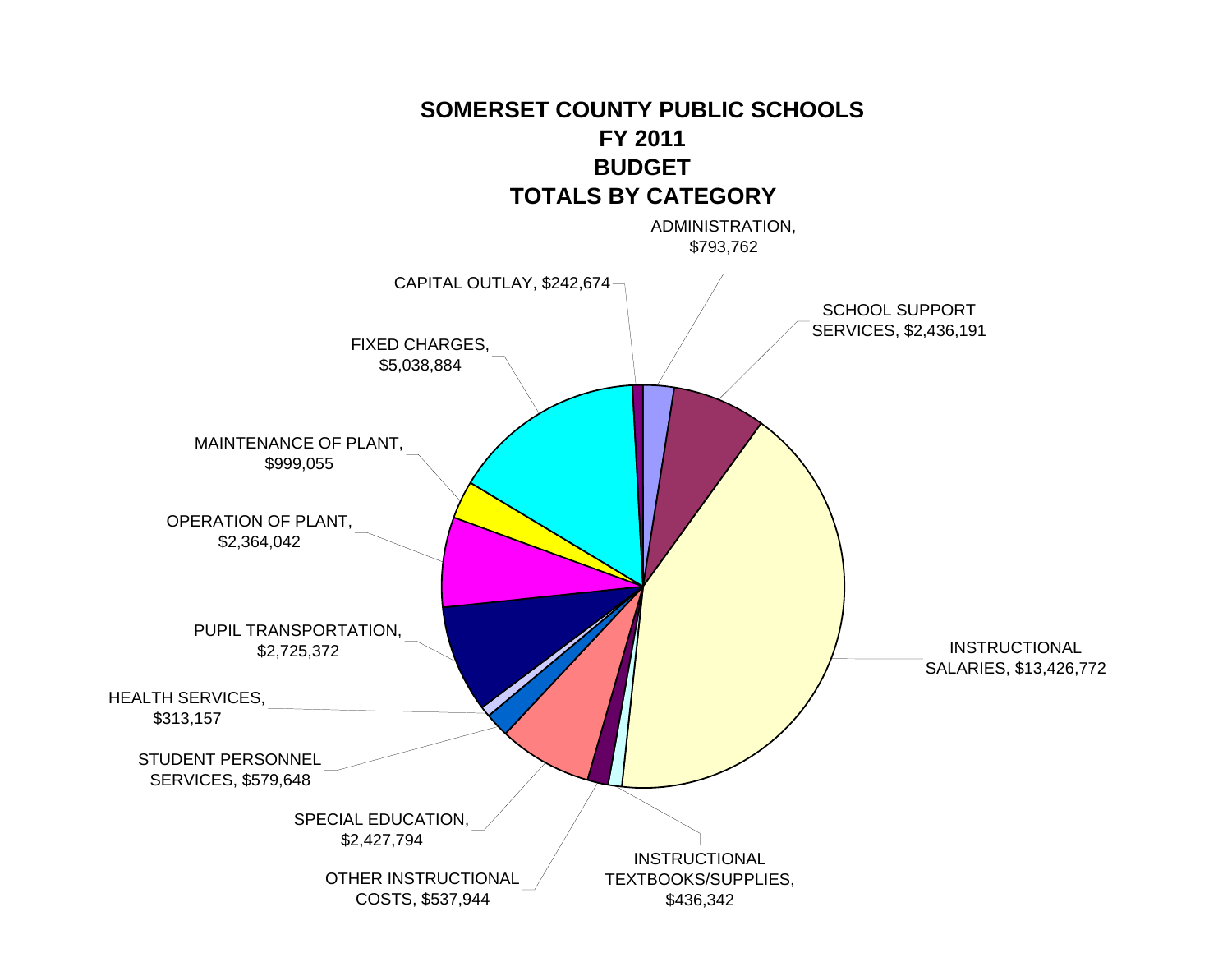|                                         |                 | SOMERSET COUNTY PUBLIC SCHOOLS |                  |                |                                           |                  |                 |
|-----------------------------------------|-----------------|--------------------------------|------------------|----------------|-------------------------------------------|------------------|-----------------|
|                                         |                 | FY 2011 BUDGET - Approved      |                  |                |                                           |                  |                 |
|                                         |                 | <b>SUMMARY BY OBJECT</b>       |                  |                |                                           |                  |                 |
|                                         |                 |                                |                  |                |                                           |                  |                 |
|                                         |                 |                                |                  |                |                                           |                  |                 |
|                                         | <b>SALARIES</b> | <b>CONTRACTED</b>              | <b>SUPPLIES/</b> | <b>OTHER</b>   | LAND,                                     | <b>TRANSFERS</b> | <b>TOTAL</b>    |
|                                         |                 | <b>SERVICES</b>                | <b>MATERIALS</b> | <b>CHARGES</b> | <b>BUILDING</b><br><b>&amp; EQUIPMENT</b> |                  | <b>CATEGORY</b> |
|                                         |                 |                                |                  |                |                                           |                  |                 |
| <b>ADMINISTRATION</b>                   | 447,988         | 170,724                        | 89,850           | 78,100         | 7,100                                     |                  | 793,762         |
| <b>SCHOOL SUPPORT SERVICES</b>          | 2,409,691       |                                | $\overline{0}$   | 21,000         | 5,500                                     |                  | 2,436,191       |
| <b>INSTRUCTIONAL SALARIES</b>           | 13,426,772      |                                |                  |                |                                           |                  | 13,426,772      |
| <b>INSTRUCTIONAL TEXTBOOKS/SUPPLIES</b> |                 |                                | 436,342          |                |                                           |                  | 436,342         |
| <b>OTHER INSTRUCTIONAL COSTS</b>        |                 | 50,000                         |                  | 165,700        | 322,244                                   |                  | 537,944         |
| <b>SPECIAL EDUCATION</b>                | 2,282,544       | 86,850                         | 12,000           | 15,000         | 1,400                                     | 30,000           | 2,427,794       |
| <b>STUDENT PERSONNEL SERVICES</b>       | 573,898         |                                | 2,500            | 3,250          |                                           |                  | 579,648         |
| <b>HEALTH SERVICES</b>                  | 305,367         |                                | 4,500            | 1,800          | 1,490                                     |                  | 313,157         |
| <b>PUPIL TRANSPORTATION</b>             | 206,501         | 2,466,471                      | 1,000            | 47,600         | 3,800                                     |                  | 2,725,372       |
| <b>OPERATION OF PLANT</b>               | 756,196         | 215,989                        | 86,900           | 1,237,657      | 67,300                                    |                  | 2,364,042       |
| <b>MAINTENANCE OF PLANT</b>             | 517,105         | 226,600                        | 238,350          |                | 17,000                                    |                  | 999,055         |
| <b>FIXED CHARGES</b>                    |                 |                                |                  | 5,038,884      |                                           |                  | 5,038,884       |
| <b>CAPITAL OUTLAY</b>                   |                 |                                |                  |                | 242,674                                   |                  | 242,674         |
| <b>TOTAL BY OBJECT</b>                  | 20,926,062      | 3,216,634                      | 871,442          | 6,608,991      | 668,508                                   | 30,000           | 32,321,636      |
| <b>% OF TOTAL BUDGET</b>                | 64.74%          | 9.95%                          | 2.70%            | 20.45%         | 2.07%                                     | 0.09%            |                 |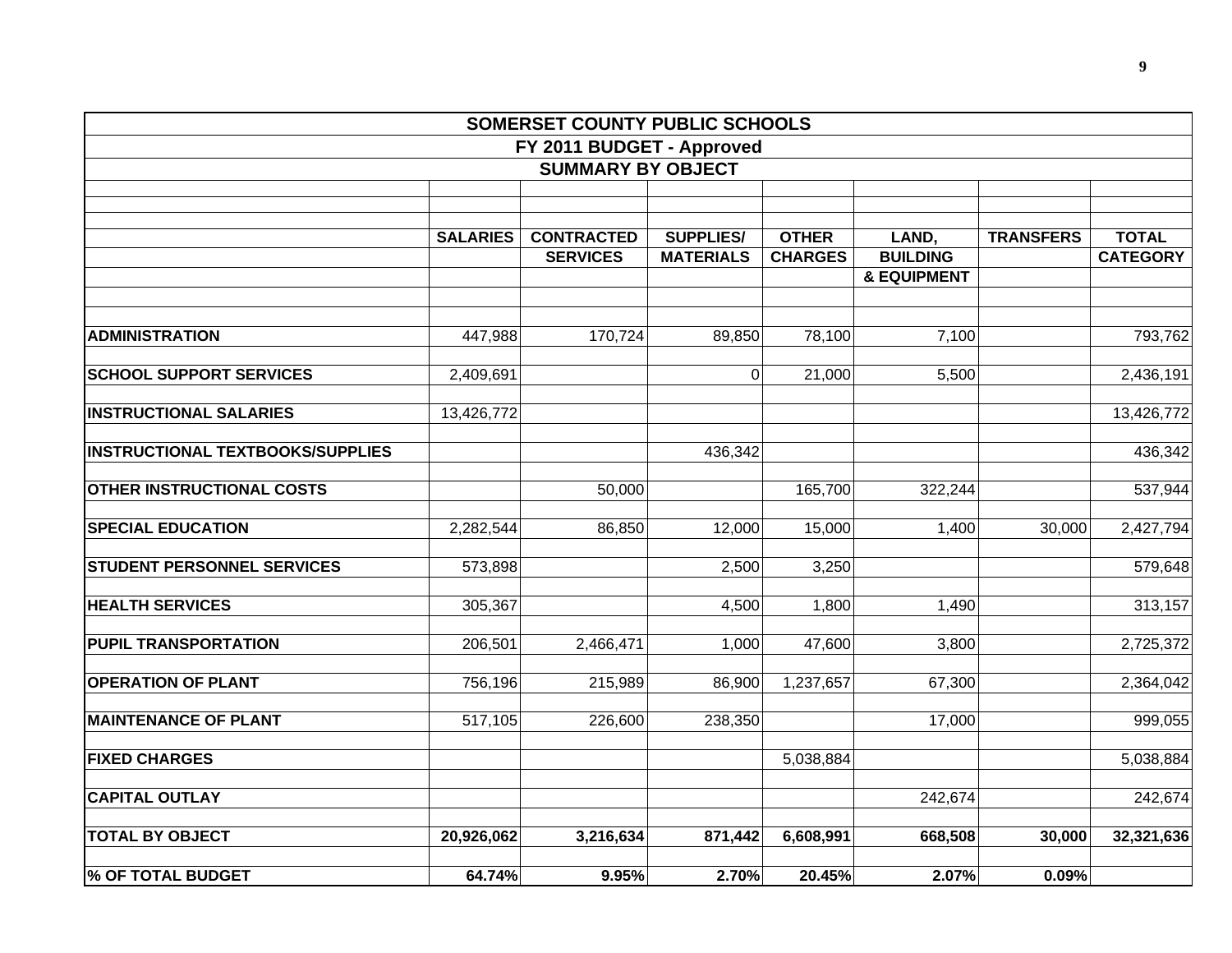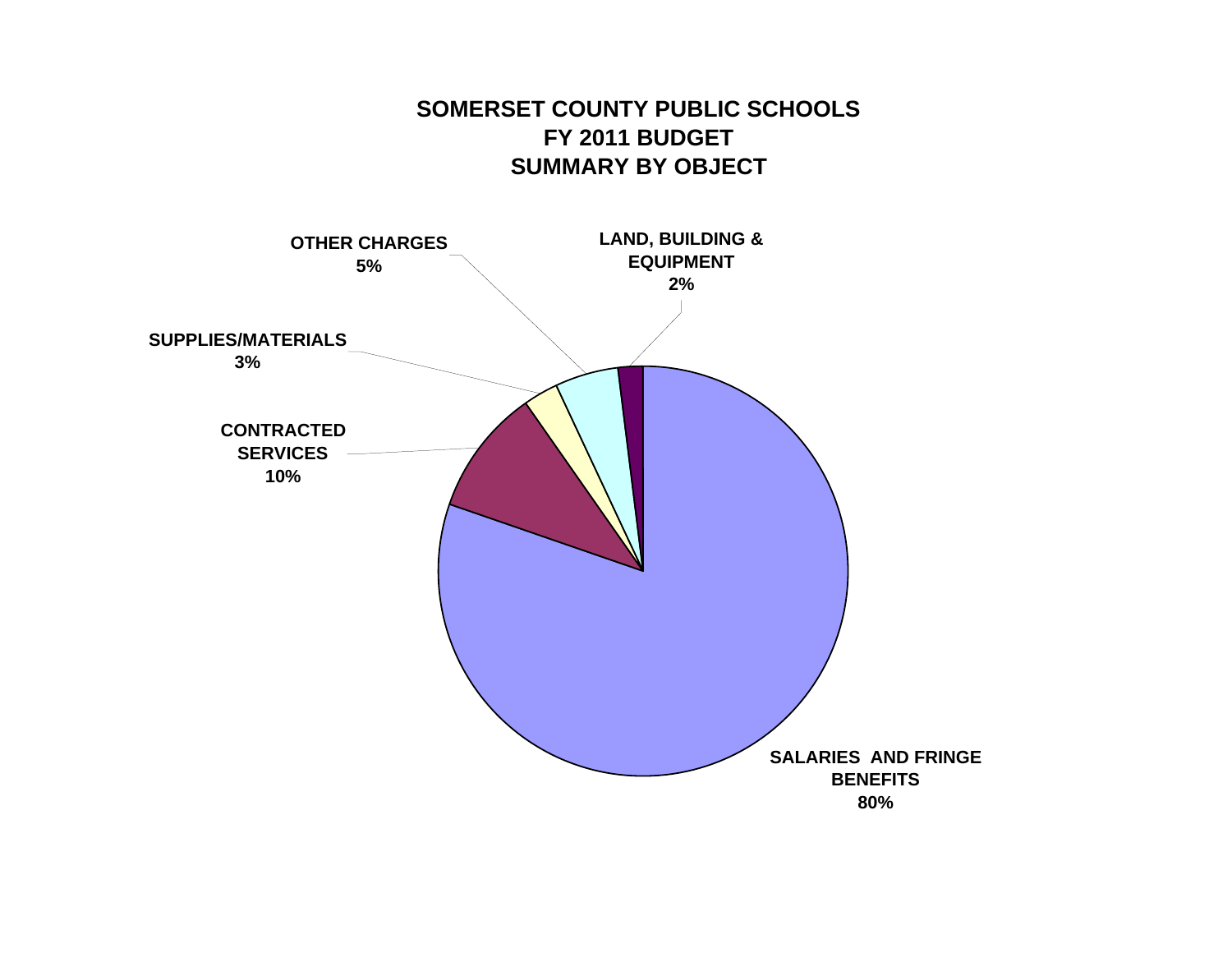## **SOMERSET COUNTY PUBLIC SCHOOLSFY 2011 BUDGET FOR EVERY DOLLAR SPENT**

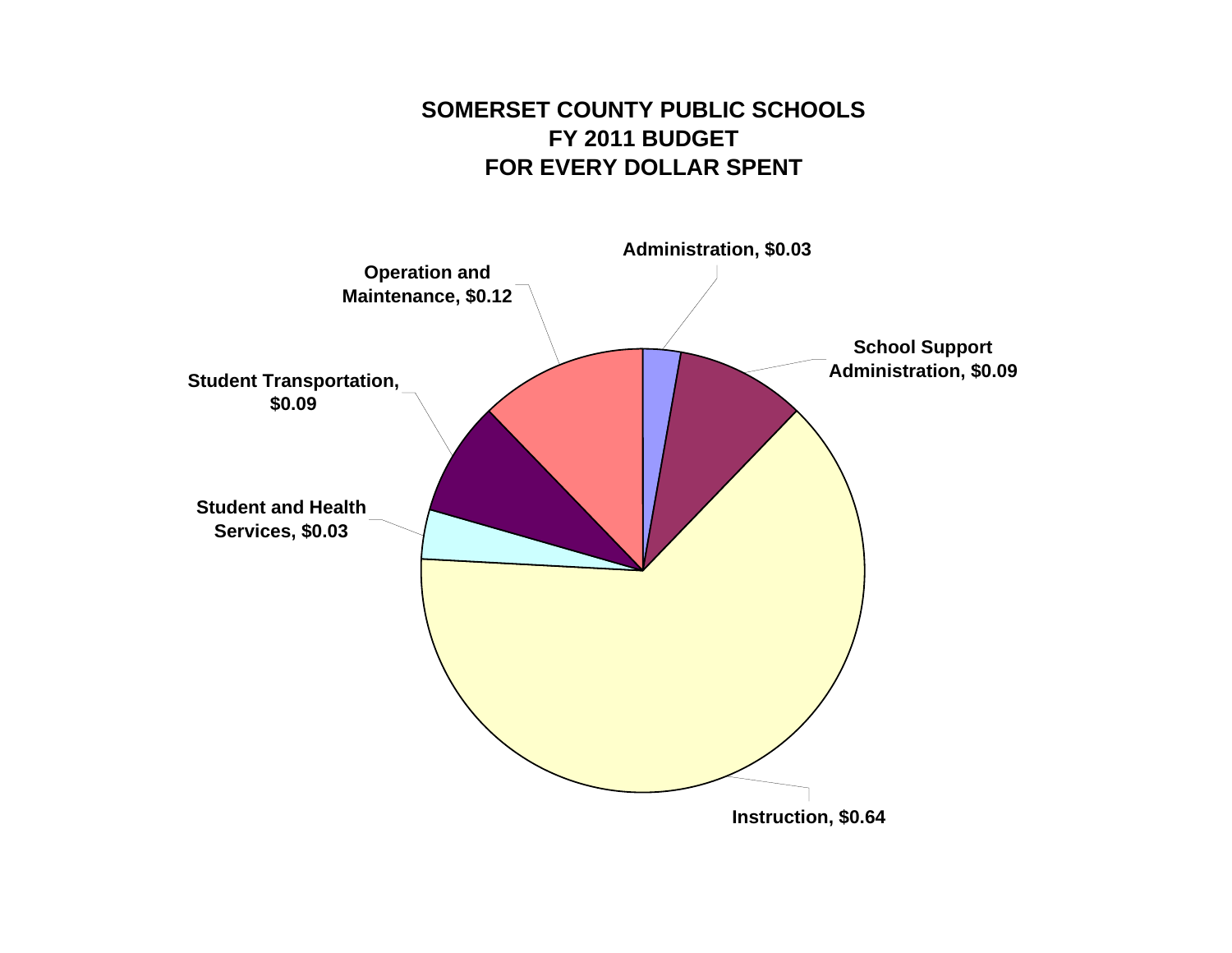|                       | <b>SOMERSET COUNTY PUBLIC SCHOOLS</b> |                                             |              |         |         |          |          |         |               |                   |
|-----------------------|---------------------------------------|---------------------------------------------|--------------|---------|---------|----------|----------|---------|---------------|-------------------|
| FY 2011 BUDGET        |                                       |                                             |              |         |         |          |          |         |               |                   |
|                       |                                       |                                             |              |         |         |          |          |         |               |                   |
| <b>ADMINISTRATION</b> |                                       |                                             |              |         |         |          |          |         |               |                   |
|                       |                                       |                                             |              |         |         |          |          |         |               |                   |
| Object                | <b>Account Number</b>                 | <b>Description</b>                          | <b>Final</b> | Final   | Final   | Approved | Proposed | Final   | \$ difference | %                 |
| <b>SALARIES</b>       |                                       |                                             | FY 2007      | FY 2008 | FY 2009 | FY 2010  | FY 2011  | FY 2011 | 2010 - 2011   | <b>Difference</b> |
|                       |                                       | <b>Board of Education Salaries: This</b>    |              |         |         |          |          |         |               |                   |
|                       |                                       | account records annual Board of             |              |         |         |          |          |         |               |                   |
|                       | 01191 8000                            | Education's members salaries.               | 13,800       | 13,800  | 13,800  | 13,800   | 13,800   | 13,800  | $\mathbf{0}$  | 0.00%             |
|                       |                                       |                                             |              |         |         |          |          |         |               |                   |
|                       |                                       | Superintendent's Salary: This account       |              |         |         |          |          |         |               |                   |
|                       | 02001 8000                            | records the Superintendent's salary         | 115,000      | 125,000 | 132,000 | 132,512  | 131,000  | 132,000 | $-512$        | $-0.39%$          |
|                       |                                       | Superintendent's Car Allowance: This        |              |         |         |          |          |         |               |                   |
|                       |                                       | account records the car allowance           |              |         |         |          |          |         |               |                   |
|                       | 02002 8000                            | (mileage) as per the Superintendent's       | 7,200        | 7,200   | 7,200   | 7,200    | 7,200    | 7,200   | $\mathbf{0}$  | 0.00%             |
|                       |                                       | Adminstrator's Salary: This account         |              |         |         |          |          |         |               |                   |
|                       |                                       | records the salary of the Director of       |              |         |         |          |          |         |               |                   |
|                       | 04010 8000                            | Finance.                                    | 80,626       | 88,000  | 93,875  | 94,153   | 94,475   | 94,079  | $-74$         | $-0.08%$          |
|                       |                                       | Office Associate Salaries: The following    |              |         |         |          |          |         |               |                   |
|                       |                                       | salaries are recorded in this account -     |              |         |         |          |          |         |               |                   |
|                       |                                       | Executive Associate (1); Accounting         |              |         |         |          |          |         |               |                   |
|                       |                                       | Associate II (1); Accounting Associate I    |              |         |         |          |          |         |               |                   |
|                       |                                       | (2.0); Admininstrative Associate II (.5)    | 143,251      | 156,659 | 163,249 | 195,239  | 200,617  | 200,909 | 5,670         | 2.90%             |
|                       | <b>TOTAL SALARIES</b>                 |                                             | 359,877      | 390,659 | 410,124 | 442,904  | 447,092  | 447,988 | 5,084         | 1.15%             |
|                       |                                       |                                             |              |         |         |          |          |         |               |                   |
|                       |                                       |                                             |              |         |         |          |          |         |               |                   |
|                       | <b>CONTRACTED SERVICES</b>            |                                             |              |         |         |          |          |         |               |                   |
|                       |                                       | Audit Expense: This line is for the cost of |              |         |         |          |          |         |               |                   |
|                       | 04200 8000                            | the annual audit.                           | 32,750       | 43,000  | 46,500  | 46,500   | 50,500   | 50,500  | 4,000         | 8.60%             |
|                       |                                       | Legal Expense: This account is used to      |              |         |         |          |          |         |               |                   |
|                       | 02201 8000                            | record all legal expenses.                  | 15,000       | 15,000  | 15,000  | 15,000   | 15,000   | 15,000  | $\bf{0}$      | 0.00%             |
|                       |                                       | Data Processing Expense: This account       |              |         |         |          |          |         |               |                   |
|                       |                                       | records the cost of the Payroll, Human      |              |         |         |          |          |         |               |                   |
|                       |                                       | Resources, Accounts Payable and General     |              |         |         |          |          |         |               |                   |
|                       |                                       | Ledger systems utililized through Wicomico  |              |         |         |          |          |         |               |                   |
|                       | 04214 8000                            | County.                                     | 85,170       | 87,725  | 90,360  | 93,070   | 94,878   | 97,724  | 4,654         | 5.00%             |
|                       |                                       |                                             |              |         |         |          |          |         |               |                   |
|                       |                                       | <b>Other Contracted Services: This</b>      |              |         |         |          |          |         |               |                   |
|                       |                                       | account records the cost of the ADP hand    |              |         |         |          |          |         |               |                   |
|                       |                                       | scan system used for FLSA compliance        |              |         |         |          |          |         |               |                   |
|                       | 04299 9800                            | and the cost of the Erate Consultant.       | 25,000       | 25,000  | 25,000  | 5,000    | 5,000    | 5,000   | $\mathbf 0$   | 0.00%             |
|                       |                                       | Annual Reports - This account records the   |              |         |         |          |          |         |               |                   |
|                       |                                       | costs associated with various reports done  |              |         |         |          |          |         |               |                   |
|                       |                                       | annually, to include: Master Plan update;   |              |         |         |          |          |         |               |                   |
|                       |                                       | Master Plan Steering Team; State of the     |              |         |         |          |          |         |               |                   |
|                       | 05247 8000                            | Schools.                                    | 3,000        | 3,000   | 3,000   | 3,000    | 2,500    | 2,500   | $-500$        | $-16.67%$         |
|                       |                                       |                                             |              |         |         |          |          |         |               |                   |
|                       | <b>TOTAL CONTRACTED SERVICES</b>      |                                             | 160,920      | 173,725 | 179,860 | 162,570  | 167,878  | 170,724 | 8,154         | 5.02%             |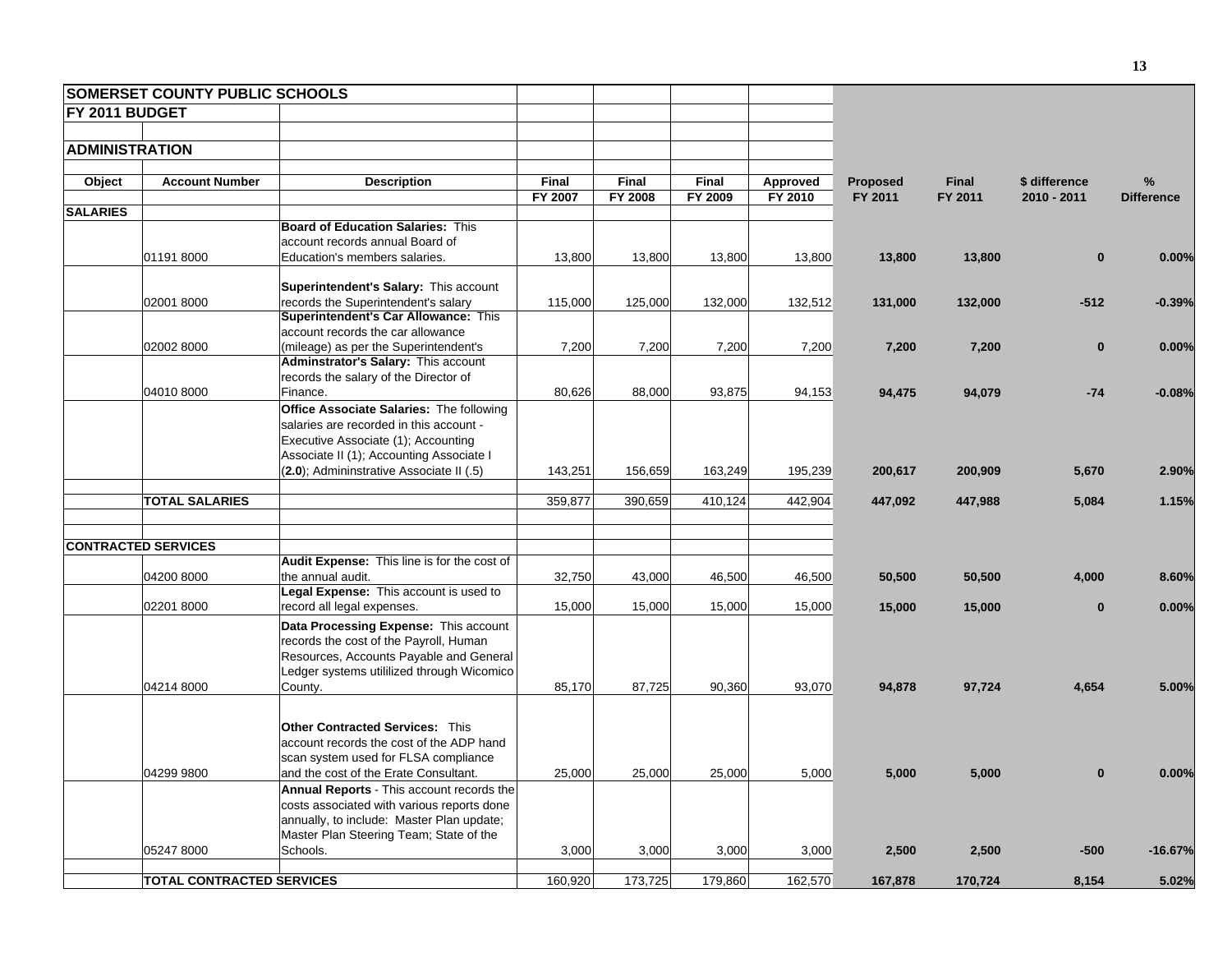|                       | <b>SOMERSET COUNTY PUBLIC SCHOOLS</b> |                                                                                                                                                                                                                                                            |                  |                  |                  |                     |                            |                         |                              |                           |
|-----------------------|---------------------------------------|------------------------------------------------------------------------------------------------------------------------------------------------------------------------------------------------------------------------------------------------------------|------------------|------------------|------------------|---------------------|----------------------------|-------------------------|------------------------------|---------------------------|
| FY 2011 BUDGET        |                                       |                                                                                                                                                                                                                                                            |                  |                  |                  |                     |                            |                         |                              |                           |
|                       |                                       |                                                                                                                                                                                                                                                            |                  |                  |                  |                     |                            |                         |                              |                           |
| <b>ADMINISTRATION</b> |                                       |                                                                                                                                                                                                                                                            |                  |                  |                  |                     |                            |                         |                              |                           |
| Object                | <b>Account Number</b>                 | <b>Description</b>                                                                                                                                                                                                                                         | Final<br>FY 2007 | Final<br>FY 2008 | Final<br>FY 2009 | Approved<br>FY 2010 | <b>Proposed</b><br>FY 2011 | <b>Final</b><br>FY 2011 | \$ difference<br>2010 - 2011 | $\%$<br><b>Difference</b> |
| <b>SUPPLIES</b>       |                                       |                                                                                                                                                                                                                                                            |                  |                  |                  |                     |                            |                         |                              |                           |
|                       | 04300 9900                            | <b>Office Supplies:</b> This account is used to<br>record the cost of basic supplies (including<br>toner and ink cartridges) for the Central<br>Office as well as the cost of paper for<br>Central Office and other instructional<br>copying (benchmarks). | 25,000           | 25,000           | 26,000           | 26,000              | 26,000                     | 26,000                  | $\bf{0}$                     | 0.00%                     |
|                       |                                       | Postage: This account records the cost of<br>mailing items to vendors, employees,                                                                                                                                                                          |                  |                  |                  |                     |                            |                         |                              |                           |
|                       | 04301 8000                            | parents and other agencies.<br>Printing and Publishing: This account<br>records the cost of printing purchase<br>orders, student calendars, report cards,<br>employee forms, vendor checks, payroll                                                        | 15,000           | 15,000           | 19,000           | 20,000              | 22,000                     | 22,000                  | 2,000                        | 10.00%                    |
|                       | 04330 8000                            | checks, etc.                                                                                                                                                                                                                                               | 14,000           | 14,000           | 11,000           | 11,000              | 8,000                      | 8,000                   | $-3,000$                     | $-27.27%$                 |
|                       | 05332 8000                            | Advertising: This account is used to<br>record all advertising (job openings, bids).                                                                                                                                                                       | 22,500           | 22,500           | 22,500           | 17,000              | 15,000                     | 15,000                  | $-2,000$                     | $-11.76%$                 |
|                       |                                       | <b>Computer Software and Subscriptions:</b><br>This account records the cost of<br>subscribing and implementing an<br>application tracking and hiring system. This<br>covers the cost of the subscription, training                                        |                  |                  |                  |                     |                            |                         |                              |                           |
| <b>NEW REQUEST</b>    |                                       | and implementation.                                                                                                                                                                                                                                        |                  |                  |                  |                     | 6,750                      | 6,750                   | 6,750                        |                           |
|                       |                                       | <b>Computer Supplies and Software: This</b><br>account records the cost of the technical<br>software for the system's servers; software<br>for Central Office functions; and any office                                                                    |                  |                  |                  |                     |                            |                         |                              |                           |
|                       | 04302 8000                            | upgrades required.                                                                                                                                                                                                                                         | 5,000            | 12,250           | 13,500           | 8,200               | 12,100                     | 12,100                  | 3,900                        | 47.56%                    |
|                       | <b>TOTAL SUPPLIES AND MATERIALS</b>   |                                                                                                                                                                                                                                                            | 81,500           | 88,750           | 92,000           | 82,200              | 89,850                     | 89,850                  | 7,650                        | 9.31%                     |
| <b>OTHER</b>          |                                       |                                                                                                                                                                                                                                                            |                  |                  |                  |                     |                            |                         |                              |                           |
|                       | 02500 8000                            | Travel Superintendent: This account<br>records the cost of the Superintendent's<br>travel and expenses for performance of her<br>duties and professional development.                                                                                      | 3,000            | 3,000            | 3.000            | 3.000               | 2,500                      | 2,500                   | $-500$                       | $-16.67%$                 |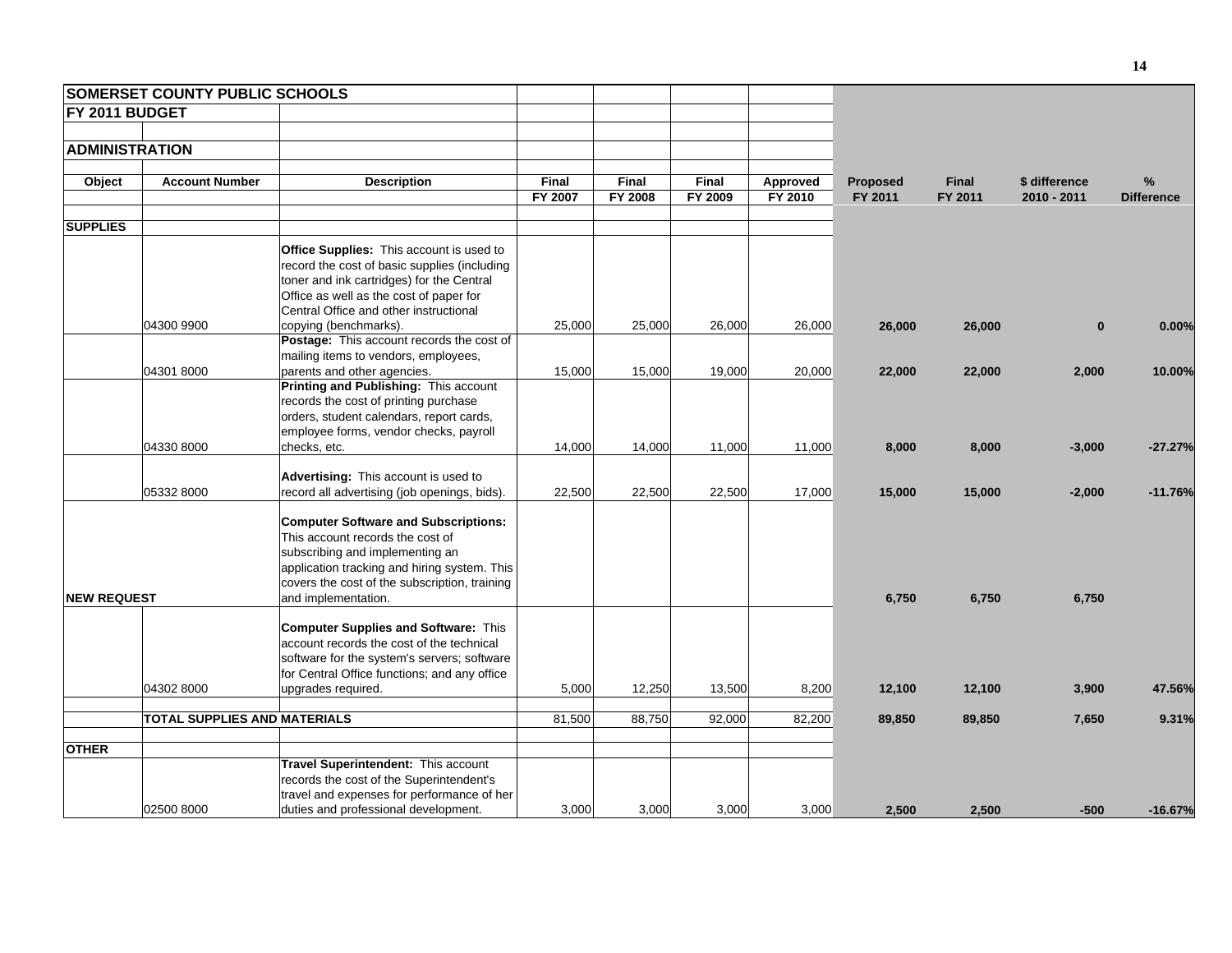| <b>SOMERSET COUNTY PUBLIC SCHOOLS</b> |                                                                                        |         |                |         |          |                 |              |               |                   |
|---------------------------------------|----------------------------------------------------------------------------------------|---------|----------------|---------|----------|-----------------|--------------|---------------|-------------------|
| FY 2011 BUDGET                        |                                                                                        |         |                |         |          |                 |              |               |                   |
|                                       |                                                                                        |         |                |         |          |                 |              |               |                   |
| <b>ADMINISTRATION</b>                 |                                                                                        |         |                |         |          |                 |              |               |                   |
|                                       |                                                                                        |         |                |         |          |                 |              |               |                   |
| Object<br><b>Account Number</b>       | <b>Description</b>                                                                     | Final   | Final          | Final   | Approved | <b>Proposed</b> | <b>Final</b> | \$ difference | %                 |
|                                       |                                                                                        | FY 2007 | <b>FY 2008</b> | FY 2009 | FY 2010  | FY 2011         | FY 2011      | 2010 - 2011   | <b>Difference</b> |
|                                       | Travel Administrative Staff: This account                                              |         |                |         |          |                 |              |               |                   |
|                                       | is used to record the mileage                                                          |         |                |         |          |                 |              |               |                   |
|                                       | reimbursement of the Central Office                                                    |         |                |         |          |                 |              |               |                   |
|                                       | Administrators' travel to schools and                                                  |         |                |         |          |                 |              |               |                   |
|                                       | various meetings. Mileage is reimbursed at                                             |         |                |         |          |                 |              |               |                   |
| 02501 8000                            | the IRS approved rate.                                                                 | 5,000   | 5,000          | 6,000   | 6,000    | 6,000           | 6,000        | $\mathbf{0}$  | 0.00%             |
|                                       | <b>Dues and Subscriptions: This account</b>                                            |         |                |         |          |                 |              |               |                   |
|                                       | records the cost of various membership                                                 |         |                |         |          |                 |              |               |                   |
|                                       | dues (CoSN, AASA, MNS) for the system                                                  |         |                |         |          |                 |              |               |                   |
|                                       | as well as providing a professional dues                                               |         |                |         |          |                 |              |               |                   |
|                                       | allowance for Central Office Administrators                                            |         |                |         |          |                 |              |               |                   |
| 02505 8000                            | as per the contract.                                                                   | 23,900  | 23,900         | 23,900  | 23,900   | 20,000          | 20,000       | $-3,900$      | $-16.32%$         |
|                                       |                                                                                        |         |                |         |          |                 |              |               |                   |
|                                       | <b>Meetings:</b> This account is used to record                                        |         |                |         |          |                 |              |               |                   |
|                                       | the costs incurred by Central Office Staff                                             |         |                |         |          |                 |              |               |                   |
|                                       | attending various meetings. It includes the                                            |         |                |         |          |                 |              |               |                   |
| 02506 8000                            | registration cost and meals.                                                           | 6,000   | 6,000          | 6,000   | 6,000    | 6,000           | 6,000        | $\bf{0}$      | 0.00%             |
|                                       | Legal Expenses: This account records<br>any costs associated with copying, faxing      |         |                |         |          |                 |              |               |                   |
|                                       | or travel for attorneys working on various                                             |         |                |         |          |                 |              |               |                   |
| 02583 9900                            | Board related issues.                                                                  | 1,000   | 1,000          | 1,000   | 1,000    | 1,000           | 1,000        | $\mathbf{0}$  | 0.00%             |
|                                       |                                                                                        |         |                |         |          |                 |              |               |                   |
|                                       | <b>Board Expenses:</b> This account is used to                                         |         |                |         |          |                 |              |               |                   |
|                                       | record the costs associated with the Board                                             |         |                |         |          |                 |              |               |                   |
|                                       | performing its duties. It includes funds for                                           |         |                |         |          |                 |              |               |                   |
| 01507 8000                            | attendance at one conference annually.                                                 | 3,000   | 3,000          | 3,000   | 3,000    | 3,000           | 3,000        | $\mathbf{0}$  | 0.00%             |
|                                       | Superintendent Expenses: This account                                                  |         |                |         |          |                 |              |               |                   |
|                                       | is used to record the costs associated with                                            |         |                |         |          |                 |              |               |                   |
| 02599 9900                            | various meetings called by the<br>Superintendent.                                      | 2,000   | 2,000          | 3,000   | 3,000    | 2,500           | 2,500        | $-500$        | $-16.67%$         |
|                                       | Recruiting: This account records the                                                   |         |                |         |          |                 |              |               |                   |
|                                       | costs associated with hiring new staff                                                 |         |                |         |          |                 |              |               |                   |
|                                       | members. Included in SFSF - FY 2010                                                    |         |                |         |          |                 |              |               |                   |
|                                       | (\$0); Recommended for SFSF - FY 2011                                                  |         |                |         |          |                 |              |               |                   |
| 02536 8000                            | (\$5,000)                                                                              | 15,000  | 15,000         | 12,000  | 8,000    | 6,000           | 1,000        | $-7,000$      | $-87.50%$         |
| 02599 9800                            | Liability: This account is inactive.                                                   | 12,000  | O              |         |          |                 |              |               |                   |
|                                       | <b>Consortium Dues: This account is used</b>                                           |         |                |         |          |                 |              |               |                   |
|                                       | to record the annual dues for various                                                  |         |                |         |          |                 |              |               |                   |
|                                       | memberships including: ESMEC; PSSAM;                                                   |         |                |         |          |                 |              |               |                   |
| 02581 8000                            | MABE.                                                                                  | 16,800  | 18,000         | 20,000  | 20,000   | 23,000          | 23,000       | 3,000         | 15.00%            |
|                                       | Superintendent TSA (per contract): This<br>account provides for an annual contribution |         |                |         |          |                 |              |               |                   |
| 02599 8000                            | to an approved 403b plan.                                                              | 10,000  | 13,000         | 15,000  | 15,000   | 13,100          | 13,100       | $-1,900$      | $-12.67%$         |
| <b>TOTAL OTHER CHARGES</b>            |                                                                                        | 97,700  | 89,900         | 92,900  | 88,900   | 83,100          | 78,100       | $-10,800$     | $-12.15%$         |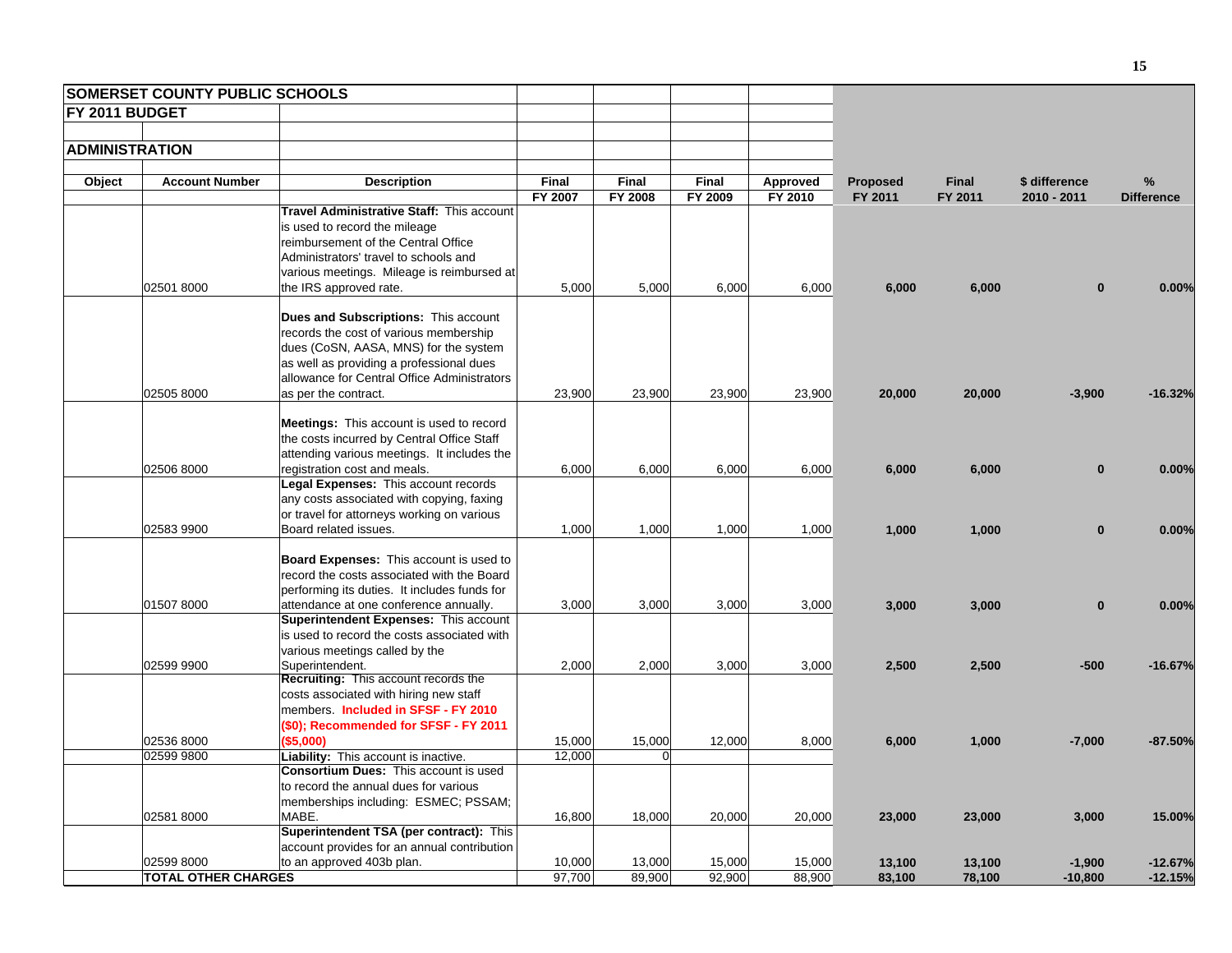|                        | <b>ISOMERSET COUNTY PUBLIC SCHOOLS</b> |                                                                                                                                                         |                         |                         |                         |                     |                            |                         |                              |                        |
|------------------------|----------------------------------------|---------------------------------------------------------------------------------------------------------------------------------------------------------|-------------------------|-------------------------|-------------------------|---------------------|----------------------------|-------------------------|------------------------------|------------------------|
| <b>IFY 2011 BUDGET</b> |                                        |                                                                                                                                                         |                         |                         |                         |                     |                            |                         |                              |                        |
| <b>ADMINISTRATION</b>  |                                        |                                                                                                                                                         |                         |                         |                         |                     |                            |                         |                              |                        |
| Object                 | <b>Account Number</b>                  | <b>Description</b>                                                                                                                                      | <b>Final</b><br>FY 2007 | <b>Final</b><br>FY 2008 | <b>Final</b><br>FY 2009 | Approved<br>FY 2010 | <b>Proposed</b><br>FY 2011 | <b>Final</b><br>FY 2011 | \$ difference<br>2010 - 2011 | %<br><b>Difference</b> |
|                        | <b>LAND BUILDING AND EQUIPMENT</b>     |                                                                                                                                                         |                         |                         |                         |                     |                            |                         |                              |                        |
|                        | 05604 8000                             | <b>Administrative Addt'l Equipment: These</b><br>expenditures are for additional equipment<br>(technology) within the Central Office.                   | 23,500                  | 12,500                  | 7,500                   | 0                   | 4,000                      | 4,000                   | 4,000                        |                        |
| <b>NEW REQUEST</b>     |                                        | Addt'l Equipment: This account will be<br>used to purchase equipment and start up<br>supplies for a timeclock system to ensure<br>compliance with FLSA. |                         |                         |                         |                     | 3,100                      | 3,100                   | 3,100                        |                        |
|                        |                                        | <b>TOTAL LAND BUILDING AND EQUIPMENT</b>                                                                                                                | 23,500                  | 12,500                  | 7,500                   | 0                   | 7,100                      | 7,100                   | 7,100                        |                        |
|                        | TOTAL ADMINSTRATION:                   |                                                                                                                                                         | 723,497                 | 755,534                 | 782,384                 | 776,574             | 795,020                    | 793,762                 | 17,187                       | 2.21%                  |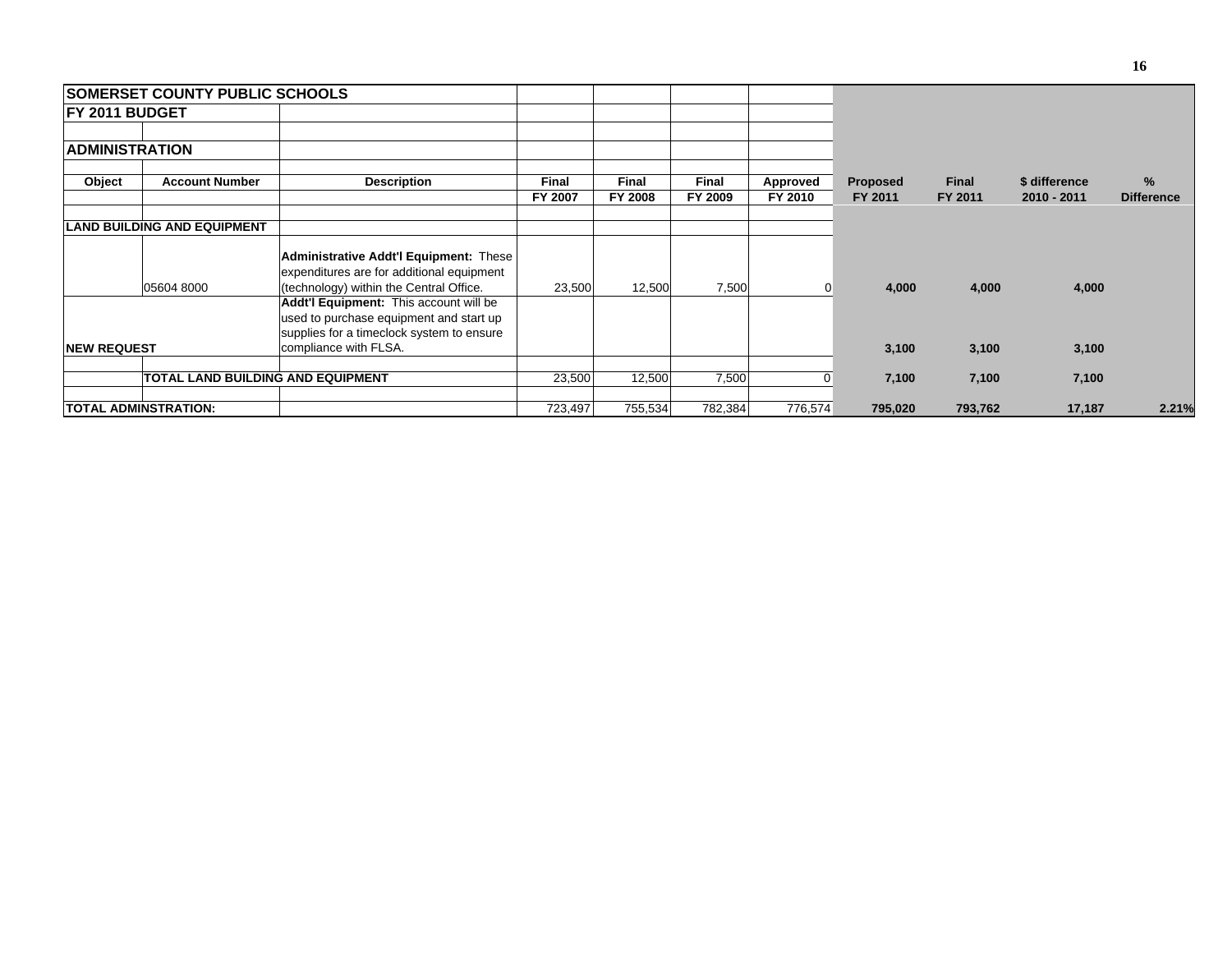|                       | <b>SOMERSET COUNTY PUBLIC SCHOOLS</b> |                                                                           |                |                |                               |           |                 |                     |               |                   |
|-----------------------|---------------------------------------|---------------------------------------------------------------------------|----------------|----------------|-------------------------------|-----------|-----------------|---------------------|---------------|-------------------|
| <b>FY 2011 BUDGET</b> |                                       |                                                                           |                |                |                               |           |                 |                     |               |                   |
|                       |                                       |                                                                           |                |                |                               |           |                 |                     |               |                   |
|                       | <b>SCHOOL SUPPORT SERVICES</b>        |                                                                           |                |                |                               |           |                 |                     |               |                   |
| Object                | <b>Account Number</b>                 | <b>Description</b>                                                        | <b>Final</b>   | Final          | Final                         | Final     | <b>Proposed</b> | <b>Final</b>        | \$ difference | %                 |
|                       |                                       |                                                                           | <b>FY 2007</b> | <b>FY 2008</b> | FY 2009                       | FY 2010   | FY 2011         | FY 2011             | 2010-2011     | <b>Difference</b> |
| <b>SALARIES</b>       |                                       |                                                                           |                |                |                               |           |                 |                     |               |                   |
|                       |                                       | <b>Instructional Administrators: This</b>                                 |                |                |                               |           |                 |                     |               |                   |
|                       |                                       | line is used to record the salaries of                                    |                |                |                               |           |                 |                     |               |                   |
|                       |                                       | 1.0 Asst Supt; 2 Directors; 2.50                                          |                |                |                               |           |                 |                     |               |                   |
|                       |                                       | Supervisors.<br>Principals: This line records the                         | 458,032        | 498,641        | 534,129                       | 530,261   | 554,792         | 552,094             | 21,833        | 4.12%             |
|                       | 41035                                 | salaries of 9 principals.                                                 | 801,164        | 841,371        | 817,369                       | 804,791   | 807,545         | 804,611             | $-180$        | $-0.02%$          |
|                       |                                       | Vice Principals: This account is                                          |                |                |                               |           |                 |                     |               |                   |
|                       |                                       | used to record the salaries of 5 VPs                                      |                |                |                               |           |                 |                     |               |                   |
|                       | 41036 5000                            | (2 WES; 1 WHS; 1 CHS; 1 SIS).                                             | 130,994        | 153,388        | 210,912                       | 348,637   | 349,828         | 349,660             | 1,023         | 0.29%             |
|                       |                                       | <b>School Office Associates: This</b>                                     |                |                |                               |           |                 |                     |               |                   |
|                       |                                       | account is used to record the 13                                          |                |                |                               |           |                 |                     |               |                   |
|                       |                                       | school office associates' salaries.                                       | 391,259        | 420,541        | 461,244                       | 456,217   | 454,626         | 456,089             | $-128$        | $-0.03%$          |
|                       |                                       | <b>School Support Associates: This</b>                                    |                |                |                               |           |                 |                     |               |                   |
|                       |                                       | account records 4 Central Office<br>Associates' salaries.                 | 147,846        | 161,159        | 172,986                       | 150,831   | 151,064         | 148,131             | $-2,700$      | $-1.79%$          |
|                       |                                       | <b>Curriculum and Assessment</b>                                          |                |                |                               |           |                 |                     |               |                   |
|                       |                                       | <b>Coordinator:</b> This line is used to                                  |                |                |                               |           |                 |                     |               |                   |
|                       |                                       | record the .5 Performance Matters                                         |                |                |                               |           |                 |                     |               |                   |
|                       | 44024-9800                            | position.                                                                 |                | 43,819         | 42,303                        | 38,264    | 43,947          | $\mathbf{0}$        | $-38,264$     | $-100.00%$        |
|                       |                                       | HR Generalist: This line is used to                                       |                |                |                               |           |                 |                     |               |                   |
|                       | 44030 9900                            | record the salary of the Generalist.<br><b>Student Information System</b> | 36,244         | 38,814         | 39,825                        | 36,518    | 37,066          | 37,672              | 1,154         | 3.16%             |
|                       |                                       | Analyst: This line is used to record                                      |                |                |                               |           |                 |                     |               |                   |
|                       |                                       | the Student Information Analyst's                                         |                |                |                               |           |                 |                     |               |                   |
|                       | 44031 9800                            | salary.                                                                   | 44,922         | 48.067         | 61,526                        | 61,224    | 61,434          | 61,434              | 210           | 0.34%             |
|                       |                                       |                                                                           |                |                |                               |           |                 |                     |               |                   |
|                       |                                       | Clerical Support: This line records<br>part time clerical assistance for  |                |                |                               |           |                 |                     |               |                   |
|                       |                                       | Human Resources from a retired                                            |                |                |                               |           |                 |                     |               |                   |
|                       |                                       | Central Office Associate.                                                 | 5,000          | 5,000          | 6,000                         | 6,000     | $\bf{0}$        | $\mathbf{0}$        | $-6,000$      | $-100.00\%$       |
|                       |                                       |                                                                           |                |                |                               |           |                 |                     |               |                   |
|                       | <b>TOTAL SALARIES</b>                 |                                                                           |                |                | 2,015,461 2,210,800 2,346,294 | 2,432,743 |                 | 2,460,302 2,409,691 | $-23,052$     | $-0.95%$          |
|                       |                                       |                                                                           |                |                |                               |           |                 |                     |               |                   |
| <b>SUPPLIES</b>       |                                       |                                                                           |                |                |                               |           |                 |                     |               |                   |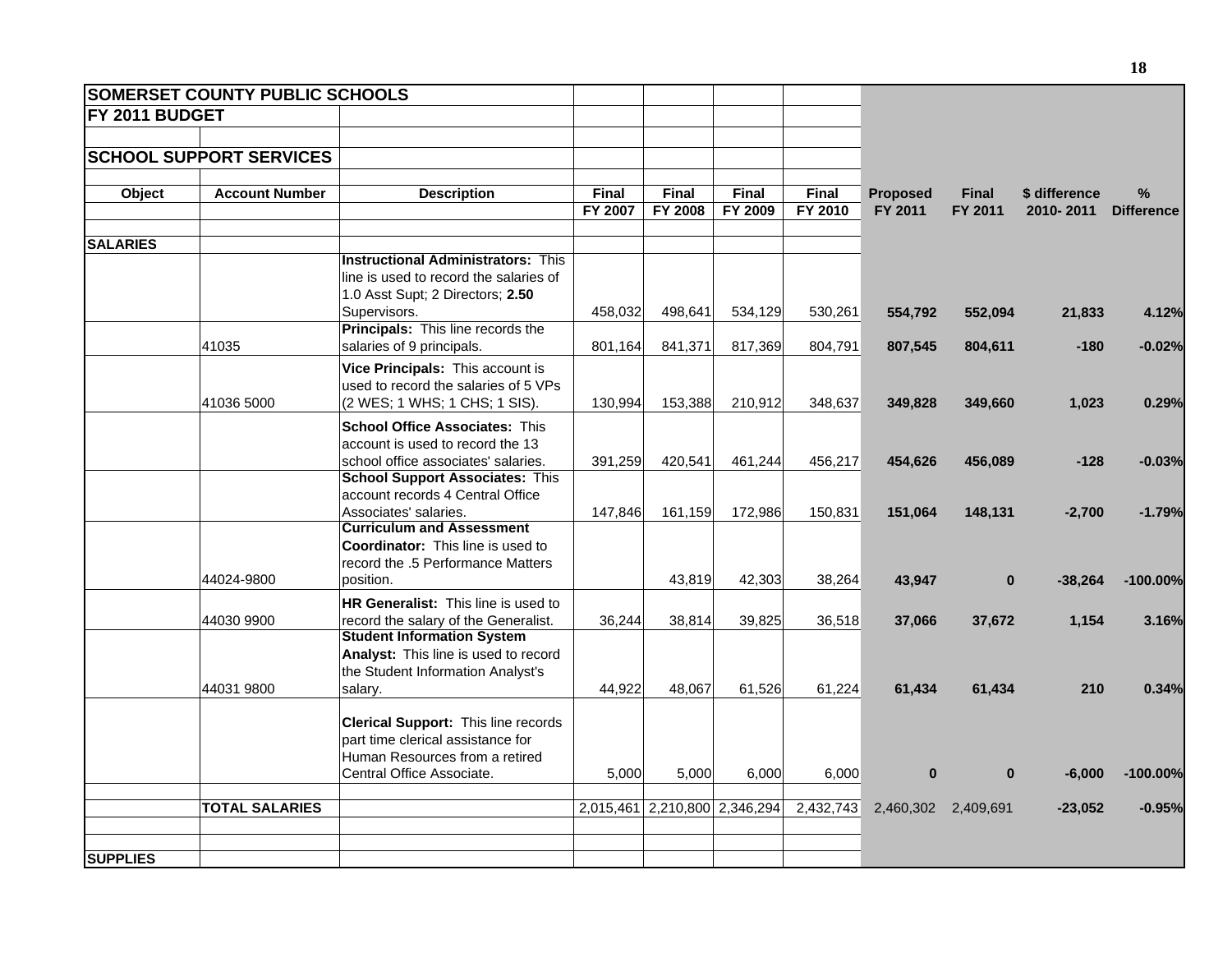|                       | <b>SOMERSET COUNTY PUBLIC SCHOOLS</b> |                                                    |             |          |         |                |                 |              |               |                   |
|-----------------------|---------------------------------------|----------------------------------------------------|-------------|----------|---------|----------------|-----------------|--------------|---------------|-------------------|
| <b>FY 2011 BUDGET</b> |                                       |                                                    |             |          |         |                |                 |              |               |                   |
|                       |                                       |                                                    |             |          |         |                |                 |              |               |                   |
|                       | <b>SCHOOL SUPPORT SERVICES</b>        |                                                    |             |          |         |                |                 |              |               |                   |
|                       |                                       |                                                    |             |          |         |                |                 |              |               |                   |
| Object                | <b>Account Number</b>                 | <b>Description</b>                                 | Final       | Final    | Final   | Final          | <b>Proposed</b> | <b>Final</b> | \$ difference | ℅                 |
|                       |                                       |                                                    | FY 2007     | FY 2008  | FY 2009 | FY 2010        | FY 2011         | FY 2011      | 2010-2011     | <b>Difference</b> |
|                       |                                       |                                                    |             |          |         |                |                 |              |               |                   |
|                       |                                       | <b>Administrative Software: This</b>               |             |          |         |                |                 |              |               |                   |
|                       |                                       | account is used to record the costs                |             |          |         |                |                 |              |               |                   |
|                       |                                       | associated with various school based               |             |          |         |                |                 |              |               |                   |
|                       | 44382-9800                            | software, including Quicken.                       |             | 21,000   | 5,000   | 5,000          | $\bf{0}$        | $\mathbf{0}$ | $-5,000$      | $-100.00%$        |
|                       |                                       |                                                    |             |          |         |                |                 |              |               |                   |
|                       |                                       |                                                    |             |          |         |                |                 |              |               |                   |
|                       | <b>TOTAL SUPPLIES AND MATERIALS</b>   |                                                    | $\Omega$    | 21,000   | 5,000   | 5,000          | $\bf{0}$        | $\mathbf{0}$ | $-5,000$      | $-100.00%$        |
|                       |                                       |                                                    |             |          |         |                |                 |              |               |                   |
| <b>OTHER</b>          |                                       |                                                    |             |          |         |                |                 |              |               |                   |
|                       |                                       |                                                    |             |          |         |                |                 |              |               |                   |
|                       |                                       | Diplomas: This account records the                 |             |          |         |                |                 |              |               |                   |
|                       |                                       | cost of diplomas for graduating                    |             |          |         |                |                 |              |               |                   |
|                       |                                       | seniors, as well as any replacements               |             |          |         |                |                 |              |               |                   |
|                       | 41512 5000                            | that need to be ordered annually.                  | 2,600       | 2,600    | 2,000   | 2,000          | 2,000           | 2,000        | $\bf{0}$      | 0.00%             |
|                       |                                       | <b>Commencement:</b> The funds in this             |             |          |         |                |                 |              |               |                   |
|                       |                                       | line are disbursed to the two high                 |             |          |         |                |                 |              |               |                   |
|                       |                                       | schools to help defray the costs of                |             |          |         |                |                 |              |               |                   |
|                       |                                       | 41512 3500 and 4000 the graduation ceremony.       | 1,000       | 1,000    | 1,000   | 1,000          | 1,000           | 1,000        | $\bf{0}$      | 0.00%             |
|                       |                                       | <b>Instructional Travel: This account</b>          |             |          |         |                |                 |              |               |                   |
|                       |                                       | is used to record the mileage costs                |             |          |         |                |                 |              |               |                   |
|                       |                                       | for principals and instructional                   |             |          |         |                |                 |              |               |                   |
|                       | 44501 9800                            | administrators.<br>Middle States: This account no  | 9,700       | 9,700    | 10,000  | 10,000         | 10,000          | 10,000       | $\bf{0}$      | 0.00%             |
|                       | 32544                                 |                                                    | 0           | $\Omega$ |         |                |                 |              |               |                   |
|                       |                                       | longer used.<br><b>Professional Meetings: This</b> |             |          |         |                |                 |              |               |                   |
|                       |                                       | account is used to record the costs                |             |          |         |                |                 |              |               |                   |
|                       |                                       | incurred by Central Office Staff                   |             |          |         |                |                 |              |               |                   |
|                       |                                       | attending various meetings. It                     |             |          |         |                |                 |              |               |                   |
|                       |                                       | includes the registration cost and                 |             |          |         |                |                 |              |               |                   |
|                       | 47506 9800                            | meals.                                             | 8,000       | 8,000    | 8,000   | 8,000          | 8,000           | 8,000        | 0             | 0.00%             |
|                       |                                       |                                                    |             |          |         |                |                 |              |               |                   |
|                       | <b>TOTAL OTHER CHARGES</b>            |                                                    | 21,300      | 21,300   | 21,000  | 21,000         | 21,000          | 21,000       | 0             | 0.00%             |
|                       |                                       |                                                    |             |          |         |                |                 |              |               |                   |
|                       | <b>LAND BUILDING AND EQUIPMENT</b>    |                                                    |             |          |         |                |                 |              |               |                   |
|                       |                                       | <b>Adminstrative Hardware: This</b>                |             |          |         |                |                 |              |               |                   |
|                       |                                       | account is used to record any                      |             |          |         |                |                 |              |               |                   |
|                       |                                       | equipment (technology) needed                      |             |          |         |                |                 |              |               |                   |
|                       | 41636 9800                            | within the school offices.                         | 10,000      | 10,000   | 7,000   | 3,300          | 5,500           | 5,500        | 2,200         | 66.67%            |
|                       |                                       | Vehicle - Staff Development: This                  |             |          |         |                |                 |              |               |                   |
|                       |                                       | account is inactive.                               | $\mathbf 0$ | 0        | 0       | $\overline{0}$ |                 |              | $\mathbf{0}$  | #DIV/0!           |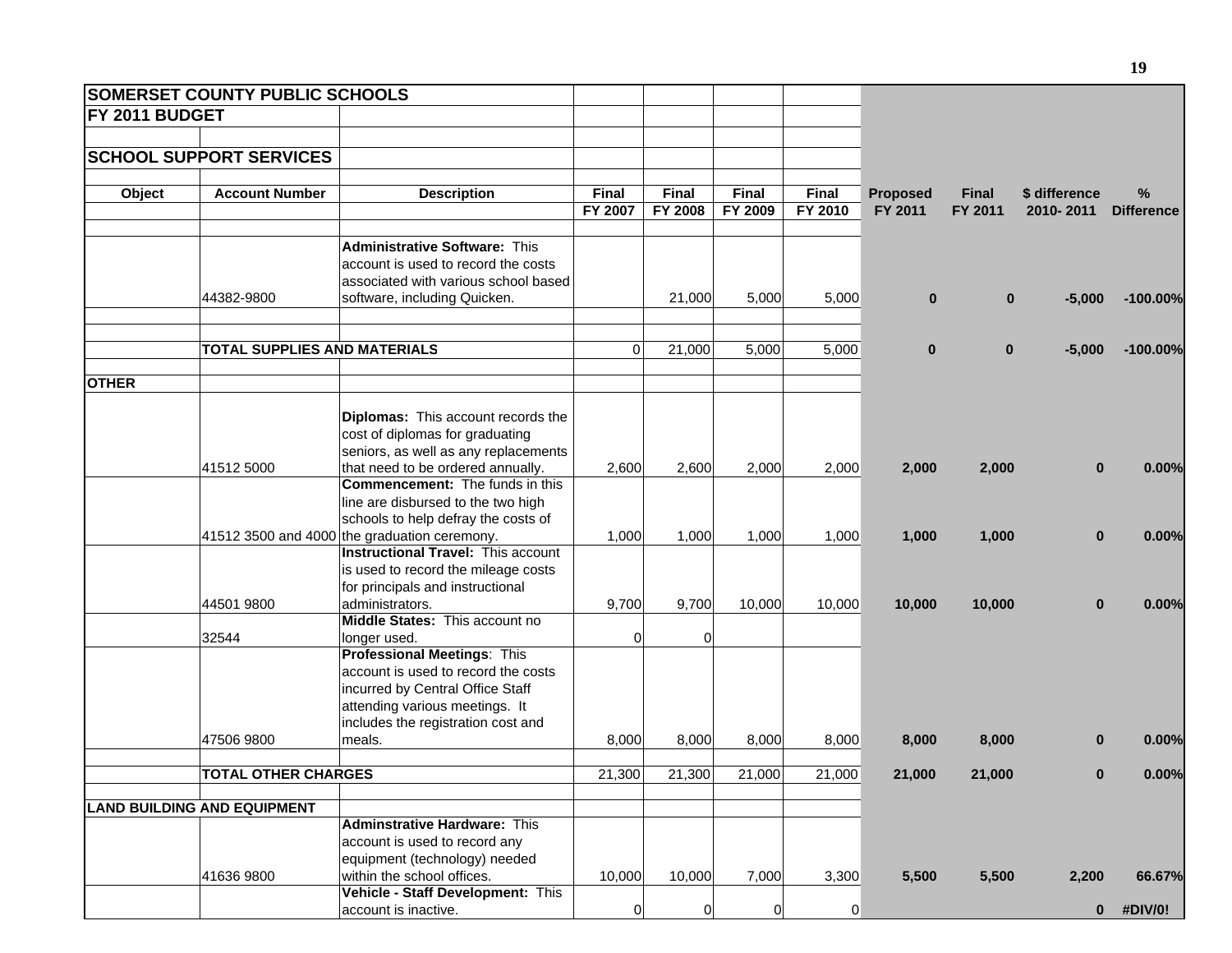|                              | <b>SOMERSET COUNTY PUBLIC SCHOOLS</b>    |                    |                         |                               |                  |                         |                            |                         |                            |                        |
|------------------------------|------------------------------------------|--------------------|-------------------------|-------------------------------|------------------|-------------------------|----------------------------|-------------------------|----------------------------|------------------------|
| <b>IFY 2011 BUDGET</b>       |                                          |                    |                         |                               |                  |                         |                            |                         |                            |                        |
|                              | <b>SCHOOL SUPPORT SERVICES</b>           |                    |                         |                               |                  |                         |                            |                         |                            |                        |
| <b>Object</b>                | <b>Account Number</b>                    | <b>Description</b> | <b>Final</b><br>FY 2007 | Final<br><b>FY 2008</b>       | Final<br>FY 2009 | <b>Final</b><br>FY 2010 | <b>Proposed</b><br>FY 2011 | <b>Final</b><br>FY 2011 | \$ difference<br>2010-2011 | %<br><b>Difference</b> |
|                              | <b>TOTAL LAND BUILDING AND EQUIPMENT</b> |                    | 10.000                  | 10.000                        | 7.000            | 3,300                   | 5,500                      | 5,500                   | 2.200                      | 66.67%                 |
| <b>ITOTAL SCHOOL SUPPORT</b> |                                          |                    |                         | 2,046,761 2,263,100 2,379,294 |                  | 2,462,043               | 2,486,802                  | 2,436,191               | $-25,852$                  | $-1.05%$               |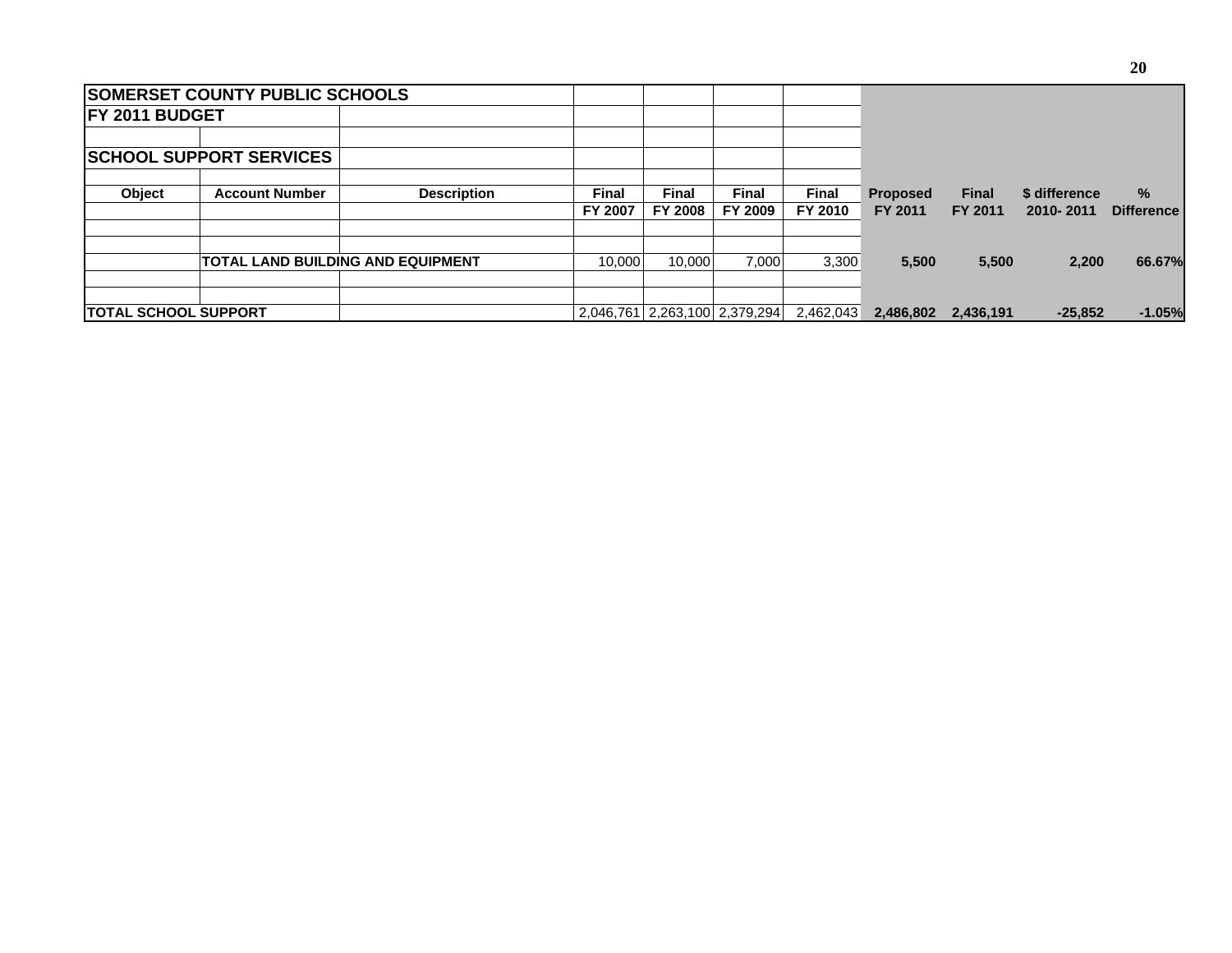|                 | <b>SOMERSET COUNTY PUBLIC SCHOOLS</b>                                                                                                                       |                  |                  |                                                                   |                         |                            |                         |                              |                        |
|-----------------|-------------------------------------------------------------------------------------------------------------------------------------------------------------|------------------|------------------|-------------------------------------------------------------------|-------------------------|----------------------------|-------------------------|------------------------------|------------------------|
| FY 2011 BUDGET  |                                                                                                                                                             |                  |                  |                                                                   |                         |                            |                         |                              |                        |
|                 |                                                                                                                                                             |                  |                  |                                                                   |                         |                            |                         |                              |                        |
|                 | <b>INSTRUCTIONAL SALARIES</b>                                                                                                                               |                  |                  |                                                                   |                         |                            |                         |                              |                        |
|                 |                                                                                                                                                             |                  |                  |                                                                   |                         |                            |                         |                              |                        |
| Object          | <b>Description</b>                                                                                                                                          | Final<br>FY 2007 | Final<br>FY 2008 | Final<br>FY 2009                                                  | <b>Final</b><br>FY 2010 | <b>Proposed</b><br>FY 2011 | <b>Final</b><br>FY 2011 | \$ difference<br>2010 - 2011 | %<br><b>Difference</b> |
|                 |                                                                                                                                                             |                  |                  |                                                                   |                         |                            |                         |                              |                        |
| <b>SALARIES</b> |                                                                                                                                                             |                  |                  |                                                                   |                         |                            |                         |                              |                        |
|                 | <b>CORE PROGRAM:</b>                                                                                                                                        |                  |                  |                                                                   |                         |                            |                         |                              |                        |
|                 | Instructional Staff (Professional): 81.3 elementary; 92.5 secondary; 11 voc                                                                                 |                  |                  |                                                                   |                         |                            |                         |                              |                        |
|                 | ed; 1 psychologist; 3 deans; 8.8 facilitators/reading coach; 8 guidance; 6 media;<br>3 ELL Included in SFSF - FY 2010 (\$0); Recommended for SFSF - FY 2011 |                  |                  |                                                                   |                         |                            |                         |                              |                        |
|                 | (\$125,000)                                                                                                                                                 |                  |                  | 11,614,165 12,452,666 12,362,060 11,859,661 11,766,531 12,208,279 |                         |                            |                         | 348,618                      | 2.94%                  |
|                 |                                                                                                                                                             |                  |                  |                                                                   |                         |                            |                         |                              |                        |
|                 | Alternative Learning (Professional): 4 teachers; 1 dean                                                                                                     | 239,550          | 255,194          | 300,867                                                           | 321,609                 | 325,940                    | 325,940                 | 4,331                        | 1.35%                  |
|                 | <b>Instructional Assistants: 15.50 FTE</b>                                                                                                                  | 409,166          | 462,247          | 510,753                                                           | 500,916                 | 358,159                    | 358,235                 | $-142,681$                   | $-28.48%$              |
| 32077           | <b>Teacher Substitutes</b>                                                                                                                                  | 230,000          | 230,000          | 230,000                                                           | 260,000                 | 260,000                    | 260,000                 | $\bf{0}$                     | 0.00%                  |
| 31194           | 4500 Substitute Training (Stipends)                                                                                                                         | 4,000            | 4,000            | 4,000                                                             | 3,000                   | 2,500                      | 2,500                   | $-500$                       | $-16.67%$              |
| 32042           | 8900 Teacher Hombound/Incarcerated                                                                                                                          | 25,000           | 25,000           | 25,000                                                            | 25,000                  | 25,000                     | 25,000                  | $\bf{0}$                     | 0.00%                  |
|                 |                                                                                                                                                             |                  |                  |                                                                   |                         |                            |                         |                              |                        |
|                 | <b>SUMMER/EXTENDED DAY:</b>                                                                                                                                 |                  |                  |                                                                   |                         |                            |                         |                              |                        |
|                 | <b>Summer School:</b> This account is used to record the cost of providing summer                                                                           |                  |                  |                                                                   |                         |                            |                         |                              |                        |
|                 | instruction for makeup credit at the Intermediate and High School levels.                                                                                   |                  |                  |                                                                   |                         |                            |                         |                              |                        |
| 30199           | 2900 Included in SFSF - FY 2010; Recommended for SFSF - FY 2011 (\$38,000)                                                                                  | 35,000           | 35,000           | 38,000                                                            | $\overline{0}$          | 38,000                     | $\bf{0}$                | $\bf{0}$                     |                        |
|                 | Summer School Intervention: These funds are used to provide a summer                                                                                        |                  |                  |                                                                   |                         |                            |                         |                              |                        |
| 30076           | 2800 reading intervention program.<br>Summer School Intervention: These funds are used to provide High School                                               |                  | 15,000           | 7,500                                                             | 7,500                   | 7,500                      | 7,500                   | $\Omega$                     | 0.00%                  |
|                 | Assessment intevention, including Bridge projects. Included in SFSF - FY                                                                                    |                  |                  |                                                                   |                         |                            |                         |                              |                        |
| 32090           | 2900 2010 (\$5,900); Recommended for SFSF - FY 2011 (\$5,900)                                                                                               |                  |                  | 5,600                                                             | 0                       | 5,900                      | $\bf{0}$                | n                            |                        |
|                 | Summer School Enrichment: These funds are used to provide summer                                                                                            |                  |                  |                                                                   |                         |                            |                         |                              |                        |
| 34076           | 2800 enrichment.                                                                                                                                            |                  | 10,000           | 10,000                                                            | $\overline{0}$          |                            |                         |                              |                        |
|                 | High School Assessment Intervention: These funds are used to provide                                                                                        |                  |                  |                                                                   |                         |                            |                         |                              |                        |
|                 | intervention during the school year for the High School Assessments. Included                                                                               |                  |                  |                                                                   |                         |                            |                         |                              |                        |
| 32090           | 5000 in SFSF - FY 2010 (\$0); Recommended for SFSF - FY 2011 (\$20,000)                                                                                     |                  | 20,000           | 20,000                                                            | 20,000                  | 20,000                     | 0                       | -20,000                      | $-100.00\%$            |
|                 | Extended Day Program: This account is used to provide the required match                                                                                    |                  |                  |                                                                   |                         |                            |                         |                              |                        |
|                 | for the Voyager after school program grant.                                                                                                                 |                  | 70,000           | 70,000                                                            | 70,000                  | 50,000                     | 50,000                  | $-20,000$                    | $-28.57%$              |
|                 | <b>EXTRA CURRICULAR:</b>                                                                                                                                    |                  |                  |                                                                   |                         |                            |                         |                              |                        |
|                 | <b>Extra Duty:</b> These funds provide the negotiated amounts for professional staff                                                                        |                  |                  |                                                                   |                         |                            |                         |                              |                        |
| 39106           | 9800 providing extra duty activities.                                                                                                                       | 97,885           | 102,779          | 120,918                                                           | 120,918                 | 120,918                    | 120,918                 |                              | 0.00%                  |
|                 | Extra Duty: This account is used to record the costs associated with providing                                                                              |                  |                  |                                                                   |                         |                            |                         |                              |                        |
| 39106           | 9800 Athletic Trainers for athletic games.                                                                                                                  | 18,000           | 18,000           | 18,000                                                            | 18,000                  | 18,000                     | 18,000                  | 0                            | $0.00\%$               |
|                 | <b>PROFESSIONAL DEVELOPMENT:</b>                                                                                                                            |                  |                  |                                                                   |                         |                            |                         |                              |                        |
| 37194           | 5800 Professional Development - stipends: Gifted and Talented Training                                                                                      | 6,252            | 2,640            | 3,016                                                             | 3,016                   | 1,000                      | 1,000                   | $-2,016$                     | $-66.84%$              |
|                 | Professional Development - stipends: Teacher Inservices - New Teacher                                                                                       |                  |                  |                                                                   |                         |                            |                         |                              |                        |
| 31194           | 4500 Orientation<br>Professional Development - stipends: Teacher Inservices - Elementary                                                                    |                  |                  | 24,600                                                            | 20,000                  | 13,200                     | 13,200                  | $-6,800$                     | $-34.00\%$             |
|                 | Included in SFSF - FY 2010 (\$0); Recommended for SFSF - FY 2011                                                                                            |                  |                  |                                                                   |                         |                            |                         |                              |                        |
|                 | 2000 (\$17,000)                                                                                                                                             |                  |                  | 17,000                                                            | 17,000                  | 17,000                     | $\bf{0}$                | $-17,000$                    | $-100.00%$             |
|                 |                                                                                                                                                             |                  |                  |                                                                   |                         |                            |                         |                              |                        |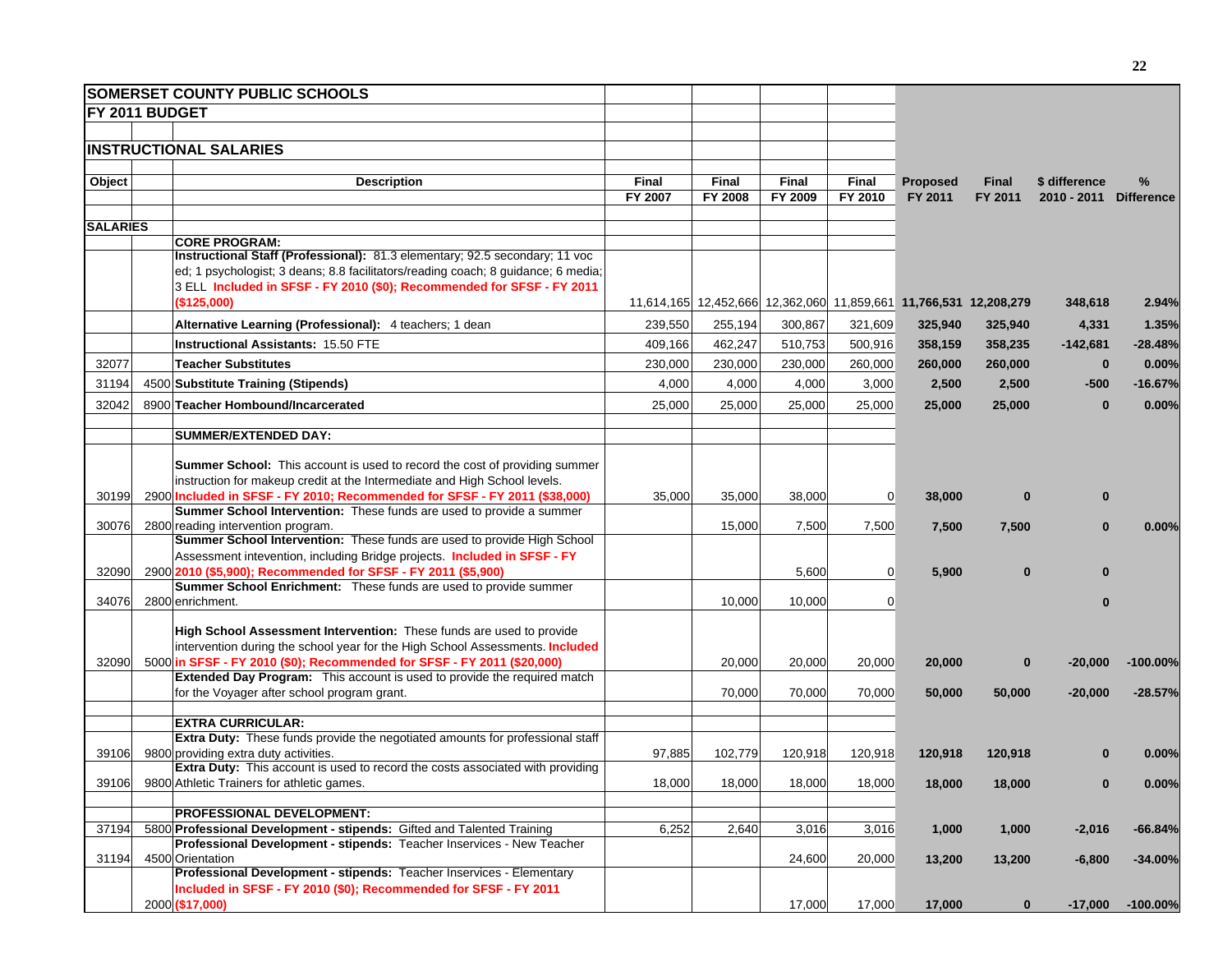|                       | <b>ISOMERSET COUNTY PUBLIC SCHOOLS</b>                                            |              |              |                                                                   |              |                 |          |               |                   |
|-----------------------|-----------------------------------------------------------------------------------|--------------|--------------|-------------------------------------------------------------------|--------------|-----------------|----------|---------------|-------------------|
| <b>FY 2011 BUDGET</b> |                                                                                   |              |              |                                                                   |              |                 |          |               |                   |
|                       |                                                                                   |              |              |                                                                   |              |                 |          |               |                   |
|                       | <b>INSTRUCTIONAL SALARIES</b>                                                     |              |              |                                                                   |              |                 |          |               |                   |
|                       |                                                                                   |              |              |                                                                   |              |                 |          |               |                   |
| Object                | <b>Description</b>                                                                | <b>Final</b> | <b>Final</b> | <b>Final</b>                                                      | <b>Final</b> | <b>Proposed</b> | Final    | \$ difference | %                 |
|                       |                                                                                   | FY 2007      | FY 2008      | FY 2009                                                           | FY 2010      | FY 2011         | FY 2011  | 2010 - 2011   | <b>Difference</b> |
| <b>SALARIES</b>       |                                                                                   |              |              |                                                                   |              |                 |          |               |                   |
|                       | Professional Development - stipends: Teacher Inservices - Secondary               |              |              |                                                                   |              |                 |          |               |                   |
|                       | Included in SFSF - FY 2010 (\$0); Recommended for SFSF - FY 2011                  |              |              |                                                                   |              |                 |          |               |                   |
|                       | 5000 (\$8,000)                                                                    |              |              | 35,700                                                            | 11,580       | 3,200           | $\bf{0}$ | $-11,580$     | $-100.00\%$       |
| 31194                 | 5500 Professional Development - stipends: Technology Certification                |              |              | 59.000                                                            | 30.000       | 7,200           | 7,200    | $-22,800$     | $-76.00%$         |
| 31199                 | 4500 Professional Development - stipends: MSDE coursework                         |              |              | 15,430                                                            | 15,400       | 8,000           | 8,000    | $-7,400$      | $-48.05%$         |
| 37194                 | 5800 Professional Development - stipends: Talented and Gifted                     | 900          | 900          | 900                                                               |              |                 |          |               |                   |
|                       | Professional Development - stipends: Data (Power School, Performance              |              |              |                                                                   |              |                 |          |               |                   |
|                       | Matters, Promethean Board) Included in SFSF - FY 2010 (\$0);                      |              |              |                                                                   |              |                 |          |               |                   |
| 31199                 | 9800 Recommended for SFSF - FY 2011 (\$11,000)                                    | 2,500        | 2,500        | 1,500                                                             | 1,000        | 13,500          | 2,500    | 1,500         | 150.00%           |
|                       | Professional Development - stipends: Teacher Mentoring Stipends (\$1675)          |              |              |                                                                   |              |                 |          |               |                   |
| 31106                 | 4500 per teacher)                                                                 | 30,000       | 50,000       | 40,000                                                            | 25,000       | 18,500          | 18,500   | $-6,500$      | $-26.00%$         |
|                       |                                                                                   |              |              |                                                                   |              |                 |          |               |                   |
|                       | <b>INACTIVE LINE ITEMS:</b>                                                       |              |              |                                                                   |              |                 |          |               |                   |
| 55199                 | 9800 Counselor Stipends - After School hours: This account is inactive.           |              | 4,500        | 4,500                                                             | O            |                 |          |               |                   |
|                       | Summer School and Extended Day PT coordination: This account is inactive          |              | 10,000       |                                                                   |              |                 |          |               |                   |
| 30076                 | 2900 Summer School Intervention - Reg Ed Intermediate: This account is inactive.  |              | 15,000       |                                                                   |              |                 |          |               |                   |
| 32180                 | 9800 Attendance Make Up School - Extended Day: This account is inactive.          | 25,000       | 25,000       |                                                                   |              |                 |          |               |                   |
|                       | 9800 Professional Development - Teacher Inservices: This account is inactive.     | 150,000      | 100,000      | $\overline{0}$                                                    |              |                 |          |               |                   |
| 34076                 | 2900 Summer School Enrichment - Intermediate: This account is inactive.           |              | 10,000       |                                                                   |              |                 |          |               |                   |
| 32090                 | 2000 Academic Intervention - PreK - 7: This account is inactive.                  |              | 25,000       |                                                                   |              |                 |          |               |                   |
| 32159                 | 9800 Recruiting Incentive - Signing Bonus: This account is inactive.              | 35,000       | 60,000       |                                                                   |              |                 |          |               |                   |
| 32177                 | 9800 Recruiting Incentive - Moving Allowance (moved to other instruction)         | 2,000        |              |                                                                   |              |                 |          |               |                   |
| 32184                 | 9800 Recruiting Incentive - Early Retirement Incentive: This account is inactive. | 10,000       | 7,000        |                                                                   |              |                 |          |               |                   |
|                       | <b>TOTAL INSTRUCTIONAL SALARIES</b>                                               |              |              | 12,934,418 14,012,426 13,924,344 13,329,600 13,080,048 13,426,772 |              |                 |          | 97,172        | 0.73%             |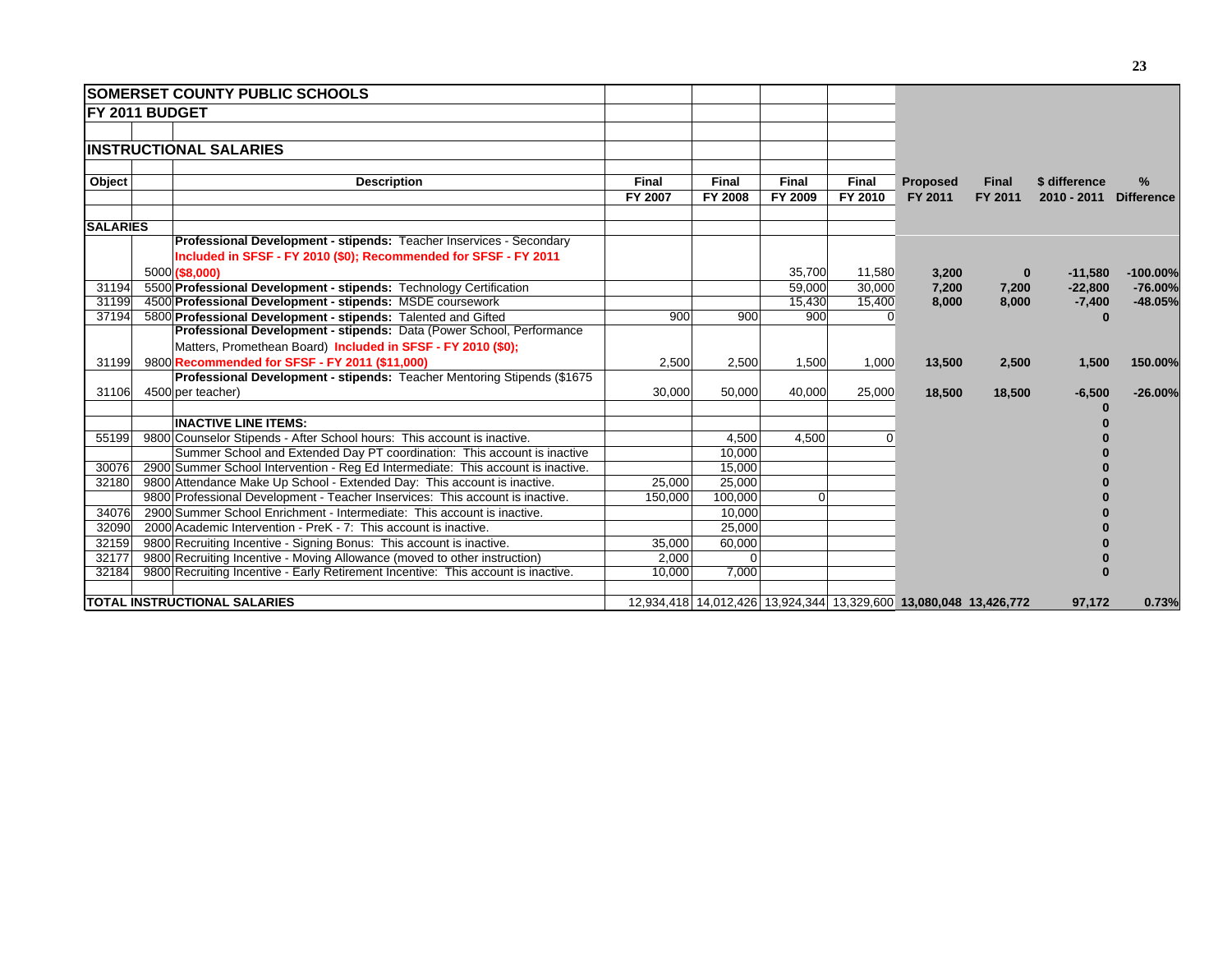|        |                               | <b>SOMERSET COUNTY PUBLIC SCHOOLS</b>                                                                                            |              |                |          |                |                  |                  |                        |                   |
|--------|-------------------------------|----------------------------------------------------------------------------------------------------------------------------------|--------------|----------------|----------|----------------|------------------|------------------|------------------------|-------------------|
|        | FY 2011 BUDGET                |                                                                                                                                  |              |                |          |                |                  |                  |                        |                   |
|        |                               |                                                                                                                                  |              |                |          |                |                  |                  |                        |                   |
|        |                               | <b>INSTRUCTIONAL TEXTBOOKS/SUPPLIES</b>                                                                                          |              |                |          |                |                  |                  |                        |                   |
|        |                               |                                                                                                                                  |              |                |          |                |                  |                  |                        |                   |
| Object | <b>Account Number</b>         | <b>Description</b>                                                                                                               | <b>Final</b> | Final          | Final    | Final          | Proposed         | <b>Final</b>     | \$ difference          | $\frac{9}{6}$     |
|        |                               |                                                                                                                                  | FY 2007      | <b>FY 2008</b> | FY 2009  | FY 2010        | FY 2011          | FY 2011          | 2010 - 2011 Difference |                   |
|        |                               |                                                                                                                                  |              |                |          |                |                  |                  |                        |                   |
|        | <b>SUPPLIES AND MATERIALS</b> | <b>CENTRAL OFFICE REQUESTS:</b>                                                                                                  |              |                |          |                |                  |                  |                        |                   |
|        |                               | Textbooks - Elementary: Consumables Included in SFSF - FY 2010 (\$60,000);                                                       |              |                |          |                |                  |                  |                        |                   |
|        | 32376                         | Recommended for SFSF - FY 2011 (\$60,000)                                                                                        | 72,390       | 72,390         | 60,000   | $\overline{0}$ | 60,000           | $\bf{0}$         |                        |                   |
|        |                               | Textbooks - Elementary/Primary: reusable textbooks PreK - 5 Included in SFSF - FY 2010                                           |              |                |          |                |                  |                  |                        |                   |
|        | 32303                         | (\$10,000); Recommended for SFSF - FY 2011 (\$10,000)                                                                            | 25,000       | 54,000         | 25,000   | 10,000         | 20,000           | 10,000           | $\bf{0}$               | 0.00%             |
|        |                               | Textbooks - Middle/High: All subject areas including High School Assessment Included in                                          |              |                |          |                |                  |                  |                        |                   |
|        | 32303                         | SFSF - FY 2010 (\$39,200); Recommended for SFSF - FY 2011 (\$30,000)                                                             | 100,000      | 86,000         | 86,000   | 36,800         | 72,200           | 30,000           | $-6,800$               | $-18.48%$         |
|        |                               |                                                                                                                                  |              |                |          |                |                  |                  |                        |                   |
|        | 32306                         | Textbooks - High School Assessment - This account is no longer being used.                                                       |              | 35,000         | 35,000   | $\overline{0}$ |                  |                  | $\bf{0}$               |                   |
|        |                               |                                                                                                                                  |              |                |          |                |                  |                  |                        |                   |
|        | 28371 2000                    | <b>Materials of Instruction:</b> General materials PreKindergarten/Kindergarten                                                  | 7,500        | 7,500          | 5,500    | 5,500          | 2,000            | 2,000            | $-3,500$               | $-63.64%$         |
|        |                               | Materials of Instruction: Materials associated with implementing Gifted and Talented                                             |              |                |          |                |                  |                  |                        |                   |
|        | 37367 5800                    | program.                                                                                                                         | 4,745        | 5,500          | 5,500    | 1,000          | 1,000            | 1,000            | $\bf{0}$               | 0.00%             |
|        | 32355 9800                    | Math/Reading Assessments: This account is used to account for the costs associated with<br>DIBELS and other assessments.         |              |                |          |                |                  |                  |                        |                   |
|        |                               | <b>Computer Software:</b> This account records specific computer software requests for                                           | 1,000        | 1,000          | 1,000    | 1,000          | 1,000            | 1,000            | $\bf{0}$               | 0.00%             |
|        | 32382 9800                    | educational programs.                                                                                                            | 65,000       | 65,000         | $\Omega$ | 51,500         | 1,249            | 1,249            | $-50,251$              | $-97.57%$         |
|        |                               | Computer Software Subscriptions: This account is used to record the costs associated                                             |              |                |          |                |                  |                  |                        |                   |
|        |                               | with Performance Matters, United Streaming, My Learning Plan, EdOptions, EDLINE,                                                 |              |                |          |                |                  |                  |                        |                   |
|        |                               | Autodesk (for CAD) and ConnectEd. Included in SFSF - FY 2010 (\$20,000);                                                         |              |                |          |                |                  |                  |                        |                   |
|        | 32382 5500                    | Recommended for SFSF - FY 2011 (\$0)                                                                                             | 39,594       | 47,500         | 56,500   | 35,760         | 60,941           | 62,654           | 26,894                 | 75.21%            |
|        | 18382 9800                    | Online Reference Service: These funds provide on line reference services PreK - 12.                                              | 2,500        | 2,500          | 2,500    | 2,500          | 2,500            | 2,500            | $\mathbf{0}$           | 0.00%             |
|        |                               | Online Courses: This account records costs associated with providing on line course                                              |              |                |          |                |                  |                  |                        |                   |
|        | 32326 9800                    | opportunities to High School students.                                                                                           | 5,000        | 5,000          | 5,000    | 5,000          | 5,000            | 3,000            | $-2,000$               | -40.00%           |
|        | 32378 2000                    | Olympiad: These funds support the annual program.                                                                                | 600          | 600            | 600      | 600            | 600              | 600              | $\bf{0}$               | 0.00%             |
|        |                               | Handwriting: This account records the cost of providing handwriting materials at the                                             |              |                |          |                |                  |                  |                        |                   |
|        | 32379 2000                    | Elementary level.                                                                                                                | 7,300        | 7,300          | 5,000    | 8,165          | 8,165            | 8,165            | $\bf{0}$               | 0.00%             |
|        |                               | Guidance Materials: These funds are used to provide various supplies and materials to the                                        |              |                |          |                |                  |                  |                        |                   |
|        | 55324 9800                    | quidance counselors for implementation of various programs.                                                                      | 5,000        | 5,000          | 3,500    | 3,500          | 2,500            | 2,500            | $-1,000$               | $-28.57%$         |
|        |                               | Map/Globe Replacement: These funds provide for map and globe replacement as                                                      |              |                |          |                |                  |                  |                        |                   |
|        | 15313 5000                    | requested by each school.                                                                                                        | 2,500        | 2,500          | 1,000    | $\overline{0}$ | $\bf{0}$         | $\bf{0}$         | $\bf{0}$               |                   |
|        | 32327 2000                    | Materials of Instruction - Science Consumable Kits: This account records the cost of<br>replacing various science manipulatives. | $\Omega$     |                | 2,000    | 2,000          | 2,000            | 2,000            | $\bf{0}$               | 0.00%             |
|        |                               | Materials of Instruction - Summer School Intervention: These funds provide materials to                                          |              |                |          |                |                  |                  |                        |                   |
|        | 30323 - 2800                  | support the summer school programs.                                                                                              |              | 10,000         | 5,000    | 5,000          | 5,000            | 5,000            | $\bf{0}$               | 0.00%             |
|        |                               | Staff Appreciation: This account supports various activities thoughout the school year                                           |              |                |          |                |                  |                  |                        |                   |
|        | 31327 9800                    | including Teacher of Year, retirement plaques, etc.                                                                              | 10,500       | 10,500         | 13,500   | 13,500         | 13,500           | 13,500           | $\bf{0}$               | 0.00%             |
|        |                               |                                                                                                                                  |              |                |          |                |                  |                  |                        |                   |
|        |                               |                                                                                                                                  |              |                |          |                |                  |                  |                        |                   |
|        |                               |                                                                                                                                  |              |                |          |                |                  |                  |                        |                   |
|        | 18304                         | <b>SCHOOL REQUESTS:</b><br>Library/Elementary/Primary: \$18 per pupil allotment all elementary schools.                          | 34,444       | 30,480         | 28,035   | 26,974         |                  |                  |                        |                   |
|        | 18304                         | Library/Middle/High: \$18 per pupil allotment all secondary schools.                                                             | 28,026       | 38,918         | 29,253   | 27,442         | 28,270<br>25,894 | 28,270<br>25,894 | 1,296<br>$-1,548$      | 4.80%<br>$-5.64%$ |
|        |                               | Materials of Instruction/Elementary/Primary: \$20 per pupil allotment all elementary                                             |              |                |          |                |                  |                  |                        |                   |
|        | 32323                         | schools.                                                                                                                         | 31,140       | 34,642         | 31,897   | 30,874         | 32,100           | 32,100           | 1,226                  | 3.97%             |
|        | 32323                         | Materials of Instruction/Middle/High: \$20 per pupil allotment all secondary schools.                                            | 34,197       | 34,962         | 34,227   | 32,380         | 30,660           | 30,660           | $-1,720$               | $-5.31%$          |
|        |                               | School Office Supplies: \$20 per pupil allotment elementary; \$25 per pupil allotment                                            |              |                |          |                |                  |                  |                        |                   |
|        | 32300                         | secondary.                                                                                                                       | 68,141       | 70,450         | 69,635   | 69,585         | 68,875           | 68,875           | $-710$                 | $-1.02%$          |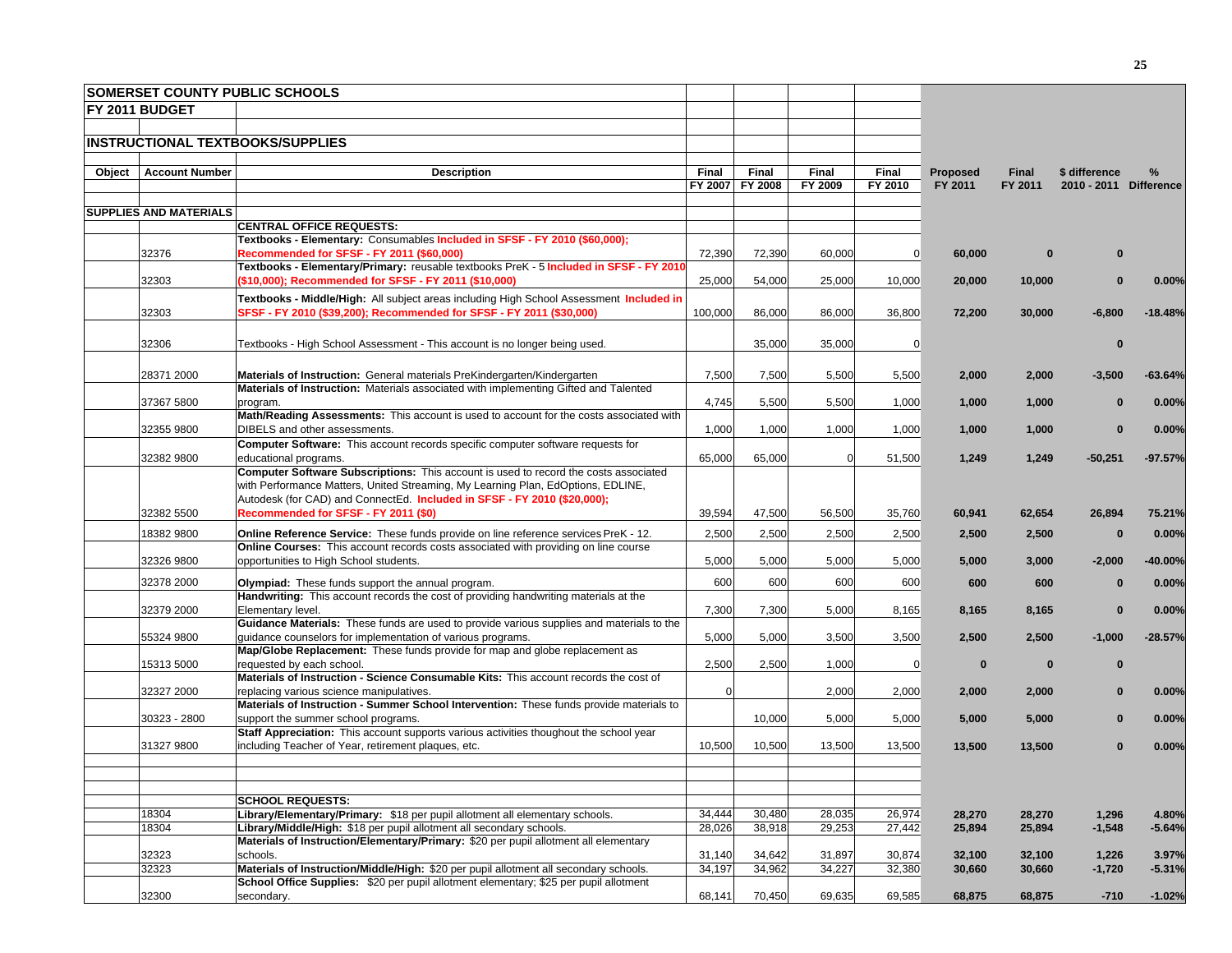|        |                               | <b>SOMERSET COUNTY PUBLIC SCHOOLS</b>                                                      |                         |                  |                  |                  |                            |                  |                        |           |
|--------|-------------------------------|--------------------------------------------------------------------------------------------|-------------------------|------------------|------------------|------------------|----------------------------|------------------|------------------------|-----------|
|        | <b>FY 2011 BUDGET</b>         |                                                                                            |                         |                  |                  |                  |                            |                  |                        |           |
|        |                               |                                                                                            |                         |                  |                  |                  |                            |                  |                        |           |
|        |                               | <b>INSTRUCTIONAL TEXTBOOKS/SUPPLIES</b>                                                    |                         |                  |                  |                  |                            |                  |                        |           |
|        |                               |                                                                                            |                         |                  |                  |                  |                            |                  |                        |           |
| Object | <b>Account Number</b>         | <b>Description</b>                                                                         | <b>Final</b><br>FY 2007 | Final<br>FY 2008 | Final<br>FY 2009 | Final<br>FY 2010 | <b>Proposed</b><br>FY 2011 | Final<br>FY 2011 | \$ difference          | %         |
|        |                               |                                                                                            |                         |                  |                  |                  |                            |                  | 2010 - 2011 Difference |           |
|        | <b>SUPPLIES AND MATERIALS</b> |                                                                                            |                         |                  |                  |                  |                            |                  |                        |           |
|        |                               | Materials of Instruction Physical Education PreK-5: \$2 per pupil allotment all elementary |                         |                  |                  |                  |                            |                  |                        |           |
|        | 10311                         | schools.                                                                                   | 5,432                   | 5,680            | 5.692            | 2,886            | 3.030                      | 3,030            | 144                    | 4.99%     |
|        |                               | Materials of Instruction Physical Education 6-12: \$4 per pupil allotment all secondary    |                         |                  |                  |                  |                            |                  |                        |           |
|        | 10311                         | schools.                                                                                   | 7,785                   | 7,610            | 7,435            | 5,876            | 5.532                      | 5.532            | $-344$                 | $-5.85%$  |
|        | 13373                         | Materials of Instruction Vocal Music 6-12: \$2,500 per secondary school                    | 7,500                   | 7,500            | 7,500            | 7,500            | 7,500                      | 7,500            | $\bf{0}$               | 0.00%     |
|        |                               | Materials of Instruction General Music PreK-5: \$2 per pupil allotment all elementary      |                         |                  |                  |                  |                            |                  |                        |           |
|        | 13373                         | schools.                                                                                   | 4,120                   | 5,716            | 5,692            | 2,886            | 3,030                      | 3,030            | 144                    | 4.99%     |
|        | 11316                         | Materials of Instruction Tech Ed 6-12: \$6 per pupil allotment all secondary schools.      | 8,400                   | 8,400            | 9,000            | 8,814            | 8,298                      | 8,298            | $-516$                 | $-5.85%$  |
|        | 07327                         | Materials of Instruction Art PreK-5: \$4 per pupil allotment all elementary schools.       | 5,432                   | 7.100            | 7,115            | 5.772            | 6,060                      | 6,060            | 288                    | 4.99%     |
|        | 07327                         | Materials of Instruction Art 6-12: \$7 per pupil allotment all secondary schools.          | 12,456                  | 12,176           | 11,896           | 10,283           | 9,681                      | 9,681            | $-602$                 | $-5.85%$  |
|        | <b>KE315</b>                  | Materials of Instruction Family Consumer Science: \$2000 SIS only.                         | 2,600                   | 2,600            | 2,000            | 1,612            | 1.444                      | 1.444            | $-168$                 | $-10.42%$ |
|        | 13374                         | Materials of Instruction Instrumental Music 6-12: \$3,000 per secondary school.            | 9,000                   | 9,000            | 9,000            | 9,000            | 9,000                      | 9,000            | $\bf{0}$               | 0.00%     |
|        | various                       | Materials of Instruction Vocational Education: allotment to JM Tawes Tech Ctr.             | 34,000                  | 34,000           | 36,000           | 36,000           | 36,000                     | 36,000           | 0                      | 0.00%     |
|        | 39372                         | Athletic Training Materials: \$1000 each high school.                                      | 2,000                   | 2.000            | 2,000            | 2,000            | 2,000                      | 2,000            | $\mathbf{0}$           | 0.00%     |
|        |                               | Athletic Supplies/Materials: high school academies only; SIS will move to inter mural      |                         |                  |                  |                  |                            |                  |                        |           |
|        | 39372                         | athletics.                                                                                 | 9.000                   | 9.000            | 9.000            | 3.000            | 3,000                      | 3,000            | $\bf{0}$               | 0.00%     |
|        | 13327                         | Materials of Instruction - Drama: (\$1,000 each high schools.                              |                         |                  | 2,000            | 2,000            | 2,000                      | 2,000            | $\mathbf{0}$           | 0.00%     |
|        | 13339                         | Repair Musical Instruments: \$2,000 per school; all secondary schools.                     | 7.500                   | 5,000            | 6.000            | 6,000            | 6,000                      | 6,000            | $\bf{0}$               | 0.00%     |
|        |                               | <b>PROFESSIONAL DEVELOPMENT:</b>                                                           |                         |                  |                  |                  |                            |                  |                        |           |
|        | 31325 9800                    | Professional Development - Materials: Technology Certification                             | 3,500                   | 3,500            | 4.500            | 4,500            | 2,800                      | 2,800            | $-1,700$               | $-37.78%$ |
|        |                               | <b>INACTIVE LINE ITEMS:</b>                                                                |                         |                  |                  |                  |                            |                  |                        |           |
|        | 32349 9800                    | Career Education Supplies and Materials: This account is inactive.                         | 4,500                   | 4,500            |                  |                  |                            |                  |                        |           |
|        |                               | Materials of Instruction - various special requests: This account is inactive.             | 2.800                   |                  |                  |                  |                            |                  |                        |           |
|        |                               |                                                                                            |                         |                  |                  |                  |                            |                  |                        |           |
|        |                               |                                                                                            |                         |                  |                  |                  |                            |                  |                        |           |
|        |                               | TOTAL INSTRUCTIONAL TEXTBOOKS/SUPPLIES:                                                    | 670,602                 | 750.524          | 630,477          | 477.209          | 548.829                    | 436,342          | -40.867                | $-8.56%$  |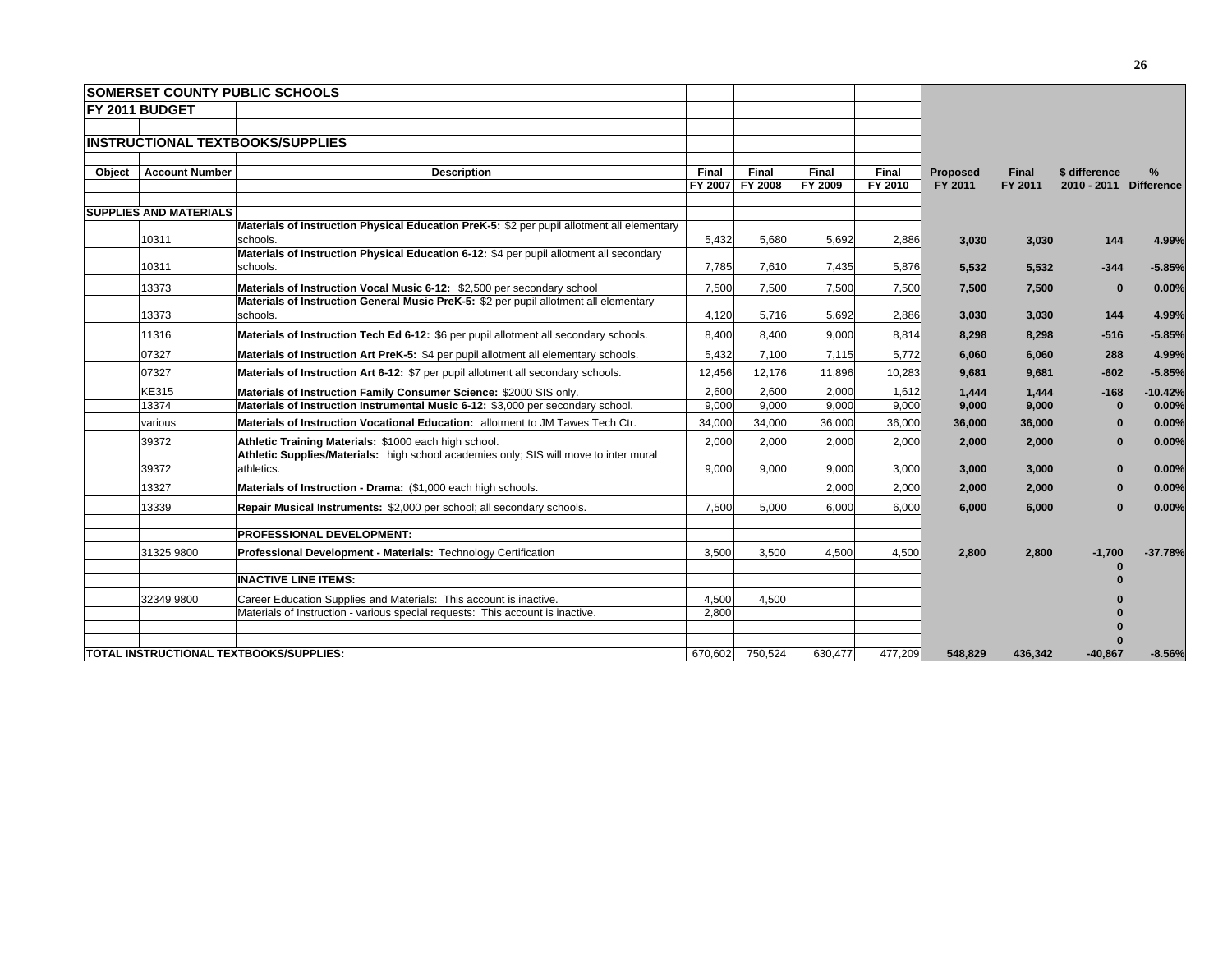| FY 2011 BUDGET<br><b>OTHER INSTRUCTIONAL COSTS</b><br>Final<br>Final<br>%<br>Object<br><b>Account Number</b><br><b>Description</b><br>Final<br>Final<br><b>Proposed</b><br><b>Final</b><br>\$ difference<br>FY 2011<br>FY 2007<br>FY 2008<br>FY 2009<br>FY 2010<br>FY 2011<br><b>CONTRACTED SERVICES</b><br>32261 9800<br>12,900<br>18,000<br>18.000<br> 0 <br>$\Omega$<br><b>Internet Fees:</b> This account is inactive, moved to operation of plant.<br>$\Omega$<br>$\bf{0}$<br>Officiating: These funds are distributed to the schools to cover the cost of having<br>39220<br>15,000<br>15,000<br>15,000<br>15,000<br>officials at athletic events.<br>15,000<br>15,000<br>$\bf{0}$<br><b>Professional Development - Consultants:</b> This account is used to record the<br>cost of the various consultants utilized by the school system. This includes: math;<br>CES; professional development and Any Time Any Where Learning. Included in<br>31202 9800<br>90,000<br>90,000<br>50,000<br>SFSF - FY 2010 (\$24,500); Recommended for SFSF - FY 2011 (\$45,000)<br>35,500<br>50,000<br>5,000<br>$-30,500$<br>Student Activity Insurance: These funds pay the cost associated with students'<br>39299 8000<br>participation in various activities including, but not limited to athletics.<br>10,000<br>7,000<br>10,000<br>7,000<br>10,000<br>10,000<br>3,000<br>Professional Development - Teacher Intervention/Mentoring: This account is<br>used to record the costs incurred with having external experts work with all 1st, 2nd<br>27,000<br>31216 4500<br>and some 3rd year teachers to ensure success in the classroom.<br>29,000<br>32,000<br>32,000<br>20,000<br>20,000<br>$-7,000$<br>Environmental Education/Fine Arts (LEAF program, Fine Arts speakers): This<br>2,500<br>32299 8000<br>account is inactive.<br>1,000<br>2,500<br>$\mathbf{0}$<br>$\bf{0}$<br><b>TOTAL CONTRACTED SERVICES</b><br>157,900<br>167,500<br>124,500<br>84,500<br>95,000<br>50,000<br>$-34,500$<br><b>OTHER</b><br><b>Travel - Instructional Staff:</b> This account is used to record the mileage costs for<br>32502 8000<br>itinerant teachers traveling between schools. The IRS reimbursement rate is used.<br>8,600<br>8,600<br>10,000<br>10,000<br>10,000<br>10,000<br>$\bf{0}$<br>Travel - ELL Staff: This account is used to record the mileage costs for the ELL<br>staff for travel between schools as well as attendance at state level meetings. The<br>35502 9800<br>IRS reimbursement rate is used.<br>2,000<br>3,000<br>3,000<br>3,000<br>3,000<br>$\mathbf{0}$<br>Meetings/Conferences: These funds provide for registration costs associated with<br>31506 8000<br>mandated meetings.<br>4,500<br>6,000<br>6,000<br>6,000<br>6,000<br>6,000<br>$\bf{0}$<br>Testing and MSA materials: These funds provide for various supplies (such as<br>pencils and calculators) used by students for the various testing done throughout<br>55541 9800<br>the school year.<br>18,000<br>18,000<br>15,000<br>15,000<br>12,000<br>12,000<br>$-3,000$<br>Recruiting Incentive - Moving Allowance: This account is used to provide a<br>\$500 allowance for selected candidates moving more than 200 miles agreeing to<br>32592 4500<br>7,500<br>4,000<br>2,000<br>$\mathbf 0$<br>$\mathbf 0$<br>$-2,000$<br>teach for two or more years.<br>Professional Development - Inservice Program: This account is used to record<br>various items purchased to support the county wide and subject level inservice<br>31590 9800<br>6,000<br>6,000<br>6,000<br>6,000<br>programs.<br>6,000<br>6,000<br>$\bf{0}$<br><b>Public Relations:</b> These funds are used for various items to continue to promote<br>32554 9800<br>and project a positive image in the community.<br>6,000<br>6,000<br>6,000<br>3,000<br>3,000<br>3,000<br>$\bf{0}$<br>School Newspaper: These funds are divided between the two high schools to<br>offset the costs of a school newspaper.<br>1,400<br>32560<br>1,400<br>1,400<br>1,400<br>1,400<br>1,400<br>$\Omega$<br>Bayside Conference Dues: These funds pay the annual dues for participation in<br>300<br>300<br>300<br>300<br>300<br>$\mathbf{0}$ |            | <b>SOMERSET COUNTY PUBLIC SCHOOLS</b> |  |  |     |  |       |
|----------------------------------------------------------------------------------------------------------------------------------------------------------------------------------------------------------------------------------------------------------------------------------------------------------------------------------------------------------------------------------------------------------------------------------------------------------------------------------------------------------------------------------------------------------------------------------------------------------------------------------------------------------------------------------------------------------------------------------------------------------------------------------------------------------------------------------------------------------------------------------------------------------------------------------------------------------------------------------------------------------------------------------------------------------------------------------------------------------------------------------------------------------------------------------------------------------------------------------------------------------------------------------------------------------------------------------------------------------------------------------------------------------------------------------------------------------------------------------------------------------------------------------------------------------------------------------------------------------------------------------------------------------------------------------------------------------------------------------------------------------------------------------------------------------------------------------------------------------------------------------------------------------------------------------------------------------------------------------------------------------------------------------------------------------------------------------------------------------------------------------------------------------------------------------------------------------------------------------------------------------------------------------------------------------------------------------------------------------------------------------------------------------------------------------------------------------------------------------------------------------------------------------------------------------------------------------------------------------------------------------------------------------------------------------------------------------------------------------------------------------------------------------------------------------------------------------------------------------------------------------------------------------------------------------------------------------------------------------------------------------------------------------------------------------------------------------------------------------------------------------------------------------------------------------------------------------------------------------------------------------------------------------------------------------------------------------------------------------------------------------------------------------------------------------------------------------------------------------------------------------------------------------------------------------------------------------------------------------------------------------------------------------------------------------------------------------------------------------------------------------------------------------------------------------------------------------------------------------------------------------------------------------------------------------------------------------------------------------------------------------------------------------------------------------------------------------------------------------------------------------------------------------------------------|------------|---------------------------------------|--|--|-----|--|-------|
| 2010 - 2011 Difference<br>0.00%<br>$-85.92%$<br>42.86%<br>$-25.93%$<br>$-40.83%$<br>0.00%<br>0.00%<br>0.00%<br>$-20.00%$<br>$-100.00\%$<br>0.00%<br>0.00%<br>0.00%                                                                                                                                                                                                                                                                                                                                                                                                                                                                                                                                                                                                                                                                                                                                                                                                                                                                                                                                                                                                                                                                                                                                                                                                                                                                                                                                                                                                                                                                                                                                                                                                                                                                                                                                                                                                                                                                                                                                                                                                                                                                                                                                                                                                                                                                                                                                                                                                                                                                                                                                                                                                                                                                                                                                                                                                                                                                                                                                                                                                                                                                                                                                                                                                                                                                                                                                                                                                                                                                                                                                                                                                                                                                                                                                                                                                                                                                                                                                                                                                         |            |                                       |  |  |     |  |       |
|                                                                                                                                                                                                                                                                                                                                                                                                                                                                                                                                                                                                                                                                                                                                                                                                                                                                                                                                                                                                                                                                                                                                                                                                                                                                                                                                                                                                                                                                                                                                                                                                                                                                                                                                                                                                                                                                                                                                                                                                                                                                                                                                                                                                                                                                                                                                                                                                                                                                                                                                                                                                                                                                                                                                                                                                                                                                                                                                                                                                                                                                                                                                                                                                                                                                                                                                                                                                                                                                                                                                                                                                                                                                                                                                                                                                                                                                                                                                                                                                                                                                                                                                                                            |            |                                       |  |  |     |  |       |
|                                                                                                                                                                                                                                                                                                                                                                                                                                                                                                                                                                                                                                                                                                                                                                                                                                                                                                                                                                                                                                                                                                                                                                                                                                                                                                                                                                                                                                                                                                                                                                                                                                                                                                                                                                                                                                                                                                                                                                                                                                                                                                                                                                                                                                                                                                                                                                                                                                                                                                                                                                                                                                                                                                                                                                                                                                                                                                                                                                                                                                                                                                                                                                                                                                                                                                                                                                                                                                                                                                                                                                                                                                                                                                                                                                                                                                                                                                                                                                                                                                                                                                                                                                            |            |                                       |  |  |     |  |       |
|                                                                                                                                                                                                                                                                                                                                                                                                                                                                                                                                                                                                                                                                                                                                                                                                                                                                                                                                                                                                                                                                                                                                                                                                                                                                                                                                                                                                                                                                                                                                                                                                                                                                                                                                                                                                                                                                                                                                                                                                                                                                                                                                                                                                                                                                                                                                                                                                                                                                                                                                                                                                                                                                                                                                                                                                                                                                                                                                                                                                                                                                                                                                                                                                                                                                                                                                                                                                                                                                                                                                                                                                                                                                                                                                                                                                                                                                                                                                                                                                                                                                                                                                                                            |            |                                       |  |  |     |  |       |
|                                                                                                                                                                                                                                                                                                                                                                                                                                                                                                                                                                                                                                                                                                                                                                                                                                                                                                                                                                                                                                                                                                                                                                                                                                                                                                                                                                                                                                                                                                                                                                                                                                                                                                                                                                                                                                                                                                                                                                                                                                                                                                                                                                                                                                                                                                                                                                                                                                                                                                                                                                                                                                                                                                                                                                                                                                                                                                                                                                                                                                                                                                                                                                                                                                                                                                                                                                                                                                                                                                                                                                                                                                                                                                                                                                                                                                                                                                                                                                                                                                                                                                                                                                            |            |                                       |  |  |     |  |       |
|                                                                                                                                                                                                                                                                                                                                                                                                                                                                                                                                                                                                                                                                                                                                                                                                                                                                                                                                                                                                                                                                                                                                                                                                                                                                                                                                                                                                                                                                                                                                                                                                                                                                                                                                                                                                                                                                                                                                                                                                                                                                                                                                                                                                                                                                                                                                                                                                                                                                                                                                                                                                                                                                                                                                                                                                                                                                                                                                                                                                                                                                                                                                                                                                                                                                                                                                                                                                                                                                                                                                                                                                                                                                                                                                                                                                                                                                                                                                                                                                                                                                                                                                                                            |            |                                       |  |  |     |  |       |
|                                                                                                                                                                                                                                                                                                                                                                                                                                                                                                                                                                                                                                                                                                                                                                                                                                                                                                                                                                                                                                                                                                                                                                                                                                                                                                                                                                                                                                                                                                                                                                                                                                                                                                                                                                                                                                                                                                                                                                                                                                                                                                                                                                                                                                                                                                                                                                                                                                                                                                                                                                                                                                                                                                                                                                                                                                                                                                                                                                                                                                                                                                                                                                                                                                                                                                                                                                                                                                                                                                                                                                                                                                                                                                                                                                                                                                                                                                                                                                                                                                                                                                                                                                            |            |                                       |  |  |     |  |       |
|                                                                                                                                                                                                                                                                                                                                                                                                                                                                                                                                                                                                                                                                                                                                                                                                                                                                                                                                                                                                                                                                                                                                                                                                                                                                                                                                                                                                                                                                                                                                                                                                                                                                                                                                                                                                                                                                                                                                                                                                                                                                                                                                                                                                                                                                                                                                                                                                                                                                                                                                                                                                                                                                                                                                                                                                                                                                                                                                                                                                                                                                                                                                                                                                                                                                                                                                                                                                                                                                                                                                                                                                                                                                                                                                                                                                                                                                                                                                                                                                                                                                                                                                                                            |            |                                       |  |  |     |  |       |
|                                                                                                                                                                                                                                                                                                                                                                                                                                                                                                                                                                                                                                                                                                                                                                                                                                                                                                                                                                                                                                                                                                                                                                                                                                                                                                                                                                                                                                                                                                                                                                                                                                                                                                                                                                                                                                                                                                                                                                                                                                                                                                                                                                                                                                                                                                                                                                                                                                                                                                                                                                                                                                                                                                                                                                                                                                                                                                                                                                                                                                                                                                                                                                                                                                                                                                                                                                                                                                                                                                                                                                                                                                                                                                                                                                                                                                                                                                                                                                                                                                                                                                                                                                            |            |                                       |  |  |     |  |       |
|                                                                                                                                                                                                                                                                                                                                                                                                                                                                                                                                                                                                                                                                                                                                                                                                                                                                                                                                                                                                                                                                                                                                                                                                                                                                                                                                                                                                                                                                                                                                                                                                                                                                                                                                                                                                                                                                                                                                                                                                                                                                                                                                                                                                                                                                                                                                                                                                                                                                                                                                                                                                                                                                                                                                                                                                                                                                                                                                                                                                                                                                                                                                                                                                                                                                                                                                                                                                                                                                                                                                                                                                                                                                                                                                                                                                                                                                                                                                                                                                                                                                                                                                                                            |            |                                       |  |  |     |  |       |
|                                                                                                                                                                                                                                                                                                                                                                                                                                                                                                                                                                                                                                                                                                                                                                                                                                                                                                                                                                                                                                                                                                                                                                                                                                                                                                                                                                                                                                                                                                                                                                                                                                                                                                                                                                                                                                                                                                                                                                                                                                                                                                                                                                                                                                                                                                                                                                                                                                                                                                                                                                                                                                                                                                                                                                                                                                                                                                                                                                                                                                                                                                                                                                                                                                                                                                                                                                                                                                                                                                                                                                                                                                                                                                                                                                                                                                                                                                                                                                                                                                                                                                                                                                            |            |                                       |  |  |     |  |       |
|                                                                                                                                                                                                                                                                                                                                                                                                                                                                                                                                                                                                                                                                                                                                                                                                                                                                                                                                                                                                                                                                                                                                                                                                                                                                                                                                                                                                                                                                                                                                                                                                                                                                                                                                                                                                                                                                                                                                                                                                                                                                                                                                                                                                                                                                                                                                                                                                                                                                                                                                                                                                                                                                                                                                                                                                                                                                                                                                                                                                                                                                                                                                                                                                                                                                                                                                                                                                                                                                                                                                                                                                                                                                                                                                                                                                                                                                                                                                                                                                                                                                                                                                                                            |            |                                       |  |  |     |  |       |
|                                                                                                                                                                                                                                                                                                                                                                                                                                                                                                                                                                                                                                                                                                                                                                                                                                                                                                                                                                                                                                                                                                                                                                                                                                                                                                                                                                                                                                                                                                                                                                                                                                                                                                                                                                                                                                                                                                                                                                                                                                                                                                                                                                                                                                                                                                                                                                                                                                                                                                                                                                                                                                                                                                                                                                                                                                                                                                                                                                                                                                                                                                                                                                                                                                                                                                                                                                                                                                                                                                                                                                                                                                                                                                                                                                                                                                                                                                                                                                                                                                                                                                                                                                            |            |                                       |  |  |     |  |       |
|                                                                                                                                                                                                                                                                                                                                                                                                                                                                                                                                                                                                                                                                                                                                                                                                                                                                                                                                                                                                                                                                                                                                                                                                                                                                                                                                                                                                                                                                                                                                                                                                                                                                                                                                                                                                                                                                                                                                                                                                                                                                                                                                                                                                                                                                                                                                                                                                                                                                                                                                                                                                                                                                                                                                                                                                                                                                                                                                                                                                                                                                                                                                                                                                                                                                                                                                                                                                                                                                                                                                                                                                                                                                                                                                                                                                                                                                                                                                                                                                                                                                                                                                                                            |            |                                       |  |  |     |  |       |
|                                                                                                                                                                                                                                                                                                                                                                                                                                                                                                                                                                                                                                                                                                                                                                                                                                                                                                                                                                                                                                                                                                                                                                                                                                                                                                                                                                                                                                                                                                                                                                                                                                                                                                                                                                                                                                                                                                                                                                                                                                                                                                                                                                                                                                                                                                                                                                                                                                                                                                                                                                                                                                                                                                                                                                                                                                                                                                                                                                                                                                                                                                                                                                                                                                                                                                                                                                                                                                                                                                                                                                                                                                                                                                                                                                                                                                                                                                                                                                                                                                                                                                                                                                            |            |                                       |  |  |     |  |       |
|                                                                                                                                                                                                                                                                                                                                                                                                                                                                                                                                                                                                                                                                                                                                                                                                                                                                                                                                                                                                                                                                                                                                                                                                                                                                                                                                                                                                                                                                                                                                                                                                                                                                                                                                                                                                                                                                                                                                                                                                                                                                                                                                                                                                                                                                                                                                                                                                                                                                                                                                                                                                                                                                                                                                                                                                                                                                                                                                                                                                                                                                                                                                                                                                                                                                                                                                                                                                                                                                                                                                                                                                                                                                                                                                                                                                                                                                                                                                                                                                                                                                                                                                                                            |            |                                       |  |  |     |  |       |
|                                                                                                                                                                                                                                                                                                                                                                                                                                                                                                                                                                                                                                                                                                                                                                                                                                                                                                                                                                                                                                                                                                                                                                                                                                                                                                                                                                                                                                                                                                                                                                                                                                                                                                                                                                                                                                                                                                                                                                                                                                                                                                                                                                                                                                                                                                                                                                                                                                                                                                                                                                                                                                                                                                                                                                                                                                                                                                                                                                                                                                                                                                                                                                                                                                                                                                                                                                                                                                                                                                                                                                                                                                                                                                                                                                                                                                                                                                                                                                                                                                                                                                                                                                            |            |                                       |  |  |     |  |       |
|                                                                                                                                                                                                                                                                                                                                                                                                                                                                                                                                                                                                                                                                                                                                                                                                                                                                                                                                                                                                                                                                                                                                                                                                                                                                                                                                                                                                                                                                                                                                                                                                                                                                                                                                                                                                                                                                                                                                                                                                                                                                                                                                                                                                                                                                                                                                                                                                                                                                                                                                                                                                                                                                                                                                                                                                                                                                                                                                                                                                                                                                                                                                                                                                                                                                                                                                                                                                                                                                                                                                                                                                                                                                                                                                                                                                                                                                                                                                                                                                                                                                                                                                                                            |            |                                       |  |  |     |  |       |
|                                                                                                                                                                                                                                                                                                                                                                                                                                                                                                                                                                                                                                                                                                                                                                                                                                                                                                                                                                                                                                                                                                                                                                                                                                                                                                                                                                                                                                                                                                                                                                                                                                                                                                                                                                                                                                                                                                                                                                                                                                                                                                                                                                                                                                                                                                                                                                                                                                                                                                                                                                                                                                                                                                                                                                                                                                                                                                                                                                                                                                                                                                                                                                                                                                                                                                                                                                                                                                                                                                                                                                                                                                                                                                                                                                                                                                                                                                                                                                                                                                                                                                                                                                            |            |                                       |  |  |     |  |       |
|                                                                                                                                                                                                                                                                                                                                                                                                                                                                                                                                                                                                                                                                                                                                                                                                                                                                                                                                                                                                                                                                                                                                                                                                                                                                                                                                                                                                                                                                                                                                                                                                                                                                                                                                                                                                                                                                                                                                                                                                                                                                                                                                                                                                                                                                                                                                                                                                                                                                                                                                                                                                                                                                                                                                                                                                                                                                                                                                                                                                                                                                                                                                                                                                                                                                                                                                                                                                                                                                                                                                                                                                                                                                                                                                                                                                                                                                                                                                                                                                                                                                                                                                                                            |            |                                       |  |  |     |  |       |
|                                                                                                                                                                                                                                                                                                                                                                                                                                                                                                                                                                                                                                                                                                                                                                                                                                                                                                                                                                                                                                                                                                                                                                                                                                                                                                                                                                                                                                                                                                                                                                                                                                                                                                                                                                                                                                                                                                                                                                                                                                                                                                                                                                                                                                                                                                                                                                                                                                                                                                                                                                                                                                                                                                                                                                                                                                                                                                                                                                                                                                                                                                                                                                                                                                                                                                                                                                                                                                                                                                                                                                                                                                                                                                                                                                                                                                                                                                                                                                                                                                                                                                                                                                            |            |                                       |  |  |     |  |       |
|                                                                                                                                                                                                                                                                                                                                                                                                                                                                                                                                                                                                                                                                                                                                                                                                                                                                                                                                                                                                                                                                                                                                                                                                                                                                                                                                                                                                                                                                                                                                                                                                                                                                                                                                                                                                                                                                                                                                                                                                                                                                                                                                                                                                                                                                                                                                                                                                                                                                                                                                                                                                                                                                                                                                                                                                                                                                                                                                                                                                                                                                                                                                                                                                                                                                                                                                                                                                                                                                                                                                                                                                                                                                                                                                                                                                                                                                                                                                                                                                                                                                                                                                                                            |            |                                       |  |  |     |  |       |
|                                                                                                                                                                                                                                                                                                                                                                                                                                                                                                                                                                                                                                                                                                                                                                                                                                                                                                                                                                                                                                                                                                                                                                                                                                                                                                                                                                                                                                                                                                                                                                                                                                                                                                                                                                                                                                                                                                                                                                                                                                                                                                                                                                                                                                                                                                                                                                                                                                                                                                                                                                                                                                                                                                                                                                                                                                                                                                                                                                                                                                                                                                                                                                                                                                                                                                                                                                                                                                                                                                                                                                                                                                                                                                                                                                                                                                                                                                                                                                                                                                                                                                                                                                            |            |                                       |  |  |     |  |       |
|                                                                                                                                                                                                                                                                                                                                                                                                                                                                                                                                                                                                                                                                                                                                                                                                                                                                                                                                                                                                                                                                                                                                                                                                                                                                                                                                                                                                                                                                                                                                                                                                                                                                                                                                                                                                                                                                                                                                                                                                                                                                                                                                                                                                                                                                                                                                                                                                                                                                                                                                                                                                                                                                                                                                                                                                                                                                                                                                                                                                                                                                                                                                                                                                                                                                                                                                                                                                                                                                                                                                                                                                                                                                                                                                                                                                                                                                                                                                                                                                                                                                                                                                                                            |            |                                       |  |  |     |  |       |
|                                                                                                                                                                                                                                                                                                                                                                                                                                                                                                                                                                                                                                                                                                                                                                                                                                                                                                                                                                                                                                                                                                                                                                                                                                                                                                                                                                                                                                                                                                                                                                                                                                                                                                                                                                                                                                                                                                                                                                                                                                                                                                                                                                                                                                                                                                                                                                                                                                                                                                                                                                                                                                                                                                                                                                                                                                                                                                                                                                                                                                                                                                                                                                                                                                                                                                                                                                                                                                                                                                                                                                                                                                                                                                                                                                                                                                                                                                                                                                                                                                                                                                                                                                            |            |                                       |  |  |     |  |       |
|                                                                                                                                                                                                                                                                                                                                                                                                                                                                                                                                                                                                                                                                                                                                                                                                                                                                                                                                                                                                                                                                                                                                                                                                                                                                                                                                                                                                                                                                                                                                                                                                                                                                                                                                                                                                                                                                                                                                                                                                                                                                                                                                                                                                                                                                                                                                                                                                                                                                                                                                                                                                                                                                                                                                                                                                                                                                                                                                                                                                                                                                                                                                                                                                                                                                                                                                                                                                                                                                                                                                                                                                                                                                                                                                                                                                                                                                                                                                                                                                                                                                                                                                                                            |            |                                       |  |  |     |  |       |
|                                                                                                                                                                                                                                                                                                                                                                                                                                                                                                                                                                                                                                                                                                                                                                                                                                                                                                                                                                                                                                                                                                                                                                                                                                                                                                                                                                                                                                                                                                                                                                                                                                                                                                                                                                                                                                                                                                                                                                                                                                                                                                                                                                                                                                                                                                                                                                                                                                                                                                                                                                                                                                                                                                                                                                                                                                                                                                                                                                                                                                                                                                                                                                                                                                                                                                                                                                                                                                                                                                                                                                                                                                                                                                                                                                                                                                                                                                                                                                                                                                                                                                                                                                            |            |                                       |  |  |     |  |       |
|                                                                                                                                                                                                                                                                                                                                                                                                                                                                                                                                                                                                                                                                                                                                                                                                                                                                                                                                                                                                                                                                                                                                                                                                                                                                                                                                                                                                                                                                                                                                                                                                                                                                                                                                                                                                                                                                                                                                                                                                                                                                                                                                                                                                                                                                                                                                                                                                                                                                                                                                                                                                                                                                                                                                                                                                                                                                                                                                                                                                                                                                                                                                                                                                                                                                                                                                                                                                                                                                                                                                                                                                                                                                                                                                                                                                                                                                                                                                                                                                                                                                                                                                                                            |            |                                       |  |  |     |  |       |
|                                                                                                                                                                                                                                                                                                                                                                                                                                                                                                                                                                                                                                                                                                                                                                                                                                                                                                                                                                                                                                                                                                                                                                                                                                                                                                                                                                                                                                                                                                                                                                                                                                                                                                                                                                                                                                                                                                                                                                                                                                                                                                                                                                                                                                                                                                                                                                                                                                                                                                                                                                                                                                                                                                                                                                                                                                                                                                                                                                                                                                                                                                                                                                                                                                                                                                                                                                                                                                                                                                                                                                                                                                                                                                                                                                                                                                                                                                                                                                                                                                                                                                                                                                            |            |                                       |  |  |     |  |       |
|                                                                                                                                                                                                                                                                                                                                                                                                                                                                                                                                                                                                                                                                                                                                                                                                                                                                                                                                                                                                                                                                                                                                                                                                                                                                                                                                                                                                                                                                                                                                                                                                                                                                                                                                                                                                                                                                                                                                                                                                                                                                                                                                                                                                                                                                                                                                                                                                                                                                                                                                                                                                                                                                                                                                                                                                                                                                                                                                                                                                                                                                                                                                                                                                                                                                                                                                                                                                                                                                                                                                                                                                                                                                                                                                                                                                                                                                                                                                                                                                                                                                                                                                                                            |            |                                       |  |  |     |  |       |
|                                                                                                                                                                                                                                                                                                                                                                                                                                                                                                                                                                                                                                                                                                                                                                                                                                                                                                                                                                                                                                                                                                                                                                                                                                                                                                                                                                                                                                                                                                                                                                                                                                                                                                                                                                                                                                                                                                                                                                                                                                                                                                                                                                                                                                                                                                                                                                                                                                                                                                                                                                                                                                                                                                                                                                                                                                                                                                                                                                                                                                                                                                                                                                                                                                                                                                                                                                                                                                                                                                                                                                                                                                                                                                                                                                                                                                                                                                                                                                                                                                                                                                                                                                            |            |                                       |  |  |     |  |       |
|                                                                                                                                                                                                                                                                                                                                                                                                                                                                                                                                                                                                                                                                                                                                                                                                                                                                                                                                                                                                                                                                                                                                                                                                                                                                                                                                                                                                                                                                                                                                                                                                                                                                                                                                                                                                                                                                                                                                                                                                                                                                                                                                                                                                                                                                                                                                                                                                                                                                                                                                                                                                                                                                                                                                                                                                                                                                                                                                                                                                                                                                                                                                                                                                                                                                                                                                                                                                                                                                                                                                                                                                                                                                                                                                                                                                                                                                                                                                                                                                                                                                                                                                                                            |            |                                       |  |  |     |  |       |
|                                                                                                                                                                                                                                                                                                                                                                                                                                                                                                                                                                                                                                                                                                                                                                                                                                                                                                                                                                                                                                                                                                                                                                                                                                                                                                                                                                                                                                                                                                                                                                                                                                                                                                                                                                                                                                                                                                                                                                                                                                                                                                                                                                                                                                                                                                                                                                                                                                                                                                                                                                                                                                                                                                                                                                                                                                                                                                                                                                                                                                                                                                                                                                                                                                                                                                                                                                                                                                                                                                                                                                                                                                                                                                                                                                                                                                                                                                                                                                                                                                                                                                                                                                            |            |                                       |  |  |     |  |       |
|                                                                                                                                                                                                                                                                                                                                                                                                                                                                                                                                                                                                                                                                                                                                                                                                                                                                                                                                                                                                                                                                                                                                                                                                                                                                                                                                                                                                                                                                                                                                                                                                                                                                                                                                                                                                                                                                                                                                                                                                                                                                                                                                                                                                                                                                                                                                                                                                                                                                                                                                                                                                                                                                                                                                                                                                                                                                                                                                                                                                                                                                                                                                                                                                                                                                                                                                                                                                                                                                                                                                                                                                                                                                                                                                                                                                                                                                                                                                                                                                                                                                                                                                                                            |            |                                       |  |  |     |  |       |
|                                                                                                                                                                                                                                                                                                                                                                                                                                                                                                                                                                                                                                                                                                                                                                                                                                                                                                                                                                                                                                                                                                                                                                                                                                                                                                                                                                                                                                                                                                                                                                                                                                                                                                                                                                                                                                                                                                                                                                                                                                                                                                                                                                                                                                                                                                                                                                                                                                                                                                                                                                                                                                                                                                                                                                                                                                                                                                                                                                                                                                                                                                                                                                                                                                                                                                                                                                                                                                                                                                                                                                                                                                                                                                                                                                                                                                                                                                                                                                                                                                                                                                                                                                            |            |                                       |  |  |     |  |       |
|                                                                                                                                                                                                                                                                                                                                                                                                                                                                                                                                                                                                                                                                                                                                                                                                                                                                                                                                                                                                                                                                                                                                                                                                                                                                                                                                                                                                                                                                                                                                                                                                                                                                                                                                                                                                                                                                                                                                                                                                                                                                                                                                                                                                                                                                                                                                                                                                                                                                                                                                                                                                                                                                                                                                                                                                                                                                                                                                                                                                                                                                                                                                                                                                                                                                                                                                                                                                                                                                                                                                                                                                                                                                                                                                                                                                                                                                                                                                                                                                                                                                                                                                                                            |            |                                       |  |  |     |  |       |
|                                                                                                                                                                                                                                                                                                                                                                                                                                                                                                                                                                                                                                                                                                                                                                                                                                                                                                                                                                                                                                                                                                                                                                                                                                                                                                                                                                                                                                                                                                                                                                                                                                                                                                                                                                                                                                                                                                                                                                                                                                                                                                                                                                                                                                                                                                                                                                                                                                                                                                                                                                                                                                                                                                                                                                                                                                                                                                                                                                                                                                                                                                                                                                                                                                                                                                                                                                                                                                                                                                                                                                                                                                                                                                                                                                                                                                                                                                                                                                                                                                                                                                                                                                            |            |                                       |  |  |     |  |       |
|                                                                                                                                                                                                                                                                                                                                                                                                                                                                                                                                                                                                                                                                                                                                                                                                                                                                                                                                                                                                                                                                                                                                                                                                                                                                                                                                                                                                                                                                                                                                                                                                                                                                                                                                                                                                                                                                                                                                                                                                                                                                                                                                                                                                                                                                                                                                                                                                                                                                                                                                                                                                                                                                                                                                                                                                                                                                                                                                                                                                                                                                                                                                                                                                                                                                                                                                                                                                                                                                                                                                                                                                                                                                                                                                                                                                                                                                                                                                                                                                                                                                                                                                                                            |            |                                       |  |  |     |  |       |
|                                                                                                                                                                                                                                                                                                                                                                                                                                                                                                                                                                                                                                                                                                                                                                                                                                                                                                                                                                                                                                                                                                                                                                                                                                                                                                                                                                                                                                                                                                                                                                                                                                                                                                                                                                                                                                                                                                                                                                                                                                                                                                                                                                                                                                                                                                                                                                                                                                                                                                                                                                                                                                                                                                                                                                                                                                                                                                                                                                                                                                                                                                                                                                                                                                                                                                                                                                                                                                                                                                                                                                                                                                                                                                                                                                                                                                                                                                                                                                                                                                                                                                                                                                            |            |                                       |  |  |     |  |       |
|                                                                                                                                                                                                                                                                                                                                                                                                                                                                                                                                                                                                                                                                                                                                                                                                                                                                                                                                                                                                                                                                                                                                                                                                                                                                                                                                                                                                                                                                                                                                                                                                                                                                                                                                                                                                                                                                                                                                                                                                                                                                                                                                                                                                                                                                                                                                                                                                                                                                                                                                                                                                                                                                                                                                                                                                                                                                                                                                                                                                                                                                                                                                                                                                                                                                                                                                                                                                                                                                                                                                                                                                                                                                                                                                                                                                                                                                                                                                                                                                                                                                                                                                                                            |            |                                       |  |  |     |  |       |
|                                                                                                                                                                                                                                                                                                                                                                                                                                                                                                                                                                                                                                                                                                                                                                                                                                                                                                                                                                                                                                                                                                                                                                                                                                                                                                                                                                                                                                                                                                                                                                                                                                                                                                                                                                                                                                                                                                                                                                                                                                                                                                                                                                                                                                                                                                                                                                                                                                                                                                                                                                                                                                                                                                                                                                                                                                                                                                                                                                                                                                                                                                                                                                                                                                                                                                                                                                                                                                                                                                                                                                                                                                                                                                                                                                                                                                                                                                                                                                                                                                                                                                                                                                            |            |                                       |  |  |     |  |       |
|                                                                                                                                                                                                                                                                                                                                                                                                                                                                                                                                                                                                                                                                                                                                                                                                                                                                                                                                                                                                                                                                                                                                                                                                                                                                                                                                                                                                                                                                                                                                                                                                                                                                                                                                                                                                                                                                                                                                                                                                                                                                                                                                                                                                                                                                                                                                                                                                                                                                                                                                                                                                                                                                                                                                                                                                                                                                                                                                                                                                                                                                                                                                                                                                                                                                                                                                                                                                                                                                                                                                                                                                                                                                                                                                                                                                                                                                                                                                                                                                                                                                                                                                                                            |            |                                       |  |  |     |  |       |
|                                                                                                                                                                                                                                                                                                                                                                                                                                                                                                                                                                                                                                                                                                                                                                                                                                                                                                                                                                                                                                                                                                                                                                                                                                                                                                                                                                                                                                                                                                                                                                                                                                                                                                                                                                                                                                                                                                                                                                                                                                                                                                                                                                                                                                                                                                                                                                                                                                                                                                                                                                                                                                                                                                                                                                                                                                                                                                                                                                                                                                                                                                                                                                                                                                                                                                                                                                                                                                                                                                                                                                                                                                                                                                                                                                                                                                                                                                                                                                                                                                                                                                                                                                            |            |                                       |  |  |     |  |       |
|                                                                                                                                                                                                                                                                                                                                                                                                                                                                                                                                                                                                                                                                                                                                                                                                                                                                                                                                                                                                                                                                                                                                                                                                                                                                                                                                                                                                                                                                                                                                                                                                                                                                                                                                                                                                                                                                                                                                                                                                                                                                                                                                                                                                                                                                                                                                                                                                                                                                                                                                                                                                                                                                                                                                                                                                                                                                                                                                                                                                                                                                                                                                                                                                                                                                                                                                                                                                                                                                                                                                                                                                                                                                                                                                                                                                                                                                                                                                                                                                                                                                                                                                                                            |            |                                       |  |  |     |  |       |
|                                                                                                                                                                                                                                                                                                                                                                                                                                                                                                                                                                                                                                                                                                                                                                                                                                                                                                                                                                                                                                                                                                                                                                                                                                                                                                                                                                                                                                                                                                                                                                                                                                                                                                                                                                                                                                                                                                                                                                                                                                                                                                                                                                                                                                                                                                                                                                                                                                                                                                                                                                                                                                                                                                                                                                                                                                                                                                                                                                                                                                                                                                                                                                                                                                                                                                                                                                                                                                                                                                                                                                                                                                                                                                                                                                                                                                                                                                                                                                                                                                                                                                                                                                            |            |                                       |  |  |     |  |       |
|                                                                                                                                                                                                                                                                                                                                                                                                                                                                                                                                                                                                                                                                                                                                                                                                                                                                                                                                                                                                                                                                                                                                                                                                                                                                                                                                                                                                                                                                                                                                                                                                                                                                                                                                                                                                                                                                                                                                                                                                                                                                                                                                                                                                                                                                                                                                                                                                                                                                                                                                                                                                                                                                                                                                                                                                                                                                                                                                                                                                                                                                                                                                                                                                                                                                                                                                                                                                                                                                                                                                                                                                                                                                                                                                                                                                                                                                                                                                                                                                                                                                                                                                                                            |            |                                       |  |  |     |  |       |
|                                                                                                                                                                                                                                                                                                                                                                                                                                                                                                                                                                                                                                                                                                                                                                                                                                                                                                                                                                                                                                                                                                                                                                                                                                                                                                                                                                                                                                                                                                                                                                                                                                                                                                                                                                                                                                                                                                                                                                                                                                                                                                                                                                                                                                                                                                                                                                                                                                                                                                                                                                                                                                                                                                                                                                                                                                                                                                                                                                                                                                                                                                                                                                                                                                                                                                                                                                                                                                                                                                                                                                                                                                                                                                                                                                                                                                                                                                                                                                                                                                                                                                                                                                            |            |                                       |  |  |     |  |       |
|                                                                                                                                                                                                                                                                                                                                                                                                                                                                                                                                                                                                                                                                                                                                                                                                                                                                                                                                                                                                                                                                                                                                                                                                                                                                                                                                                                                                                                                                                                                                                                                                                                                                                                                                                                                                                                                                                                                                                                                                                                                                                                                                                                                                                                                                                                                                                                                                                                                                                                                                                                                                                                                                                                                                                                                                                                                                                                                                                                                                                                                                                                                                                                                                                                                                                                                                                                                                                                                                                                                                                                                                                                                                                                                                                                                                                                                                                                                                                                                                                                                                                                                                                                            |            |                                       |  |  |     |  |       |
|                                                                                                                                                                                                                                                                                                                                                                                                                                                                                                                                                                                                                                                                                                                                                                                                                                                                                                                                                                                                                                                                                                                                                                                                                                                                                                                                                                                                                                                                                                                                                                                                                                                                                                                                                                                                                                                                                                                                                                                                                                                                                                                                                                                                                                                                                                                                                                                                                                                                                                                                                                                                                                                                                                                                                                                                                                                                                                                                                                                                                                                                                                                                                                                                                                                                                                                                                                                                                                                                                                                                                                                                                                                                                                                                                                                                                                                                                                                                                                                                                                                                                                                                                                            |            |                                       |  |  |     |  |       |
|                                                                                                                                                                                                                                                                                                                                                                                                                                                                                                                                                                                                                                                                                                                                                                                                                                                                                                                                                                                                                                                                                                                                                                                                                                                                                                                                                                                                                                                                                                                                                                                                                                                                                                                                                                                                                                                                                                                                                                                                                                                                                                                                                                                                                                                                                                                                                                                                                                                                                                                                                                                                                                                                                                                                                                                                                                                                                                                                                                                                                                                                                                                                                                                                                                                                                                                                                                                                                                                                                                                                                                                                                                                                                                                                                                                                                                                                                                                                                                                                                                                                                                                                                                            |            |                                       |  |  |     |  |       |
|                                                                                                                                                                                                                                                                                                                                                                                                                                                                                                                                                                                                                                                                                                                                                                                                                                                                                                                                                                                                                                                                                                                                                                                                                                                                                                                                                                                                                                                                                                                                                                                                                                                                                                                                                                                                                                                                                                                                                                                                                                                                                                                                                                                                                                                                                                                                                                                                                                                                                                                                                                                                                                                                                                                                                                                                                                                                                                                                                                                                                                                                                                                                                                                                                                                                                                                                                                                                                                                                                                                                                                                                                                                                                                                                                                                                                                                                                                                                                                                                                                                                                                                                                                            | 39575 8000 | the Bayside Conference for athletics. |  |  | 300 |  | 0.00% |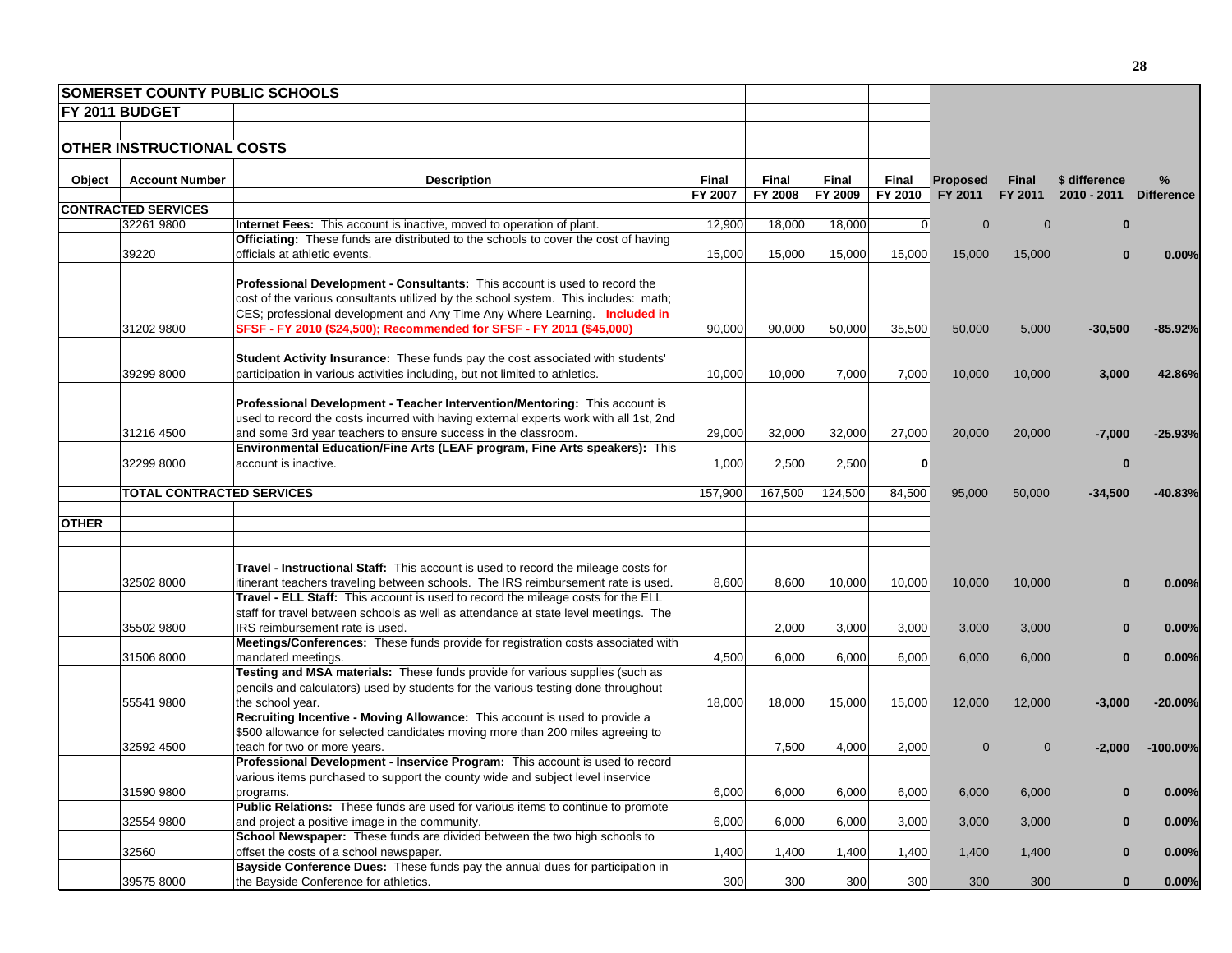|        | <b>SOMERSET COUNTY PUBLIC SCHOOLS</b> |                                                                                     |         |         |                |              |                 |              |               |                   |
|--------|---------------------------------------|-------------------------------------------------------------------------------------|---------|---------|----------------|--------------|-----------------|--------------|---------------|-------------------|
|        | <b>FY 2011 BUDGET</b>                 |                                                                                     |         |         |                |              |                 |              |               |                   |
|        |                                       |                                                                                     |         |         |                |              |                 |              |               |                   |
|        | <b>OTHER INSTRUCTIONAL COSTS</b>      |                                                                                     |         |         |                |              |                 |              |               |                   |
|        |                                       |                                                                                     |         |         |                |              |                 |              |               |                   |
| Object | <b>Account Number</b>                 | <b>Description</b>                                                                  | Final   | Final   | Final          | <b>Final</b> | <b>Proposed</b> | Final        | \$ difference | %                 |
|        |                                       |                                                                                     | FY 2007 | FY 2008 | FY 2009        | FY 2010      | FY 2011         | FY 2011      | $2010 - 2011$ | <b>Difference</b> |
|        |                                       |                                                                                     |         |         |                |              |                 |              |               |                   |
|        |                                       | Selected meeting & Symposiums: These funds support students participating in        |         |         |                |              |                 |              |               |                   |
|        | 325779800                             | a variety of activities such as All State Band, All Shore Chorus.                   | 7,000   | 7,000   | 7,000          | 7,000        | 7,000           | 7,000        |               | $0.00\%$          |
|        |                                       | Out of County Placement: This account is used to reimburse other Maryland           |         |         |                |              |                 |              |               |                   |
|        |                                       | counties for the cost of educating Somerset County students. These students are     |         |         |                |              |                 |              |               |                   |
|        | 32564 8000                            | generally placed by DSS.                                                            | 70,000  | 80,000  | 90,000         | 90,000       | 88,000          | 88,000       | $-2,000$      | $-2.22%$          |
|        |                                       | Professional Development - Power School/Promethean Board training: These            |         |         |                |              |                 |              |               |                   |
|        |                                       | funds are used to cover the costs incurred to provide Power School (student         |         |         |                |              |                 |              |               |                   |
|        |                                       | information system) and Promethean Board (external) training to selected staff      |         |         |                |              |                 |              |               |                   |
|        |                                       | members. Included in SFSF - FY 2010 (\$0); Recommended for SFSF - FY 2011           |         |         |                |              |                 |              |               |                   |
|        | 31599 9900                            | (\$5,000)                                                                           | 10,000  | 10,000  | $\overline{0}$ | 3,600        | 5,000           | $\mathbf{0}$ | $-3,600$      | $-100.00\%$       |
|        |                                       | Homebound Instruction Travel: These funds reimburse the teachers providing          |         |         |                |              |                 |              |               |                   |
|        | 32503 8900                            | instruction to students on approved home study at the IRS rate.                     | 8,000   | 8,000   | 14,000         | 14,000       | 14,000          | 14,000       |               | 0.00%             |
|        |                                       | Home and Hospital - Treatment Center: These funds are used for students             |         |         |                |              |                 |              |               |                   |
|        | 32563 9800                            | requiring educational services while in short term treatment facilities.            | 8,000   | 8,000   | 8,000          | 8,000        | 8,000           | 8,000        | 0             | 0.00%             |
|        |                                       | Professional Development - Consultant Expenses: This account is used to             |         |         |                |              |                 |              |               |                   |
|        |                                       | record costs incurred by external consultants brought in for specific professional  |         |         |                |              |                 |              |               |                   |
|        | 31504 9800                            | development training of staff.                                                      | 10,000  | 10,000  | 10,000         | 10,000       | 7,000           | 7,000        | $-3,000$      | $-30.00%$         |
|        | 32505 9800                            | Student Council Dues: This account is inactive.                                     | 1,000   | 1,000   | 1,000          | $\Omega$     |                 |              |               |                   |
|        | 31555 9800                            | School Improvement Grants: This account is inactive.                                | 18,000  | 18,000  |                |              |                 |              |               |                   |
|        |                                       | Professional Development - Gifted and Talented Training: This account is            |         |         |                |              |                 |              |               |                   |
|        | 37506 5800                            | inactive.                                                                           | 1,000   | 1,000   | $\Omega$       | $\Omega$     |                 |              |               |                   |
|        |                                       |                                                                                     |         |         |                |              |                 |              |               |                   |
|        | 31591                                 | Professional Development - Site Based Allowances: This account is inactive.         |         | 130,000 |                |              |                 |              | 0             |                   |
|        |                                       |                                                                                     |         |         |                |              |                 |              |               |                   |
|        | <b>TOTAL OTHER CHARGES</b>            |                                                                                     | 177,800 | 328,800 | 181,700        | 179,300      | 170,700         | 165,700      | -13,600       | $-7.59%$          |
|        |                                       |                                                                                     |         |         |                |              |                 |              |               |                   |
|        | <b>LAND BUILDING AND EQUIPMENT</b>    |                                                                                     |         |         |                |              |                 |              |               |                   |
|        |                                       | Musical Instruments: These funds are alloted to the secondary schools (\$16 per     |         |         |                |              |                 |              |               |                   |
|        | 13613                                 | pupil) for purchase of new and replacement instruments.                             | 24,000  | 24,000  | 24,000         | 23,504       | 22,128          | 22,128       | $-1,376$      | $-5.85%$          |
|        |                                       | Additional Equipment: This account is used to record various instructional          |         |         |                |              |                 |              |               |                   |
|        | 32603 9800                            | equipment purchases made by the schools.                                            | 20,000  | 20,000  | 20,000         | 10,000       | 10,000          | 30,560       | 20,560        | 205.60%           |
|        |                                       | Replacement Equipment: This account is used to record replacement equipment         |         |         |                |              |                 |              |               |                   |
|        | 32607 9800                            | purchases for various instructional items.                                          | 16,000  | 16,000  | 22,000         | 5,000        | 5,000           | 5,000        | 0             | 0.00%             |
|        |                                       | New and Replacement Furniture: These funds are used to purchase desks and           |         |         |                |              |                 |              |               |                   |
|        |                                       | other needed furniture. One classroom of desks is generally purchased each year;    |         |         |                |              |                 |              |               |                   |
|        |                                       | other furniture is on a request basis. Includes \$11,600 for approved non           |         |         |                |              |                 |              |               |                   |
|        | 32639 9800                            | recurring costs.                                                                    | 111,000 | 31,000  | 25,000         | 25,000       | 18,000          | 18,000       | -7,000        | $-28.00\%$        |
|        |                                       | Reconditioning of Football Equipment: This account is used to record the cost       |         |         |                |              |                 |              |               |                   |
|        | 39632 8000                            | of refurbishing the football equipment (helmets) on an annual basis.                | 5,300   | 5,300   | 5,300          | 5,300        | 5,300           | 5,300        | $\bf{0}$      | 0.00%             |
|        |                                       | PreK/K Equipment: These funds are used to purchase various pieces of                |         |         |                |              |                 |              |               |                   |
|        | 32607 2000                            | instructional equipment spefic to the PreK and K program of instruction.            | 3,000   | 3,000   | 3,000          | 3,000        | 2,000           | 2,000        | $-1,000$      | $-33.33%$         |
|        |                                       | <b>Computer Equipment:</b> This account is used to record the purchases of computer |         |         |                |              |                 |              |               |                   |
|        |                                       | equipment, both for the replacement cycle of computers and new equipment            |         |         |                |              |                 |              |               |                   |
|        |                                       | required for various technology initiatives. Included in SFSF - FY 2010 (\$0);      |         |         |                |              |                 |              |               |                   |
|        |                                       | Recommended for SFSF - FY 2011 (\$115,600); includes \$27,900 for approved          |         |         |                |              |                 |              |               |                   |
|        | 32636 9800                            | non recurring costs.                                                                | 214,500 | 285,000 | 471,000        | 141,100      | 96,715          | 67,265       | $-73,835$     | $-52.33%$         |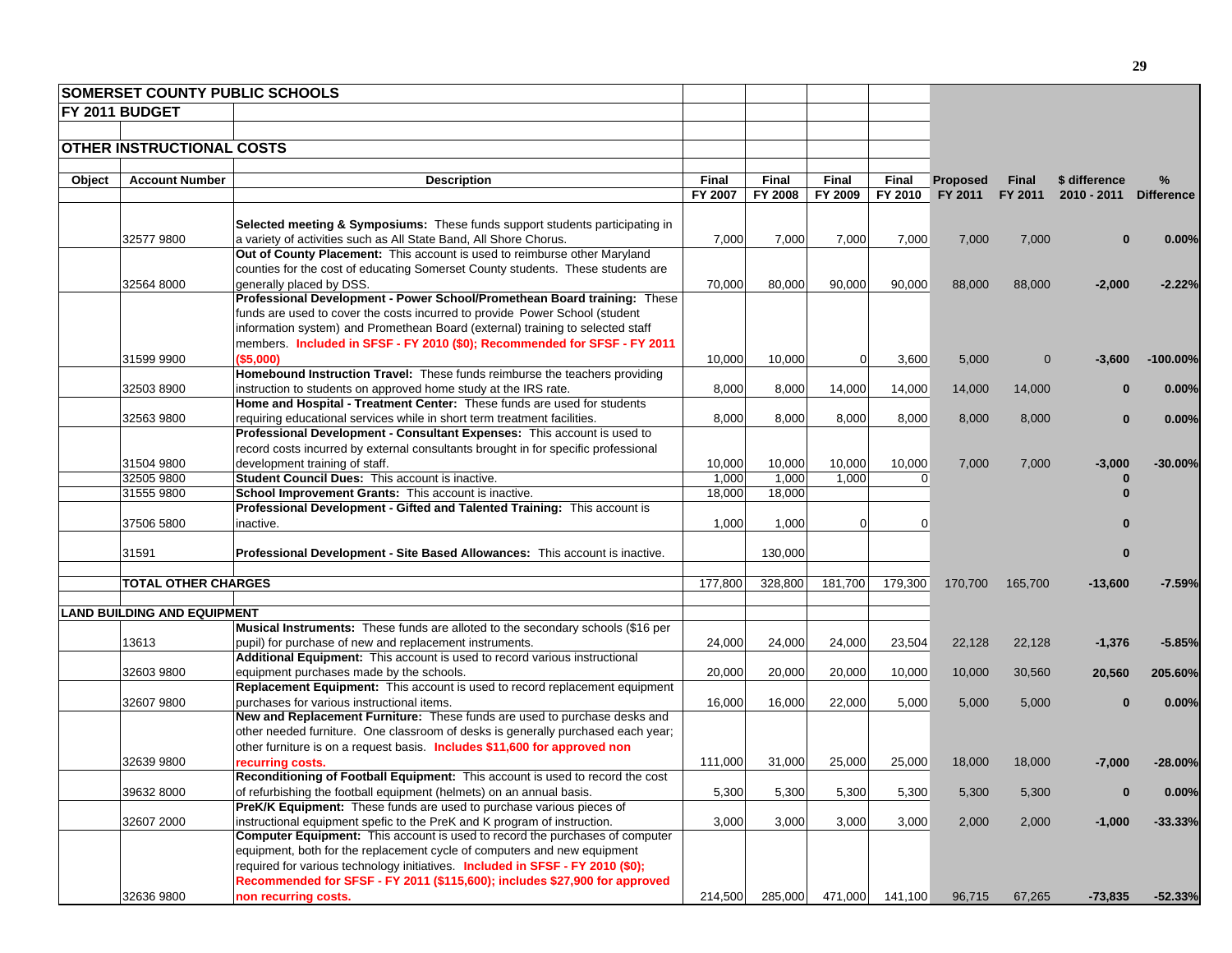|        | <b>SOMERSET COUNTY PUBLIC SCHOOLS</b>    |                                                                                                                                                                                                                                            |         |          |              |              |                 |              |               |                   |
|--------|------------------------------------------|--------------------------------------------------------------------------------------------------------------------------------------------------------------------------------------------------------------------------------------------|---------|----------|--------------|--------------|-----------------|--------------|---------------|-------------------|
|        | <b>FY 2011 BUDGET</b>                    |                                                                                                                                                                                                                                            |         |          |              |              |                 |              |               |                   |
|        |                                          |                                                                                                                                                                                                                                            |         |          |              |              |                 |              |               |                   |
|        | <b>OTHER INSTRUCTIONAL COSTS</b>         |                                                                                                                                                                                                                                            |         |          |              |              |                 |              |               |                   |
| Object | <b>Account Number</b>                    | <b>Description</b>                                                                                                                                                                                                                         | Final   | Final    | <b>Final</b> | <b>Final</b> | <b>Proposed</b> | <b>Final</b> | \$ difference | $\%$              |
|        |                                          |                                                                                                                                                                                                                                            | FY 2007 | FY 2008  | FY 2009      | FY 2010      | FY 2011         | FY 2011      | $2010 - 2011$ | <b>Difference</b> |
|        |                                          | <b>Computer Support Contracts:</b> These funds support various instructional<br>computer licenses such as Athena, Success Maker, Power School, foreign<br>language, anti virus, filtering and unlimited 3Com (1:1 initiative). Included in |         |          |              |              |                 |              |               |                   |
|        | 32642 9800                               | SFSF - FY 2010 (\$21,000); Recommended for SFSF - FY 2011 (\$0)                                                                                                                                                                            | 45,000  | 50,000   | 53,900       | 24,850       | 66,615          | 66,615       | 41,765        | 168.07%           |
|        |                                          | 1:1 equipment - lease: This account is used to record the annual lease amount<br>for the 1:1 initiative at the high schools. Includes \$75,376 for approved non                                                                            |         |          |              |              |                 |              |               |                   |
|        |                                          | recurring costs.                                                                                                                                                                                                                           |         |          |              |              | 75,376          | 105,376      | 105,376       |                   |
|        | 18639                                    | <b>Media Furniture:</b> These funds are used for new media furniture requests; no<br>funds have been requested for 2010.                                                                                                                   | 50.000  | 50,000   |              |              |                 |              |               |                   |
|        | 18639 - 9800                             | Media Furniture/Equipment: These funds are used to provide for a replacement<br>cycle of media furniture and equipment.                                                                                                                    | 10,000  | 10,000   | 10,000       |              |                 |              |               |                   |
|        |                                          | <b>Physical Education Equipment - SIS: This account is inactive.</b>                                                                                                                                                                       | 1.825   |          |              |              |                 |              |               |                   |
|        |                                          | Specific Equipment Requests WHS: This account is inactive.                                                                                                                                                                                 | 25,000  | $\Omega$ |              |              |                 |              |               |                   |
|        |                                          | Specific Equipment Request - Media - Palm Pilot Scanners (3) Secondary:                                                                                                                                                                    |         |          |              |              |                 |              |               |                   |
|        |                                          | This account is inactive.                                                                                                                                                                                                                  |         | 4,500    |              |              |                 |              |               |                   |
|        |                                          | TOTAL LAND BUILDING AND EQUIPMENT                                                                                                                                                                                                          | 525,625 | 498,800  | 634,200      | 237,754      | 301,134         | 322,244      | 84,490        | 35.54%            |
|        | <b>ITOTAL OTHER INSTRUCTIONAL COSTS:</b> |                                                                                                                                                                                                                                            | 861,325 | 995,100  | 940,400      | 501,554      | 566,834         | 537,944      | 36,390        | 7.26%             |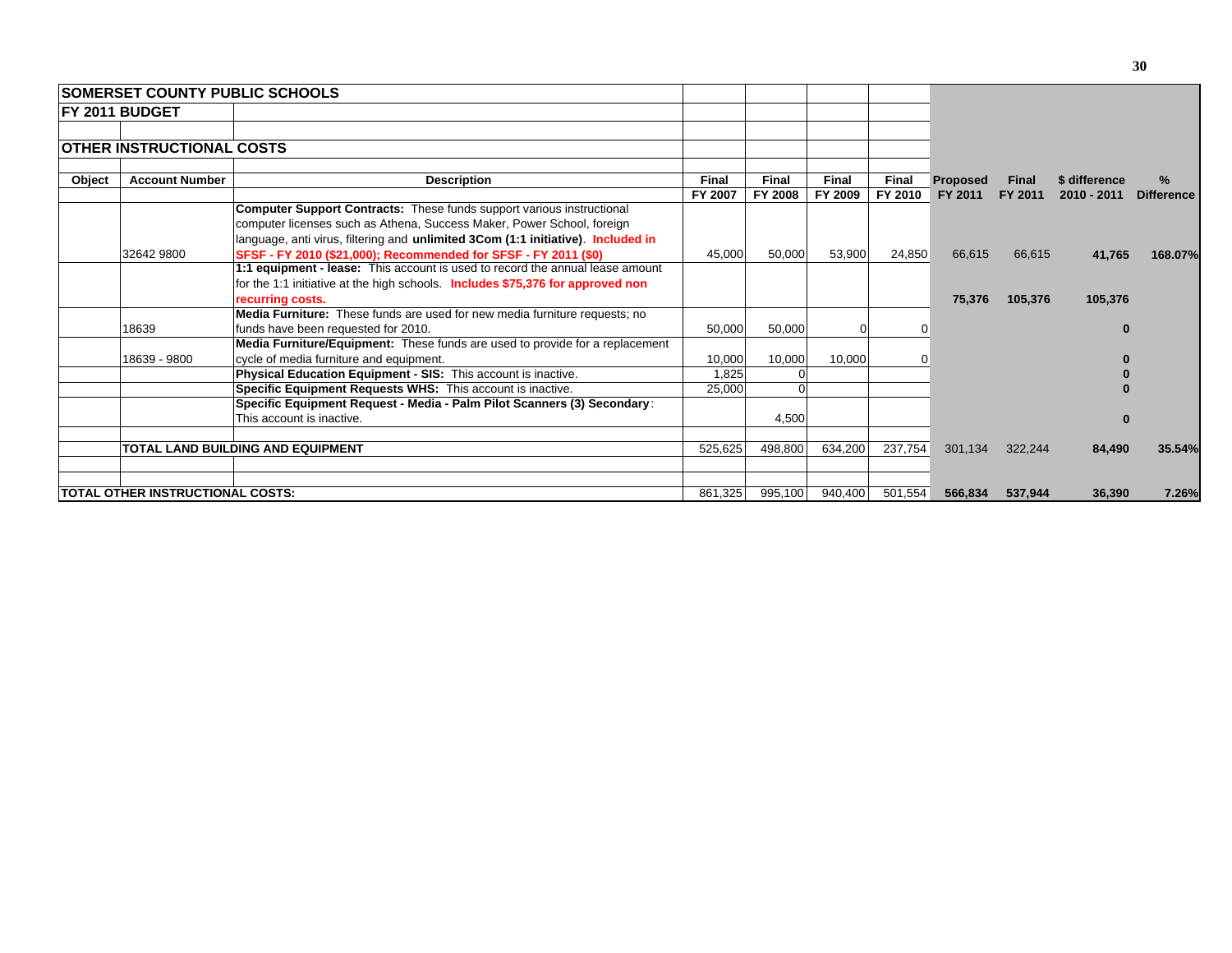|                       |                            | <b>SOMERSET COUNTY PUBLIC SCHOOLS</b>                                                          |         |                     |                |                 |                 |              |               |                   |
|-----------------------|----------------------------|------------------------------------------------------------------------------------------------|---------|---------------------|----------------|-----------------|-----------------|--------------|---------------|-------------------|
| <b>FY 2011 BUDGET</b> |                            |                                                                                                |         |                     |                |                 |                 |              |               |                   |
|                       |                            |                                                                                                |         |                     |                |                 |                 |              |               |                   |
|                       | <b>SPECIAL EDUCATION</b>   |                                                                                                |         |                     |                |                 |                 |              |               |                   |
|                       |                            |                                                                                                |         |                     |                |                 |                 |              |               |                   |
| Object                |                            | <b>Description</b>                                                                             | Final   | Final               | <b>Final</b>   | Final           | <b>Proposed</b> | <b>Final</b> | \$ difference | %                 |
|                       |                            |                                                                                                | FY 2007 | FY 2008             | FY 2009        | FY 2010         | FY 2011         | FY 2011      | 2010 - 2011   | <b>Difference</b> |
|                       |                            |                                                                                                |         |                     |                |                 |                 |              |               |                   |
| <b>SALARIES</b>       |                            |                                                                                                |         |                     |                |                 |                 |              |               |                   |
|                       |                            |                                                                                                |         |                     |                |                 |                 |              |               |                   |
|                       |                            | Special Education Salaries: This line records                                                  |         |                     |                |                 |                 |              |               |                   |
|                       |                            | the salaries for the Special Ed Supervisor;                                                    |         |                     |                |                 |                 |              |               |                   |
|                       |                            | 24.75 teachers, and 3 speech therapists.                                                       |         | 1,383,168 1,676,561 | 1,874,782      | 1,913,029       | 1,829,184       | 1,790,267    | $-122,762$    | $-6.42%$          |
|                       |                            | <b>SPED Office Associates: This account</b>                                                    |         |                     |                |                 |                 |              |               |                   |
|                       |                            | records the salaries of the 4 IEP Clerks who                                                   |         |                     |                |                 |                 |              |               |                   |
|                       |                            | provide clerical support for the IEP process.                                                  | 67,650  | 59,880              | 69,768         | 74,523          | 75,589          | 76,972       | 2,449         | 3.29%             |
|                       |                            | <b>SPED Instructional Assistants: This line</b>                                                |         |                     |                |                 |                 |              |               |                   |
|                       |                            | records the salaries of 16 instructional                                                       |         |                     |                |                 |                 |              |               |                   |
|                       | 77125/77108 assistants.    |                                                                                                | 240,750 | 269,423             | 304,950        | 331,919         | 342,135         | 345,629      | 13,710        | 4.13%             |
|                       |                            | <b>Substitutes:</b> This account records the cost of                                           |         |                     |                |                 |                 |              |               |                   |
|                       |                            | providing substitutes for Special Ed teachers                                                  |         |                     |                |                 |                 |              |               |                   |
|                       |                            | 77077 absences.                                                                                | 35,000  | 35,000              | 40,000         | 40,000          | 40,000          | 40,000       | $\bf{0}$      | 0.00%             |
|                       |                            | Clerical Support: This line is used to record<br>the salaries of .5 Admin Office Associate and |         |                     |                |                 |                 |              |               |                   |
|                       |                            | .25 Accounting Associate.                                                                      | 27,686  | 29,857              | 31,774         | 26,267          |                 |              | $-391$        |                   |
|                       |                            | Sign Language Interpreters: This account                                                       |         |                     |                |                 | 25,876          | 25,876       |               | $-1.49%$          |
|                       |                            | represents stipends to staff acting as                                                         |         |                     |                |                 |                 |              |               |                   |
|                       |                            | 77177 - 2400 interpreters for students.                                                        |         | 5,000               | 3,800          | 3,800           | 3,800           | 3,800        | $\bf{0}$      | 0.00%             |
|                       |                            | <b>SPED Assistants contractual: This account</b>                                               |         |                     |                |                 |                 |              |               |                   |
|                       |                            | 77142 is inactive.                                                                             | 65,000  | 60,000              | 26,708         | 0               |                 |              | $\bf{0}$      |                   |
|                       |                            | Summer School Intervention - Sp Ed                                                             |         |                     |                |                 |                 |              |               |                   |
|                       |                            | 77141 Elementary: This account is inactive.                                                    | 30,000  | 30,000              | $\mathbf 0$    | 0               |                 |              | $\bf{0}$      |                   |
|                       |                            | Summer School Intervention - Sp Ed                                                             |         |                     |                |                 |                 |              |               |                   |
|                       |                            | 77177 - 2500 Secondary: This account is inactive.                                              |         | 5,000               | $\overline{0}$ | 0               |                 |              | $\bf{0}$      |                   |
|                       |                            |                                                                                                |         |                     |                |                 |                 |              |               |                   |
|                       | <b>TOTAL SALARIES</b>      |                                                                                                |         | 1,849,254 2,170,721 | 2,351,782      | 2,389,538       | 2,316,584       | 2,282,544    | $-106,994$    | $-4.93%$          |
|                       |                            |                                                                                                |         |                     |                |                 |                 |              |               |                   |
|                       | <b>CONTRACTED SERVICES</b> |                                                                                                |         |                     |                |                 |                 |              |               |                   |
|                       |                            | <b>Outside Evaluations: These funds are used</b>                                               |         |                     |                |                 |                 |              |               |                   |
|                       |                            | to provide evaluations outside of the school                                                   |         |                     |                |                 |                 |              |               |                   |
|                       | 77254 2400                 | system staff where needed.                                                                     | 2,000   | 2,000               | 2,000          | 2,000           | 1,500           | 1,500        | $-500$        | $-25.00%$         |
|                       |                            | <b>Contracted Services: These funds are used</b>                                               |         |                     |                |                 |                 |              |               |                   |
|                       |                            | to provide occupational therapy, physical                                                      |         |                     |                |                 |                 |              |               |                   |
|                       |                            | therapy, and nursing services as needed                                                        |         |                     |                |                 |                 |              |               |                   |
|                       |                            | outside of staff. Included in SFSF - FY 2010                                                   |         |                     |                |                 |                 |              |               |                   |
|                       |                            | (\$85,000); Recommended for SFSF - FY                                                          |         |                     |                |                 |                 |              |               |                   |
|                       | 77202 2400                 | 2011 (\$0)                                                                                     | 92,000  | 92,000              | 85,000         | $\vert 0 \vert$ | 85,000          | 85,000       | 85,000        |                   |
|                       |                            | Equipment Repair: These funds are used to                                                      |         |                     |                |                 |                 |              |               |                   |
|                       | 95213 2400                 | repair special education equipment.                                                            | 350     | 350                 | 350            | 350             | 350             | 350          | $\bf{0}$      | 0.00%             |
|                       |                            |                                                                                                |         |                     |                |                 |                 |              |               |                   |
|                       |                            | <b>TOTAL CONTRACTED SERVICES</b>                                                               | 94,350  | 94,350              | 87,350         | 2,350           | 86,850          | 86,850       | 84,500        | 89.56%            |
|                       |                            |                                                                                                |         |                     |                |                 |                 |              |               |                   |
|                       |                            |                                                                                                |         |                     |                |                 |                 |              |               |                   |
|                       |                            |                                                                                                |         |                     |                |                 |                 |              |               |                   |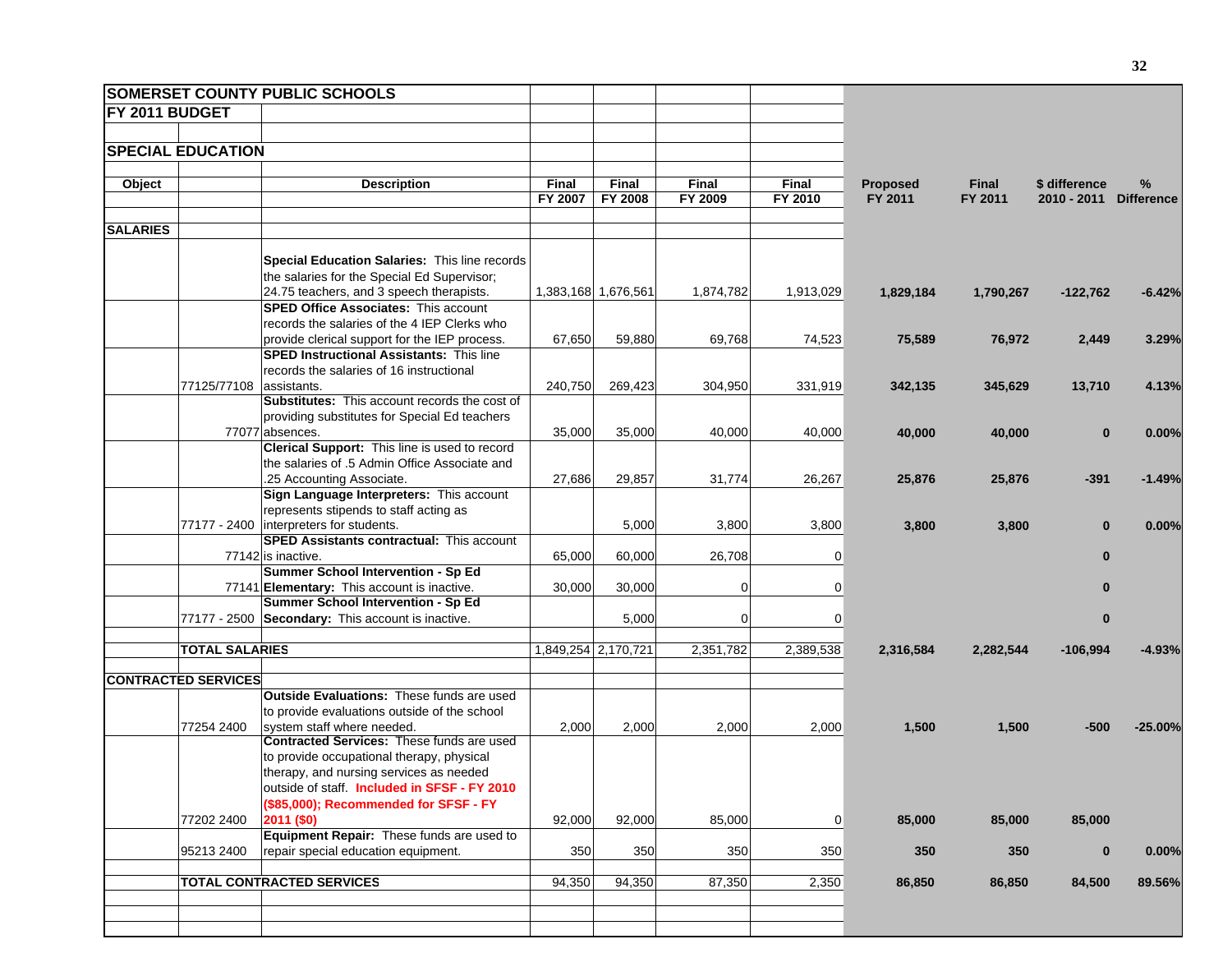|                         |                                | <b>SOMERSET COUNTY PUBLIC SCHOOLS</b>                                                           |         |                     |           |           |                 |              |               |                   |
|-------------------------|--------------------------------|-------------------------------------------------------------------------------------------------|---------|---------------------|-----------|-----------|-----------------|--------------|---------------|-------------------|
| <b>FY 2011 BUDGET</b>   |                                |                                                                                                 |         |                     |           |           |                 |              |               |                   |
|                         |                                |                                                                                                 |         |                     |           |           |                 |              |               |                   |
|                         | <b>SPECIAL EDUCATION</b>       |                                                                                                 |         |                     |           |           |                 |              |               |                   |
|                         |                                |                                                                                                 |         |                     |           |           |                 |              |               |                   |
| Object                  |                                | <b>Description</b>                                                                              | Final   | Final               | Final     | Final     | <b>Proposed</b> | <b>Final</b> | \$ difference | $\%$              |
|                         |                                |                                                                                                 | FY 2007 | FY 2008             | FY 2009   | FY 2010   | FY 2011         | FY 2011      | 2010 - 2011   | <b>Difference</b> |
|                         | <b>SUPPLIES AND MATERIALS</b>  |                                                                                                 |         |                     |           |           |                 |              |               |                   |
|                         |                                | <b>Materials of Instruction: These funds are</b>                                                |         |                     |           |           |                 |              |               |                   |
|                         |                                | used to provide various manipulatives,                                                          |         |                     |           |           |                 |              |               |                   |
|                         | 77322 2400                     | materials and pantry items for special needs<br>students.                                       | 10,000  | 10,000              | 10,500    | 10,500    | 10,500          | 10,500       | $\bf{0}$      | 0.00%             |
|                         |                                |                                                                                                 |         |                     |           |           |                 |              |               |                   |
|                         |                                | Printing & Publishing: These funds provide                                                      |         |                     |           |           |                 |              |               |                   |
|                         | 95330 2400                     | various forms and student record folders.                                                       | 1,000   | 1,000               | 1,500     | 1,500     | 1,500           | 1,500        | $\bf{0}$      | 0.00%             |
|                         |                                |                                                                                                 |         |                     |           |           |                 |              |               |                   |
|                         |                                | TOTAL SUPPLIES AND MATERIALS                                                                    | 11,000  | 11,000              | 12,000    | 12,000    | 12,000          | 12,000       | $\bf{0}$      | 0.00%             |
|                         |                                |                                                                                                 |         |                     |           |           |                 |              |               |                   |
|                         |                                |                                                                                                 |         |                     |           |           |                 |              |               |                   |
| <b>OTHER CHARGES</b>    |                                |                                                                                                 |         |                     |           |           |                 |              |               |                   |
|                         |                                | Travel: These funds reimburse staff (at the                                                     |         |                     |           |           |                 |              |               |                   |
|                         |                                | IRS approved rate) for travel between schools<br>as well as required meetings at both the state |         |                     |           |           |                 |              |               |                   |
|                         | 95501 2400                     | and local levels.                                                                               | 8,500   | 8,500               | 14,000    | 14,000    | 13,500          | 13,500       | $-500$        | $-3.57%$          |
|                         |                                | <b>Subscriptions and Dues: This account is</b>                                                  |         |                     |           |           |                 |              |               |                   |
|                         |                                | used to record dues to professional                                                             |         |                     |           |           |                 |              |               |                   |
|                         |                                | organizations (director and speech therapists)                                                  |         |                     |           |           |                 |              |               |                   |
|                         | 95505 2400                     | and professional subscriptions.<br>Miss Beccy's Outing: These funds are used                    | 500     | 500                 | 1,500     | 1,500     | 1,500           | 1,500        | $\bf{0}$      | 0.00%             |
|                         |                                | to support an annual outing for special needs                                                   |         |                     |           |           |                 |              |               |                   |
|                         |                                | students in memory of Beccy Fisher, a former                                                    |         |                     |           |           |                 |              |               |                   |
|                         |                                | SCPS employee and advocate for special ed                                                       |         |                     |           |           |                 |              |               |                   |
|                         | 77599 2400                     | students.                                                                                       | 500     | 500                 | 500       | 500       | $\bf{0}$        | $\bf{0}$     | $-500$        | $-100.00\%$       |
|                         | <b>TOTAL OTHER CHARGES</b>     |                                                                                                 | 9,500   | 9,500               | 16,000    | 16,000    | 15,000          | 15,000       | $-1,000$      | $-10.53%$         |
|                         |                                |                                                                                                 |         |                     |           |           |                 |              |               |                   |
|                         | <b>LAND BUILDING AND EQUIP</b> |                                                                                                 |         |                     |           |           |                 |              |               |                   |
|                         |                                | Equipment: These funds are used to                                                              |         |                     |           |           |                 |              |               |                   |
|                         |                                | purchase various assistive technology                                                           |         |                     |           |           |                 |              |               |                   |
|                         | 95603 2400                     | equipment as well as any other equipment<br>needs for students and/or staff.                    | 1,900   | 1,900               | 1,900     | 1,900     | 1,400           | 1,400        | -500          | $-26.32%$         |
|                         |                                |                                                                                                 |         |                     |           |           |                 |              |               |                   |
|                         |                                | TOTAL LAND BUILDING AND EQUIPMENT                                                               |         |                     |           |           |                 |              |               |                   |
|                         |                                |                                                                                                 |         |                     |           |           |                 |              |               |                   |
| <b>TRANSFERS</b>        |                                |                                                                                                 |         |                     |           |           |                 |              |               |                   |
|                         |                                | Non Public: These funds are used for the                                                        |         |                     |           |           |                 |              |               |                   |
|                         |                                | expenses related to placing students who                                                        |         |                     |           |           |                 |              |               |                   |
|                         |                                | cannot be served by our school system in non                                                    |         |                     |           |           |                 |              |               |                   |
|                         | 90529 2400                     | public institutions, such as Maple Shade.                                                       | 40,000  | 40,000              | 40,000    | 40,000    | 30,000          | 30,000       | $-10,000$     | $-25.00%$         |
|                         |                                |                                                                                                 |         |                     |           |           |                 |              |               |                   |
| <b>TOTAL SPECIAL ED</b> |                                |                                                                                                 |         | 2,006,004 2,327,471 | 2,509,032 | 2,461,788 | 2,461,834       | 2,427,794    | $-33,994$     | $-1.38%$          |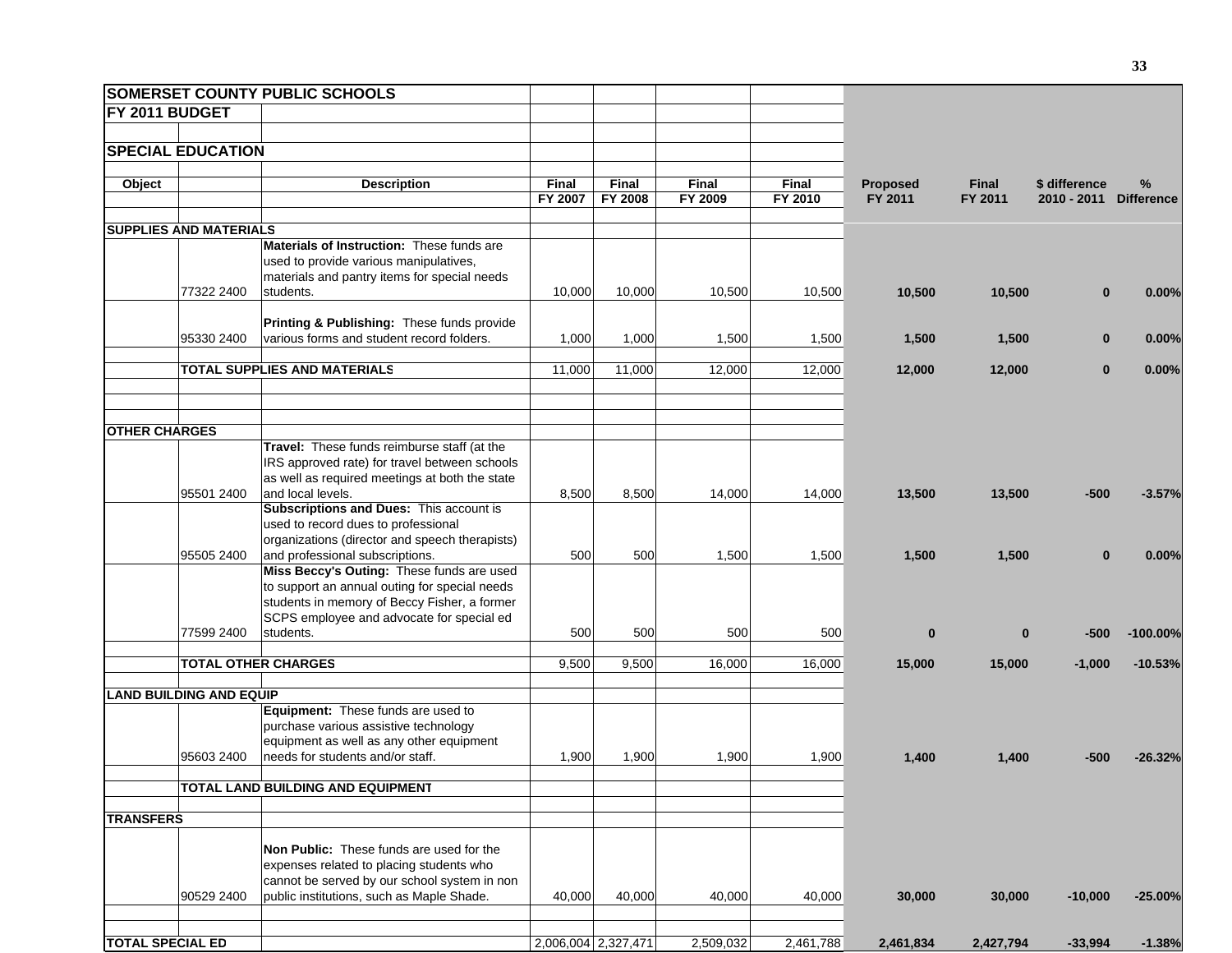|                      |                                | <b>SOMERSET COUNTY PUBLIC SCHOOLS</b>                               |                  |                  |                  |                  |                            |                  |                                |                           |
|----------------------|--------------------------------|---------------------------------------------------------------------|------------------|------------------|------------------|------------------|----------------------------|------------------|--------------------------------|---------------------------|
|                      | FY 2011 BUDGET                 |                                                                     |                  |                  |                  |                  |                            |                  |                                |                           |
|                      |                                |                                                                     |                  |                  |                  |                  |                            |                  |                                |                           |
|                      |                                | <b>STUDENT PERSONNEL SERVICES</b>                                   |                  |                  |                  |                  |                            |                  |                                |                           |
|                      |                                |                                                                     |                  |                  |                  |                  |                            |                  |                                |                           |
| Object               |                                | <b>Description</b>                                                  | Final<br>FY 2007 | Final<br>FY 2008 | Final<br>FY 2009 | Final<br>FY 2010 | <b>Proposed</b><br>FY 2011 | Final<br>FY 2011 | \$ difference<br>$2010 - 2011$ | $\%$<br><b>Difference</b> |
|                      |                                |                                                                     |                  |                  |                  |                  |                            |                  |                                |                           |
| <b>SALARIES</b>      |                                |                                                                     |                  |                  |                  |                  |                            |                  |                                |                           |
|                      |                                |                                                                     |                  |                  |                  |                  |                            |                  |                                |                           |
|                      |                                | <b>Student Servies Supervisors: This line</b>                       |                  |                  |                  |                  |                            |                  |                                |                           |
|                      | 58010 8100                     | records the salaries of the two Supervisors.                        | 77,981           | 83,465           | 173,614          | 176,450          | 177,054                    | 176,437          | $-13$                          | $-0.01%$                  |
|                      |                                | Attendance Initiative with Clerk: This                              |                  |                  |                  |                  |                            |                  |                                |                           |
|                      |                                | account records the cost of the one                                 |                  |                  |                  |                  |                            |                  |                                |                           |
|                      | 58180 8100                     | attendance clerk at the high schools.                               |                  | 40,000           | 34,054           | 17,675           | 17,940                     | 17,940           | 265                            | 1.50%                     |
|                      |                                | Alt. Suspension Assistant: This line                                |                  |                  |                  |                  |                            |                  |                                |                           |
|                      |                                | records the cost of the Alternative to                              |                  |                  |                  |                  |                            |                  |                                |                           |
|                      | 58125 8100                     | Suspension Assistant at GES.                                        | 70,233           | 48,124           | 26,166           | 25,923           | 26,051                     | 26,051           | 128                            | 0.49%                     |
|                      |                                |                                                                     |                  |                  |                  |                  |                            |                  |                                |                           |
|                      |                                | Secretarial Support: This provides 1.0<br>Admin Office Associate I. | 11,976           | 6,501            | 6,758            | 21,865           | 27,315                     |                  | 4,168                          | 19.06%                    |
|                      |                                | <b>Learning Support Specialists: This</b>                           |                  |                  |                  |                  |                            | 26,033           |                                |                           |
|                      |                                | accounts records the salaries of 6 LSS                              |                  |                  |                  |                  |                            |                  |                                |                           |
|                      | 58022 8100                     | (GES; PAES; WHS; CHS; SIS)                                          | 106,610          | 127,430          | 137,952          | 311,414          | 313,663                    | 327,437          | 16,023                         | 5.15%                     |
|                      |                                |                                                                     |                  |                  |                  |                  |                            |                  |                                |                           |
|                      |                                | <b>LMB Coordinator:</b> This account is inactive.                   |                  |                  | 49,218           | $\overline{0}$   |                            |                  | $\bf{0}$                       |                           |
|                      | <b>TOTAL SALARIES</b>          |                                                                     | 266,800          | 305,520          | 427,762          | 553,327          | 562,023                    | 573,898          | 20,571                         | 3.72%                     |
|                      |                                |                                                                     |                  |                  |                  |                  |                            |                  |                                |                           |
|                      | <b>SUPPLIES AND MATERIALS</b>  |                                                                     |                  |                  |                  |                  |                            |                  |                                |                           |
|                      |                                | Supplies: These funds are used to                                   |                  |                  |                  |                  |                            |                  |                                |                           |
|                      | 58327 8100                     | purchase various supplies for the division.                         | 2,500            | 2,500            | 2,500            | 2,500            | 2,500                      | 2,500            | $\bf{0}$                       | 0.00%                     |
|                      | TOTAL SUPPLIES AND MATERIALS.  |                                                                     | 2,500            | 2,500            | 2,500            | 2,500            |                            | 2,500            | $\bf{0}$                       | 0.00%                     |
|                      |                                |                                                                     |                  |                  |                  |                  | 2,500                      |                  |                                |                           |
| <b>OTHER CHARGES</b> |                                |                                                                     |                  |                  |                  |                  |                            |                  |                                |                           |
|                      |                                | Travel: This account reimburses staff (at                           |                  |                  |                  |                  |                            |                  |                                |                           |
|                      |                                | the IRS approved rate) for travel between                           |                  |                  |                  |                  |                            |                  |                                |                           |
|                      |                                | schools and attendance at various state and                         |                  |                  |                  |                  |                            |                  |                                |                           |
|                      | 585018100                      | local meetings.                                                     | 2,750            | 2,750            | 2,750            | 2,750            | 2,750                      | 2,750            | $\bf{0}$                       | 0.00%                     |
|                      |                                | Meetings/Conferences: These funds                                   |                  |                  |                  |                  |                            |                  |                                |                           |
|                      |                                | provide for registration costs associated with                      |                  |                  |                  |                  |                            |                  |                                |                           |
|                      | 58506 8100                     | mandated meetings.                                                  | 2,000            | 2,000            | 500              | 500              | 500                        | 500              | $\bf{0}$                       | 0.00%                     |
|                      |                                | PBIS Incentives and training: These funds                           |                  |                  |                  |                  |                            |                  |                                |                           |
|                      |                                | purchase incentives for students (all schools)                      |                  |                  |                  |                  |                            |                  |                                |                           |
|                      |                                | in support of the PBIS program as well as                           |                  |                  |                  |                  |                            |                  |                                |                           |
|                      |                                | provide the local PBIS summer training for                          |                  |                  |                  |                  |                            |                  |                                |                           |
|                      |                                | staff. Included in SFSF - FY 2010 (\$5,000);                        |                  |                  |                  |                  |                            |                  |                                |                           |
|                      |                                | <b>Recommended for SFSF - FY 2011</b>                               |                  |                  |                  |                  |                            |                  |                                |                           |
|                      | 58555 8100                     | (\$5,000)                                                           |                  | 10,000           | 10,000           | $\overline{0}$   | 5,000                      | $\bf{0}$         | $\mathbf{0}$                   |                           |
|                      | <b>TOTAL OTHER CHARGES</b>     |                                                                     | 4,750            | 14,750           | 13,250           | 3,250            | 8,250                      | 3,250            | $\bf{0}$                       | 0.00%                     |
|                      |                                |                                                                     |                  |                  |                  |                  |                            |                  |                                |                           |
|                      | <b>TOTAL STUDENT PERSONNEL</b> |                                                                     | 274,050          | 322,770          | 443,512          | 559,077          | 572,773                    | 579,648          | 20,571                         | 3.68%                     |
|                      |                                |                                                                     |                  |                  |                  |                  |                            |                  |                                |                           |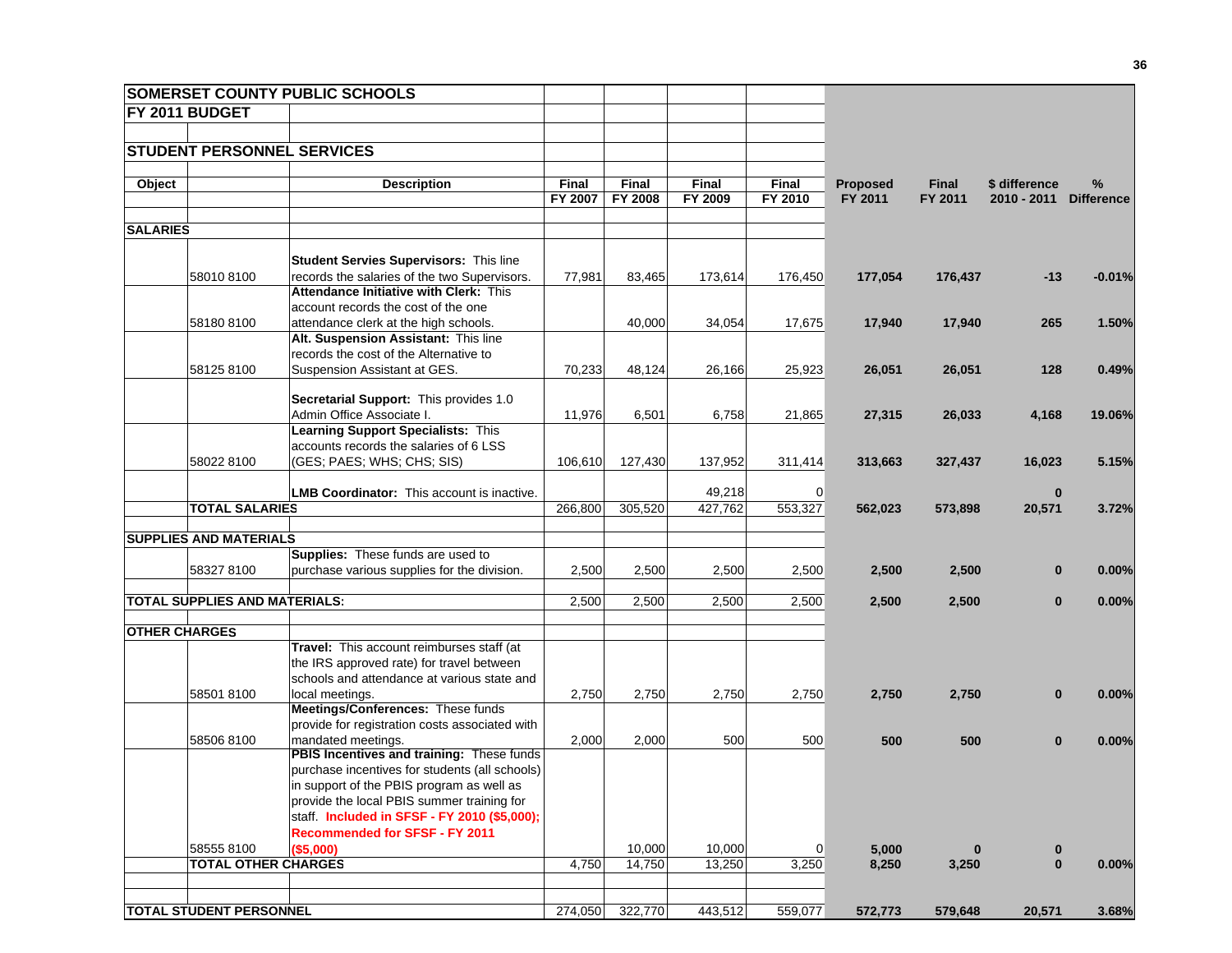|                      |                              | <b>SOMERSET COUNTY PUBLIC SCHOOLS</b>  |              |              |              |                |                 |              |               |                   |
|----------------------|------------------------------|----------------------------------------|--------------|--------------|--------------|----------------|-----------------|--------------|---------------|-------------------|
|                      | FY 2011 BUDGET               |                                        |              |              |              |                |                 |              |               |                   |
|                      |                              |                                        |              |              |              |                |                 |              |               |                   |
|                      | <b>HEALTH SERVICES</b>       |                                        |              |              |              |                |                 |              |               |                   |
|                      |                              |                                        |              |              |              |                |                 |              |               |                   |
| Object               |                              | <b>Description</b>                     | <b>Final</b> | <b>Final</b> | <b>Final</b> | <b>Final</b>   | <b>Proposed</b> | <b>Final</b> | \$ difference | %                 |
|                      |                              |                                        | FY 2007      | FY 2008      | FY 2009      | FY 2010        | FY 2011         | FY 2011      | 2010 - 2011   | <b>Difference</b> |
|                      |                              |                                        |              |              |              |                |                 |              |               |                   |
| <b>SALARIES</b>      |                              |                                        |              |              |              |                |                 |              |               |                   |
|                      |                              | Nurses (8): These funds record         |              |              |              |                |                 |              |               |                   |
|                      |                              | 59185 the salaries of 8 school nurses. | 264,899      | 283,308      | 308,174      | 297,996        | 300,367         | 300,367      | 2,371         | 0.80%             |
|                      |                              | 59172 Nurse Substitutes                | 1,500        | 3,000        | 5,000        | 5,000          | 5,000           | 5,000        | $\bf{0}$      | 0.00%             |
|                      |                              | Stipends - Record update and           |              |              |              |                |                 |              |               |                   |
|                      |                              | <b>Review:</b> This account is         |              |              |              |                |                 |              |               |                   |
|                      |                              | inactive.                              |              |              | 4,750        | $\overline{0}$ |                 |              | $\bf{0}$      |                   |
|                      | <b>TOTAL SALARIES</b>        |                                        | 266,399      | 286,308      | 317,924      | 302,996        | 305,367         | 305,367      | 2,371         | 0.78%             |
|                      |                              |                                        |              |              |              |                |                 |              |               |                   |
| <b>SUPPLIES</b>      |                              |                                        |              |              |              |                |                 |              |               |                   |
|                      |                              | Supplies: This line records the        |              |              |              |                |                 |              |               |                   |
|                      |                              | costs of various medical supplies      |              |              |              |                |                 |              |               |                   |
|                      | 59328 5200                   | used in each school.                   | 4,500        | 4,500        | 4,500        | 4,500          | 4,500           | 4,500        | $\bf{0}$      | 0.00%             |
|                      |                              | <b>TOTAL SUPPLIES AND MATERIALS</b>    |              |              |              |                |                 |              |               |                   |
|                      |                              |                                        | 4,500        | 4,500        | 4,500        | 4,500          | 4,500           | 4,500        | $\bf{0}$      | 0.00%             |
| <b>OTHER CHARGES</b> |                              |                                        |              |              |              |                |                 |              |               |                   |
|                      |                              | <b>Travel and Conferences:</b>         |              |              |              |                |                 |              |               |                   |
|                      |                              | These funds are used to                |              |              |              |                |                 |              |               |                   |
|                      |                              | reimburse nurses for travel            |              |              |              |                |                 |              |               |                   |
|                      |                              | between schools (at the IRS            |              |              |              |                |                 |              |               |                   |
|                      |                              | approved rate) as well as              |              |              |              |                |                 |              |               |                   |
|                      |                              | attendance at any state or local       |              |              |              |                |                 |              |               |                   |
|                      | 59501 5200                   | required meetings.                     | 1,100        | 1,100        | 1,800        | 1,800          | 1,800           | 1,800        | $\bf{0}$      | 0.00%             |
|                      |                              |                                        |              |              |              |                |                 |              |               |                   |
|                      | <b>TOTAL OTHER CHARGES</b>   |                                        | 1,100        | 1,100        | 1,800        | 1,800          | 1,800           | 1,800        | $\bf{0}$      | 0.00%             |
| <b>EQUIPMENT</b>     |                              |                                        |              |              |              |                |                 |              |               |                   |
|                      |                              | <b>Nursing Equipment: These</b>        |              |              |              |                |                 |              |               |                   |
|                      |                              | funds buy various nursing              |              |              |              |                |                 |              |               |                   |
|                      |                              | equipment such as portable             |              |              |              |                |                 |              |               |                   |
|                      |                              | AEDs; cots; hearing and vision         |              |              |              |                |                 |              |               |                   |
|                      | 59604 - 5200                 | machines, etc.                         | 1,500        | 2,582        | 2,990        | 1,490          | 1,490           | 1,490        | $\bf{0}$      | 0.00%             |
|                      |                              |                                        |              |              |              |                |                 |              |               |                   |
|                      |                              |                                        |              |              |              |                |                 |              |               |                   |
|                      | <b>TOTAL HEALTH SERVICES</b> |                                        | 273,499      | 294,490      | 327,214      | 310,786        | 313,157         | 313,157      | 2,371         | 0.76%             |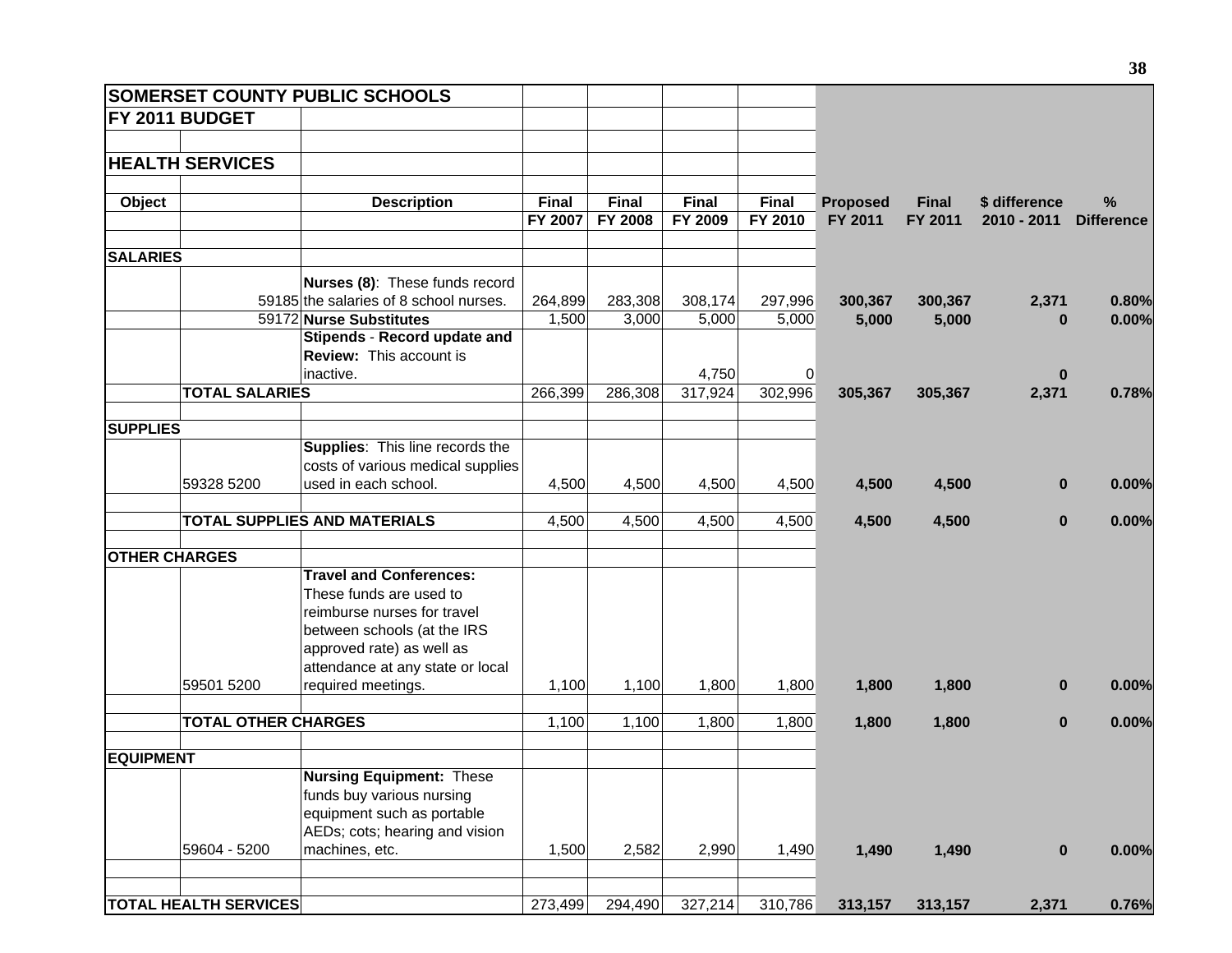|                 |                            | <b>SOMERSET COUNTY PUBLIC SCHOOLS</b>                                                                                                                                          |              |                     |           |              |                 |              |                        |           |
|-----------------|----------------------------|--------------------------------------------------------------------------------------------------------------------------------------------------------------------------------|--------------|---------------------|-----------|--------------|-----------------|--------------|------------------------|-----------|
|                 | FY 2011 BUDGET             |                                                                                                                                                                                |              |                     |           |              |                 |              |                        |           |
|                 |                            |                                                                                                                                                                                |              |                     |           |              |                 |              |                        |           |
|                 | <b>TRANSPORTATION</b>      |                                                                                                                                                                                |              |                     |           |              |                 |              |                        |           |
| Object          |                            | <b>Description</b>                                                                                                                                                             | <b>Final</b> | <b>Final</b>        | Final     | <b>Final</b> | <b>Proposed</b> | <b>Final</b> | \$ difference          | %         |
|                 |                            |                                                                                                                                                                                | FY 2007      | <b>FY 2008</b>      | FY 2009   | FY 2010      | FY 2011         | FY 2011      | 2010 - 2011 Difference |           |
|                 |                            |                                                                                                                                                                                |              |                     |           |              |                 |              |                        |           |
| <b>SALARIES</b> |                            |                                                                                                                                                                                |              |                     |           |              |                 |              |                        |           |
|                 | 60010 8200                 | <b>Director:</b> This account is used to record the<br>salary of the Director.                                                                                                 | 92,427       | 100,746             | 106,776   | 105,475      | 105,836         | 105,272      | $-203$                 | $-0.19%$  |
|                 |                            | Clerical Support: This account is used to                                                                                                                                      |              |                     |           |              |                 |              |                        |           |
|                 | 601158200                  | record the salary of .5 Accounting Associate.                                                                                                                                  | 33,684       | 36,039              | 37,329    | 22,411       | 16,762          | 17,054       | $-5,357$               | $-23.90%$ |
|                 |                            |                                                                                                                                                                                |              |                     |           |              |                 |              |                        |           |
|                 |                            | <b>Bus Assistants:</b> This line records the salaries<br>of the special education bus assistants (3) and                                                                       |              |                     |           |              |                 |              |                        |           |
|                 | 61125 8200                 | funds for substitutes as needed.                                                                                                                                               | 49,830       | 53,318              | 56,000    | 60,030       | 60,930          | 60,930       | 900                    | 1.50%     |
|                 | 601898200                  | <b>Driver Trainer:</b> These funds are used to<br>support the cost of the Driver Trainer.                                                                                      | 20,202       | 21,616              | 23,481    |              |                 |              |                        |           |
|                 |                            |                                                                                                                                                                                |              |                     |           | 23,481       | 23,481          | 23,245       | $-236$                 | $-1.01%$  |
|                 | <b>TOTAL SALARIES</b>      |                                                                                                                                                                                | 196,143      | 211,719             | 223,586   | 211,397      | 207,009         | 206,501      | $-4,895$               | $-2.32%$  |
|                 |                            |                                                                                                                                                                                |              |                     |           |              |                 |              |                        |           |
|                 | <b>CONTRACTED SERVICES</b> |                                                                                                                                                                                |              |                     |           |              |                 |              |                        |           |
|                 |                            | <b>Contracted Routes: This account records the</b><br>cost of all contracted routes (regular ed and<br>special ed). It includes an hourly rate of \$18<br>and \$1.18 per mile. |              | 1,935,251 2,017,735 | 2,269,949 | 2,314,908    | 2,342,499       | 2,342,499    | 27,591                 | 1.19%     |
|                 |                            |                                                                                                                                                                                |              |                     |           |              |                 |              |                        |           |
|                 |                            | <b>Administrative Fees: These funds are</b><br>provided to the contract drivers (\$500) to offset<br>some of the administrative costs of driving.                              |              |                     | 18,000    | 19,000       | 19,000          | 19,000       | $\bf{0}$               | 0.00%     |
|                 |                            |                                                                                                                                                                                |              |                     |           |              |                 |              |                        |           |
|                 | 60207 8200                 | Bus Inspection: These funds cover the cost of<br>3 mandated bus inspections per year.                                                                                          | 1,200        | 1,200               | 1,200     | 1,200        | 1,200           | 1,200        | $\bf{0}$               | 0.00%     |
|                 |                            | Medical Fees: This account is used to record<br>the cost of physicals for all drivers and                                                                                      |              |                     |           |              |                 |              |                        |           |
|                 | 60204 8200                 | substitutes (\$50).                                                                                                                                                            | 3,900        | 3,900               | 4,800     | 4,800        | 4,800           | 4,800        | $\bf{0}$               | 0.00%     |
|                 |                            | Printing and Publishing: These funds cover<br>the printing of the various forms used in student                                                                                |              |                     |           |              |                 |              |                        |           |
|                 | 60211 8200                 | discipline, activity transporation, etc.                                                                                                                                       | 1,500        | 1,500               | 1,350     | 1,350        | 1,350           | 1,350        | $\bf{0}$               | 0.00%     |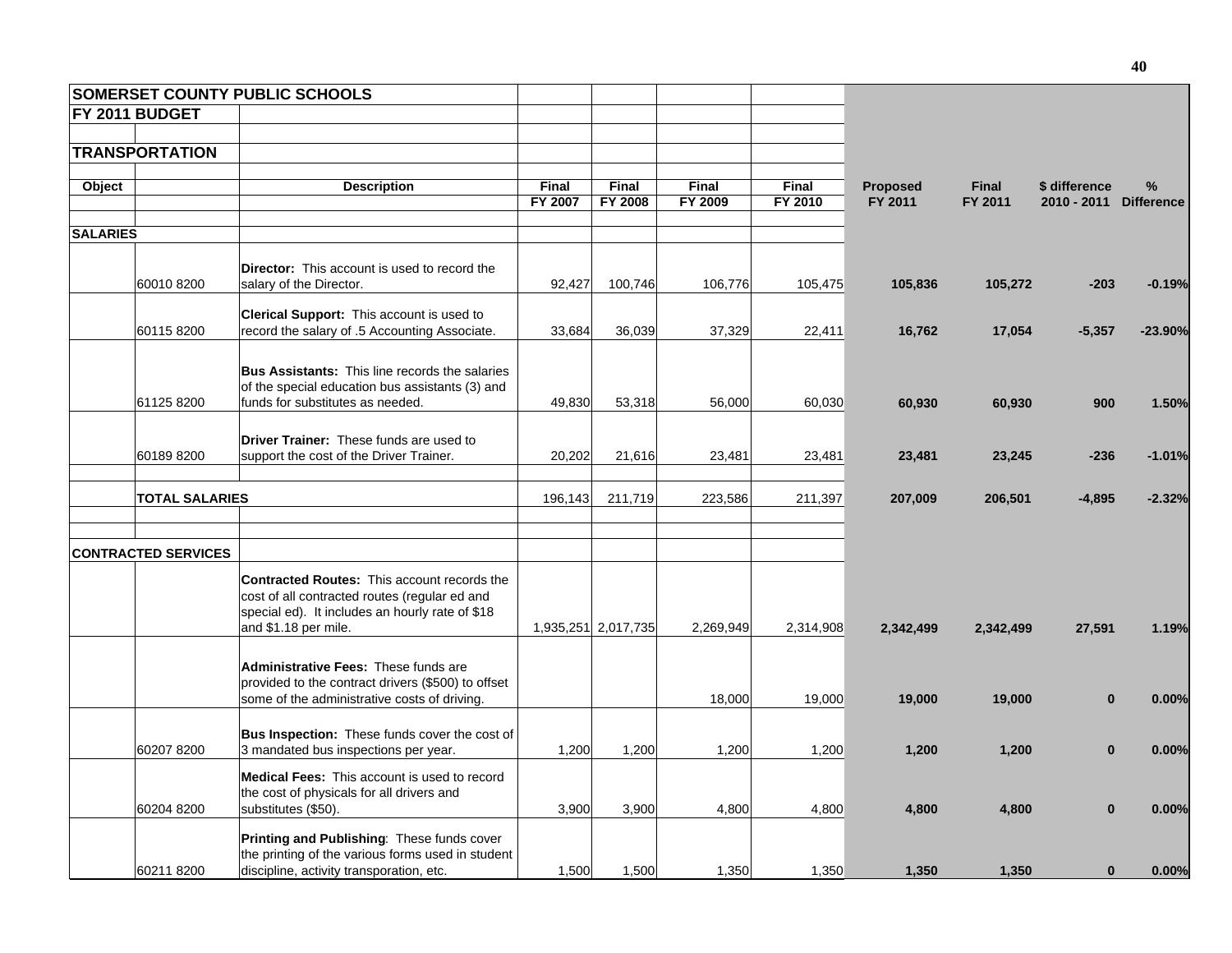|        |                       | <b>SOMERSET COUNTY PUBLIC SCHOOLS</b>                                                   |              |                     |           |              |                 |              |               |                   |
|--------|-----------------------|-----------------------------------------------------------------------------------------|--------------|---------------------|-----------|--------------|-----------------|--------------|---------------|-------------------|
|        | <b>FY 2011 BUDGET</b> |                                                                                         |              |                     |           |              |                 |              |               |                   |
|        |                       |                                                                                         |              |                     |           |              |                 |              |               |                   |
|        | <b>TRANSPORTATION</b> |                                                                                         |              |                     |           |              |                 |              |               |                   |
| Object |                       | <b>Description</b>                                                                      | <b>Final</b> | Final               | Final     | <b>Final</b> | <b>Proposed</b> | <b>Final</b> | \$ difference | ℅                 |
|        |                       |                                                                                         | FY 2007      | <b>FY 2008</b>      | FY 2009   | FY 2010      | FY 2011         | FY 2011      | 2010 - 2011   | <b>Difference</b> |
|        |                       |                                                                                         |              |                     |           |              |                 |              |               |                   |
|        |                       | Music Transportation: This account records                                              |              |                     |           |              |                 |              |               |                   |
|        |                       | the cost of transporting secondary students to                                          |              |                     |           |              |                 |              |               |                   |
|        | 63228                 | various music competitions (parades, etc)                                               | 11,297       | 11,919              | 12,000    | 12,000       | 12,000          | 12,000       | $\bf{0}$      | 0.00%             |
|        |                       |                                                                                         |              |                     |           |              |                 |              |               |                   |
|        |                       | Athletic Transportation: This account records                                           |              |                     |           |              |                 |              |               |                   |
|        |                       | the cost of transporting secondary student                                              |              |                     |           |              |                 |              |               |                   |
|        | 63225                 | athletes to various games and competitions.                                             | 38,946       | 41,089              | 45,989    | 45,989       | 45,989          | 45,989       | $\bf{0}$      | 0.00%             |
|        |                       | Intermediate/Academy Athletic Transp:                                                   |              |                     |           |              |                 |              |               |                   |
|        |                       | These funds are used to transport the                                                   |              |                     |           |              |                 |              |               |                   |
|        |                       | Intermediate and Academy students to various                                            |              |                     |           |              |                 |              |               |                   |
|        | 63225 1300            | games.                                                                                  | 3,630        | 3,830               | 4,213     | 2,713        | 2,713           | 2,713        | $\bf{0}$      | 0.00%             |
|        |                       |                                                                                         |              |                     |           |              |                 |              |               |                   |
|        |                       | Field Trip/Miscellaneous Transp: These<br>funds are used for field trips and other      |              |                     |           |              |                 |              |               |                   |
|        | 63299 9800            | transportation costs not specifically defined.                                          | 8,701        | 8,701               | 9,500     | 9,500        | 9,500           | 9,500        | $\bf{0}$      | 0.00%             |
|        |                       | School Orientation: These funds are used to                                             |              |                     |           |              |                 |              |               |                   |
|        |                       | record the cost of transporting students to a new                                       |              |                     |           |              |                 |              |               |                   |
|        |                       | school to give them an opportunity to become                                            |              |                     |           |              |                 |              |               |                   |
|        | 63299 8200            | familiar with the building prior to the first official<br>day.                          | 2,200        | 2,320               | 2,420     | 2,420        | 2,420           | 2,420        | $\bf{0}$      | 0.00%             |
|        |                       | Safety Meetings: This account is used to                                                |              |                     |           |              |                 |              |               |                   |
|        |                       | record all costs associated with driver inservices                                      |              |                     |           |              |                 |              |               |                   |
|        |                       | to include: speaker fees; refreshments; and                                             |              |                     |           |              |                 |              |               |                   |
|        | 60248 8200            | stipends.                                                                               | 7,734        | 8,508               | 8,500     | 8,500        | 8,000           | 8,000        | -500          | $-5.88%$          |
|        |                       | Summer Intervention Transportation: These                                               |              |                     |           |              |                 |              |               |                   |
|        |                       | funds are used to transport students for summer                                         |              |                     |           |              |                 |              |               |                   |
|        |                       | school and any intervention programs planned                                            |              |                     |           |              |                 |              |               |                   |
|        |                       | for the summer. Included in SFSF - FY 2010<br>(\$8,000); Recommended for SFSF - FY 2011 |              |                     |           |              |                 |              |               |                   |
|        | 63299 9800            | (\$8,000)                                                                               |              |                     | 16,000    | 14,000       | <b>22,000</b>   | 14,000       |               | <b>U.UU%</b>      |
|        |                       |                                                                                         |              |                     |           |              |                 |              |               |                   |
|        |                       | Drug Testing: This account records the cost of<br>mandatory drug testing on drivers and |              |                     |           |              |                 |              |               |                   |
|        | 60253 8200            | substitutes.                                                                            | 2,629        | 2,760               | 3,000     | 3,000        | 3,000           | 3,000        | $\bf{0}$      | 0.00%             |
|        |                       |                                                                                         |              |                     |           |              |                 |              |               |                   |
|        |                       | <b>TOTAL CONTRACTED SERVICES</b>                                                        |              | 2,016,988 2,103,462 | 2,396,921 | 2,439,380    | 2,474,471       | 2,466,471    | 27,091        | 1.11%             |
|        |                       |                                                                                         |              |                     |           |              |                 |              |               |                   |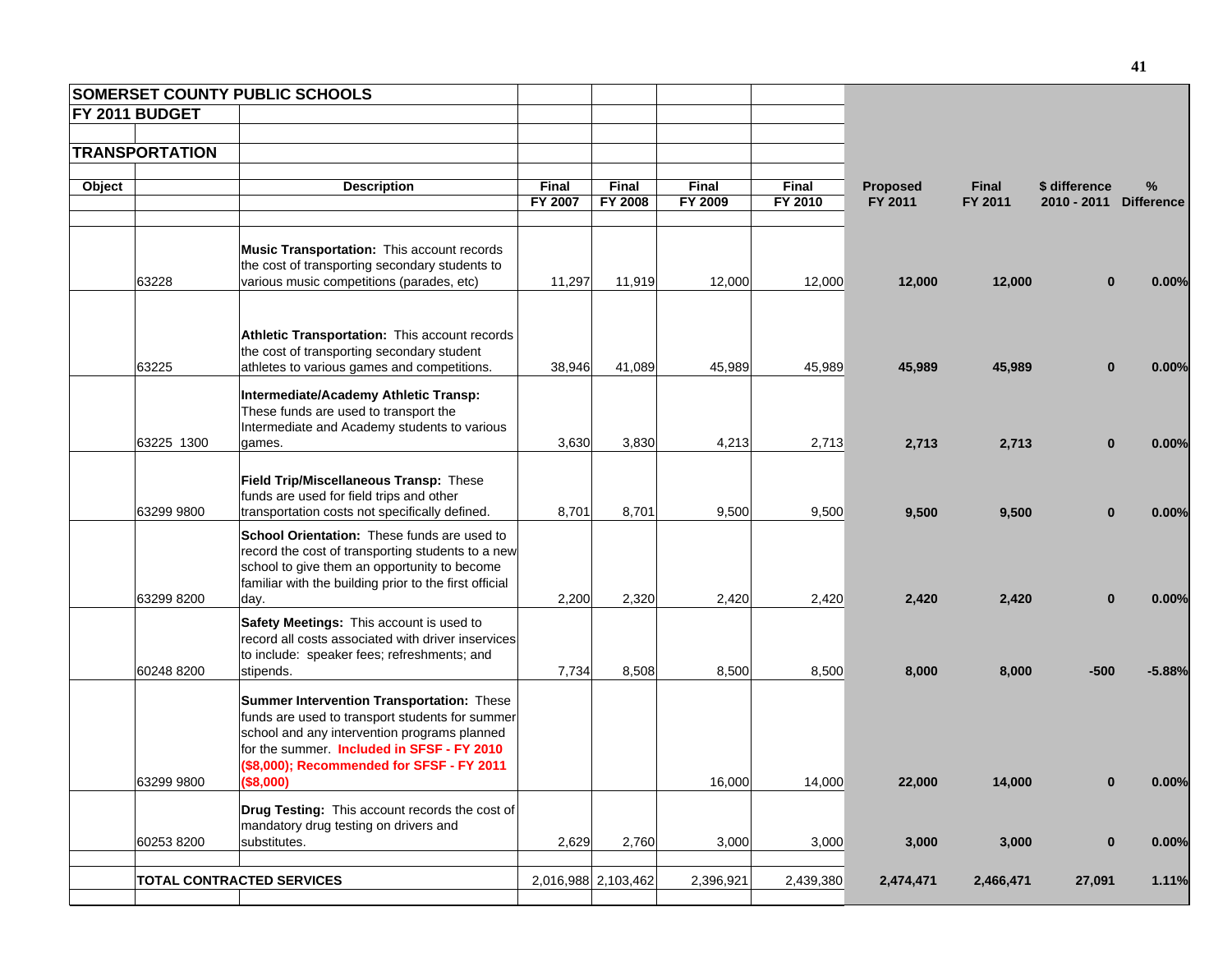|                  |                              | <b>SOMERSET COUNTY PUBLIC SCHOOLS</b>             |                     |                     |                     |              |                 |              |               |                   |
|------------------|------------------------------|---------------------------------------------------|---------------------|---------------------|---------------------|--------------|-----------------|--------------|---------------|-------------------|
|                  | <b>FY 2011 BUDGET</b>        |                                                   |                     |                     |                     |              |                 |              |               |                   |
|                  |                              |                                                   |                     |                     |                     |              |                 |              |               |                   |
|                  | <b>TRANSPORTATION</b>        |                                                   |                     |                     |                     |              |                 |              |               |                   |
|                  |                              |                                                   |                     |                     |                     |              |                 |              |               |                   |
| Object           |                              | <b>Description</b>                                | <b>Final</b>        | <b>Final</b>        | Final               | <b>Final</b> | <b>Proposed</b> | <b>Final</b> | \$ difference | %                 |
|                  |                              |                                                   | FY 2007             | <b>FY 2008</b>      | FY 2009             | FY 2010      | FY 2011         | FY 2011      | 2010 - 2011   | <b>Difference</b> |
| <b>SUPPLIES</b>  |                              |                                                   |                     |                     |                     |              |                 |              |               |                   |
|                  |                              | Office Supplies: These funds are used for the     |                     |                     |                     |              |                 |              |               |                   |
|                  |                              | paper and ink cartridges used to provide          |                     |                     |                     |              |                 |              |               |                   |
|                  |                              | monthly newsletters to the drivers as well as     |                     |                     |                     |              |                 |              |               |                   |
|                  |                              | various other communications in the               |                     |                     |                     |              |                 |              |               |                   |
|                  | 60300 8200                   | Transportation Dept.                              | 1,000               | 1,000               | 1,000               | 1,000        | 1,000           | 1,000        | $\bf{0}$      | 0.00%             |
|                  |                              |                                                   |                     |                     |                     |              |                 |              |               |                   |
|                  |                              | <b>TOTAL SUPPLIES AND MATERIALS</b>               | 1,000               | 1,000               | 1,000               | 1,000        | 1,000           | 1,000        | $\bf{0}$      | 0.00%             |
|                  |                              |                                                   |                     |                     |                     |              |                 |              |               |                   |
| <b>OTHER</b>     |                              | Travel: These funds are used to record the        |                     |                     |                     |              |                 |              |               |                   |
|                  |                              | costs associated with travel for the Director and |                     |                     |                     |              |                 |              |               |                   |
|                  | 605018200                    | Bus Driver Trainer.                               | 3,750               | 3,000               | 3,300               | 3,300        | 3,300           | 3,300        | $\bf{0}$      | 0.00%             |
|                  |                              | Meeting and Conferences: These funds are          |                     |                     |                     |              |                 |              |               |                   |
|                  |                              | used for the costs associated with various state  |                     |                     |                     |              |                 |              |               |                   |
|                  |                              | and local level meetings for the Transportation   |                     |                     |                     |              |                 |              |               |                   |
|                  | 60506 8200                   | Director.                                         | 1,500               | 1,500               | 1,800               | 1,800        | 1,800           | 1,800        | $\bf{0}$      | 0.00%             |
|                  |                              | Subscriptions and Dues: These funds are           |                     |                     |                     |              |                 |              |               |                   |
|                  |                              | used for membership dues and selected             |                     |                     |                     |              |                 |              |               |                   |
|                  | 60505 8200                   | professional publications.                        | 500                 | 500                 | 500                 | 500          | 500             | 500          | $\bf{0}$      | 0.00%             |
|                  | 60546 8200                   | <b>Inservices</b>                                 | 2,100               | 2,100               | 2,100               | 2,100        | 2,100           | 2,100        | 0             | 0.00%             |
|                  | 60599 8200                   | <b>Turn Around Lane Repair</b>                    | 1,000               | 1,000               | 1,000               | 1,000        | 1,000           | 1,000        | $\bf{0}$      | 0.00%             |
|                  |                              | Travel - Driver Trainer: This account is used     |                     |                     |                     |              |                 |              |               |                   |
|                  |                              | to record the expenses incurred by the Bus        |                     |                     |                     |              |                 |              |               |                   |
|                  | 60504 8200                   | Driver Trainer in carrying out his duties.        | 800                 | 800                 | 900                 | 900          | 900             | 900          | $\bf{0}$      | 0.00%             |
|                  |                              | Bus Insurance: This account records the           |                     |                     |                     |              |                 |              |               |                   |
|                  |                              | Board's cost of insurance on the buses used to    |                     |                     |                     |              |                 |              |               |                   |
|                  | 60514 8200                   | transport students.                               | 30,492              | 30,492              | 32,000              | 28,000       | 28,000          | 28,000       | $\bf{0}$      | 0.00%             |
|                  |                              | <b>Communications:</b> This account is used to    |                     |                     |                     |              |                 |              |               |                   |
|                  |                              | record the monthly maintenance cost of the        |                     |                     |                     |              |                 |              |               |                   |
|                  | 60520 8200                   | radio system on the buses.                        | 16,000              | 16,000              | 16,000              | 16,000       | 10,000          | 10,000       | $-6,000$      | $-37.50%$         |
|                  | <b>TOTAL OTHER CHARGES</b>   |                                                   | 56,142              | 55,392              | 57,600              | 53,600       | 47,600          | 47,600       | $-6,000$      | $-11.19%$         |
|                  |                              |                                                   |                     |                     |                     |              |                 |              |               |                   |
| <b>EQUIPMENT</b> |                              |                                                   |                     |                     |                     |              |                 |              |               |                   |
|                  |                              | Camera and radio systems: These funds             |                     |                     |                     |              |                 |              |               |                   |
|                  |                              | provide new and replacement cameras and           |                     |                     |                     |              |                 |              |               |                   |
|                  | 60604 8200                   | radios on the buses.                              |                     | 10,000              | 10,000              | 14,800       | 3,800           | 3,800        | $-11,000$     | $-74.32%$         |
|                  | <b>TOTAL EQUIPMENT</b>       |                                                   |                     | $\overline{10,000}$ | $\overline{10,000}$ | 14,800       | 3,800           | 3,800        | $-11,000$     | $-74.32%$         |
|                  |                              |                                                   |                     |                     |                     |              |                 |              |               |                   |
|                  | <b>TOTAL TRANSPORTATION:</b> |                                                   | 2,270,273 2,381,573 |                     | 2,689,107           | 2,720,177    | 2,733,880       | 2,725,372    | 5,196         | 0.19%             |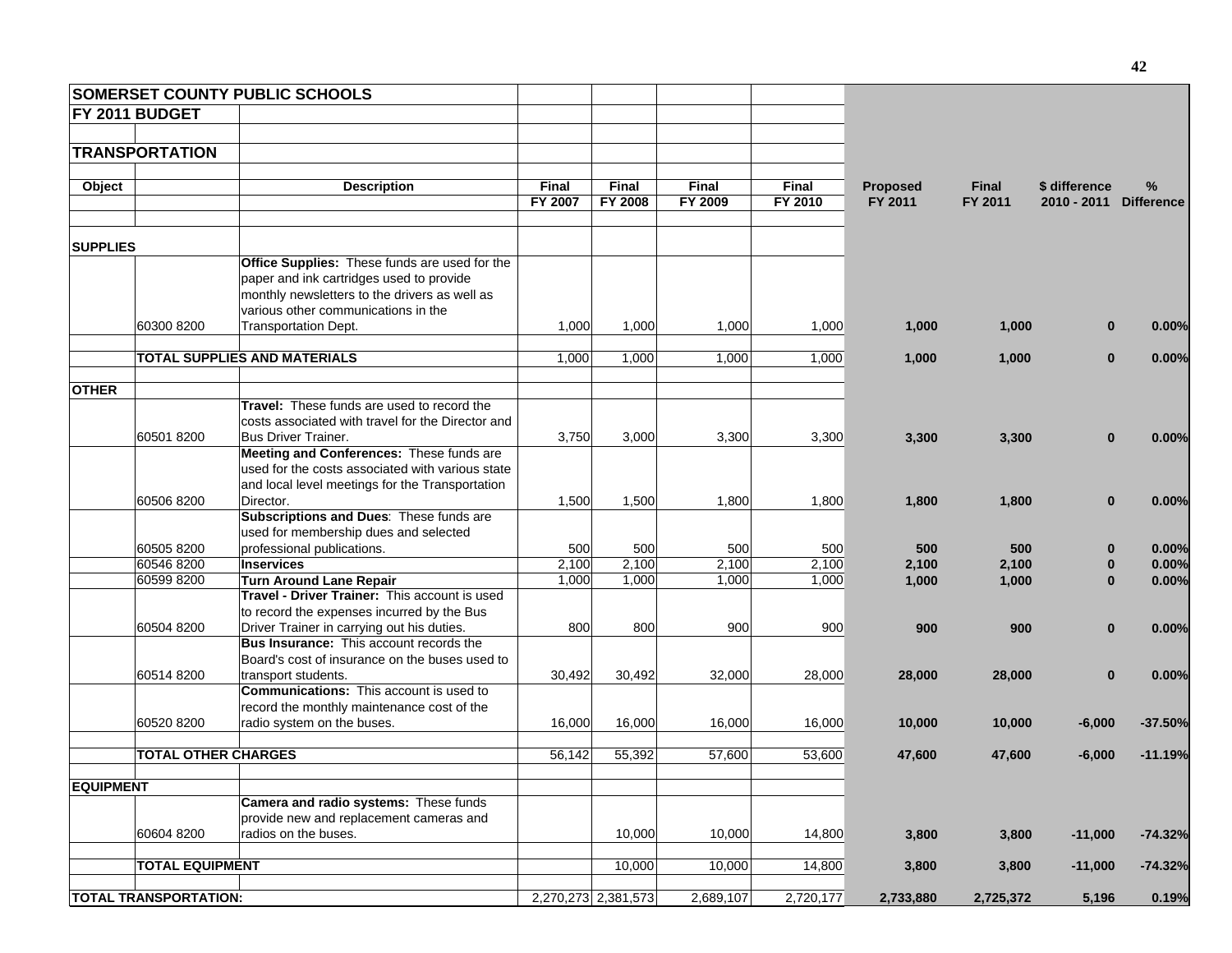|                 |                               | <b>SOMERSET COUNTY PUBLIC SCHOOLS</b>                     |              |              |              |              |                 |              |               |            |
|-----------------|-------------------------------|-----------------------------------------------------------|--------------|--------------|--------------|--------------|-----------------|--------------|---------------|------------|
|                 | FY 2011 BUDGET                |                                                           |              |              |              |              |                 |              |               |            |
|                 |                               |                                                           |              |              |              |              |                 |              |               |            |
|                 | <b>OPERATION OF PLANT</b>     |                                                           |              |              |              |              |                 |              |               |            |
|                 |                               |                                                           |              |              |              |              |                 |              |               |            |
| Object          |                               | <b>Description</b>                                        | <b>Final</b> | <b>Final</b> | <b>Final</b> | <b>Final</b> | <b>Proposed</b> | <b>Final</b> | \$ difference | %          |
|                 |                               |                                                           | FY 2007      | FY 2008      | FY 2009      | FY 2010      | FY 2011         | FY 2011      | $2010 - 2011$ | Difference |
| <b>SALARIES</b> |                               |                                                           |              |              |              |              |                 |              |               |            |
|                 |                               | <b>Custodial Salaries: This line records the</b>          |              |              |              |              |                 |              |               |            |
|                 | 64152 9000                    | salaries of school custodians - (30.25 FTE).              | 647.542      | 674,167      | 735,186      | 736,123      | 726,717         | 731,076      | $-5,047$      | $-0.69%$   |
|                 |                               | <b>Substitute Custodians: This account is used</b>        |              |              |              |              |                 |              |               |            |
|                 |                               | to record the costs of providing substitute               |              |              |              |              |                 |              |               |            |
|                 | 64172 9000                    | custodians.                                               | 22,885       | 24,000       | 25,120       | 25,120       | 25,120          | 25,120       | $\bf{0}$      | 0.00%      |
|                 | <b>TOTAL SALARIES</b>         |                                                           | 670,426      | 698,167      | 760,306      | 761,243      | 751,837         | 756,196      | $-5,047$      | $-0.66%$   |
|                 |                               |                                                           |              |              |              |              |                 |              |               |            |
|                 | <b>CONTRACTED SERVICES</b>    |                                                           |              |              |              |              |                 |              |               |            |
|                 |                               | <b>Custodial Services: These funds are used to</b>        |              |              |              |              |                 |              |               |            |
|                 | 64221 9000                    | provide mops and rugs on a rental basis.                  | 11,000       | 13,000       | 13,650       | 13,650       | 13,650          | 13,650       | $\bf{0}$      | 0.00%      |
|                 |                               | Copier Maintenance: This account is used to               |              |              |              |              |                 |              |               |            |
|                 |                               | record the lease cost of all copiers throughout           |              |              |              |              |                 |              |               |            |
|                 | 64203 9800                    | the system.<br>Service Maintenance Contract: This account | 89,000       | 95,000       | 95,000       | 95,000       | 98,500          | 98,500       | 3,500         | 3.68%      |
|                 |                               | is used to record the costs of service contracts          |              |              |              |              |                 |              |               |            |
|                 |                               | on various building equipment. This account               |              |              |              |              |                 |              |               |            |
|                 | 64203                         | is inactive.                                              | 23,625       | 23,625       | 24,825       | 25,000       | $\bf{0}$        | $\mathbf{0}$ | $-25,000$     | $-100.00%$ |
|                 |                               |                                                           |              |              |              |              |                 |              |               |            |
|                 |                               | Repair Instructional Equipment: These                     |              |              |              |              |                 |              |               |            |
|                 |                               | funds are used to repair instructional                    |              |              |              |              |                 |              |               |            |
|                 |                               | equipment as feasible. It is also used to record          |              |              |              |              |                 |              |               |            |
|                 |                               | the cost of the annual maintenance on the                 |              |              |              |              |                 |              |               |            |
|                 | 64212 9000                    | microscopes used in secondary science.                    | 3,000        | 3,000        | 3,000        | 500          | 500             | 500          | $\bf{0}$      | 0.00%      |
|                 |                               | <b>Repair of Non Instructional Equipment:</b>             |              |              |              |              |                 |              |               |            |
|                 |                               | These funds are used to repair (where feasible)           |              |              |              |              |                 |              |               |            |
|                 | 64213 9000                    | non instructional equipment.                              | 2,000        | 2,000        | 2,000        | 500          | 500             | 500          | $\bf{0}$      | 0.00%      |
|                 |                               | School Activities Security: These funds are               |              |              |              |              |                 |              |               |            |
|                 |                               | distributed to the secondary schools to offset            |              |              |              |              |                 |              |               |            |
|                 | 64250                         | the costs of security for athletic events.                | 5,000        | 10,000       | 11,000       | 11,000       | 11,000          | 11,000       | $\mathbf{0}$  | 0.00%      |
|                 |                               | <b>Intrusion Alarms:</b> This account is used to          |              |              |              |              |                 |              |               |            |
|                 |                               | record the cost of an alarm system in all                 |              |              |              |              |                 |              |               |            |
|                 | 64299 9000                    | schools and the Central Office.                           | 16,000       | 16,500       | 16,500       | 12,400       | 12,400          | 12,400       | $\bf{0}$      | 0.00%      |
|                 |                               | Garbage Removal: This account is used to                  |              |              |              |              |                 |              |               |            |
|                 | 64231 9000                    | record the cost of garbage removal.                       | 65,000       | 67,600       | 71,656       | 75,656       | 79,439          | 79,439       | 3,783         | 5.00%      |
|                 |                               | <b>TOTAL CONTRACTED SERVICES</b>                          | 214,625      | 230,725      | 237,631      | 233,706      | 215,989         | 215,989      | $-17,717$     | $-7.58%$   |
|                 |                               |                                                           |              |              |              |              |                 |              |               |            |
|                 |                               |                                                           |              |              |              |              |                 |              |               |            |
|                 | <b>SUPPLIES AND MATERIALS</b> |                                                           |              |              |              |              |                 |              |               |            |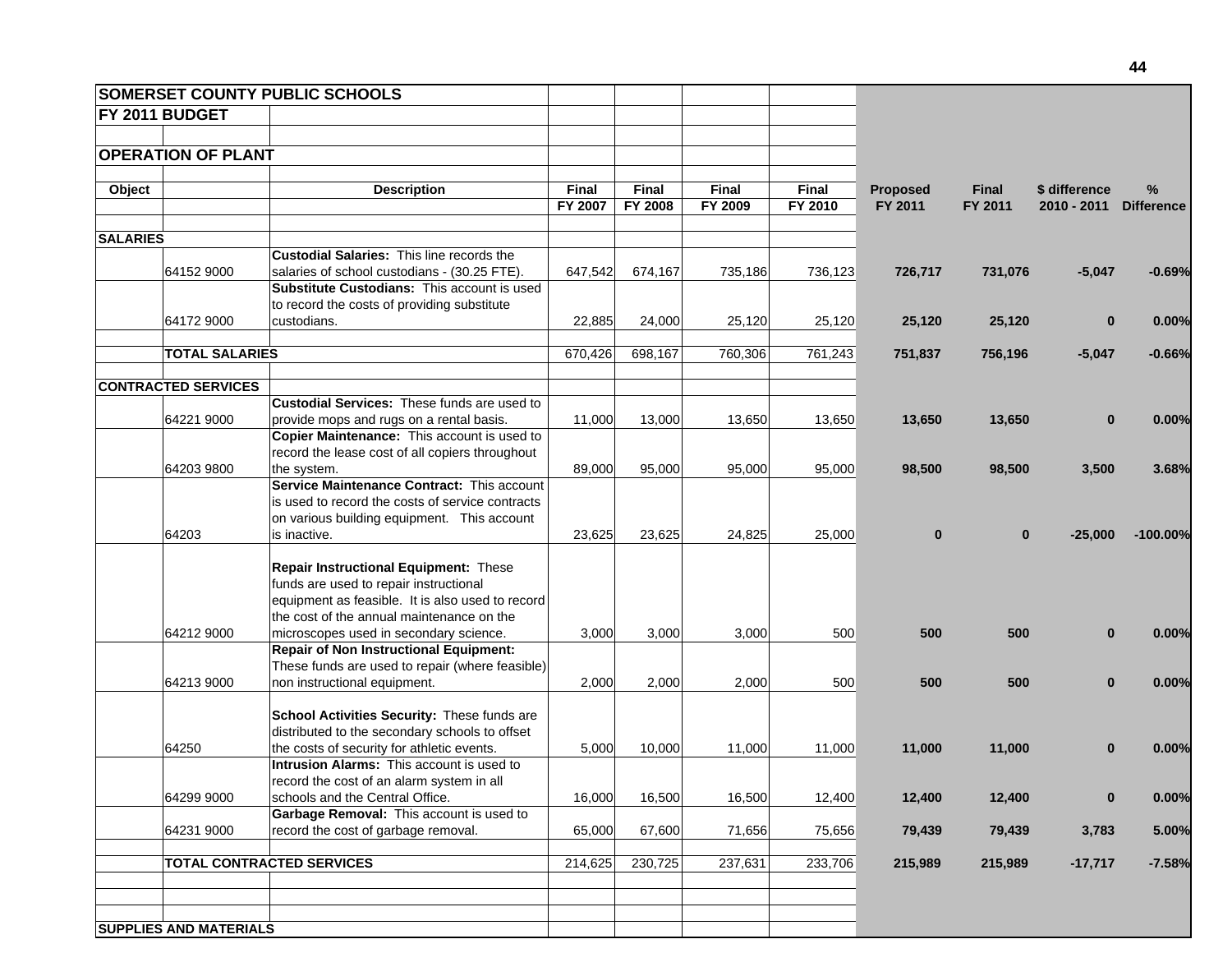|        |                                    | <b>SOMERSET COUNTY PUBLIC SCHOOLS</b>                                      |              |                     |              |              |                 |              |                        |           |
|--------|------------------------------------|----------------------------------------------------------------------------|--------------|---------------------|--------------|--------------|-----------------|--------------|------------------------|-----------|
|        | FY 2011 BUDGET                     |                                                                            |              |                     |              |              |                 |              |                        |           |
|        |                                    |                                                                            |              |                     |              |              |                 |              |                        |           |
|        | <b>OPERATION OF PLANT</b>          |                                                                            |              |                     |              |              |                 |              |                        |           |
|        |                                    |                                                                            |              |                     |              |              |                 |              |                        |           |
| Object |                                    | <b>Description</b>                                                         | <b>Final</b> | <b>Final</b>        | <b>Final</b> | <b>Final</b> | <b>Proposed</b> | <b>Final</b> | \$ difference          | %         |
|        |                                    |                                                                            | FY 2007      | FY 2008             | FY 2009      | FY 2010      | FY 2011         | FY 2011      | 2010 - 2011 Difference |           |
|        |                                    |                                                                            |              |                     |              |              |                 |              |                        |           |
|        |                                    | Custodial Supplies: This account is used to                                |              |                     |              |              |                 |              |                        |           |
|        | 64336 9000                         | record various cleaning supplies used by the<br>custodians in each school. | 65,000       | 70,000              |              |              |                 |              | $\bf{0}$               |           |
|        |                                    | <b>Repair Equipment - LCD bulbs and</b>                                    |              |                     | 75,000       | 75,000       | 75,000          | 75,000       |                        | 0.00%     |
|        |                                    | batteries: These funds are used to replace                                 |              |                     |              |              |                 |              |                        |           |
|        |                                    | LCD projector bulbs and mobile laptop cart                                 |              |                     |              |              |                 |              |                        |           |
|        | 64339 9000                         | batteries as needed.                                                       |              | 11,000              | 11,000       | 11,000       | 11,900          | 11,900       | 900                    | 8.18%     |
|        |                                    |                                                                            |              |                     |              |              |                 |              |                        |           |
|        |                                    | <b>TOTAL SUPPLIES AND MATERIALS</b>                                        | 65,000       | 81,000              | 86,000       | 86,000       | 86,900          | 86,900       | 900                    | 1.05%     |
|        |                                    |                                                                            |              |                     |              |              |                 |              |                        |           |
|        | <b>OTHER CHARGES</b>               |                                                                            |              |                     |              |              |                 |              |                        |           |
|        |                                    | <b>Communications:</b> These funds are used to                             |              |                     |              |              |                 |              |                        |           |
|        |                                    | provide the various phone systems within each                              |              |                     |              |              |                 |              |                        |           |
|        | 64520                              | school.                                                                    | 93,500       | 68,000              | 72,000       | 72,000       | 72,000          | 72,000       | $\bf{0}$               | 0.00%     |
|        |                                    | T-1 lines: These funds provide internet,                                   |              |                     |              |              |                 |              |                        |           |
|        |                                    | intranet and email connections within all                                  |              |                     |              |              |                 |              |                        |           |
|        |                                    | buildings. This also includes the monthly costs                            |              |                     |              |              |                 |              |                        |           |
|        | 64527 9000                         | associated with improved bandwidth.                                        |              | 28,000              | 38,000       | 58,000       | 66,157          | 66,157       | 8,157                  | 14.06%    |
|        | 64521                              | <b>Heat-Oil</b>                                                            | 209,000      | 219,450             | 190,000      | 175,000      | 175,000         | 175,000      | $\bf{0}$               | 0.00%     |
|        | 64522                              | <b>Electricity</b>                                                         | 723,800      | 774,500             | 950,000      | 900,000      | 800,000         | 800,000      | $-100,000$             | $-11.11%$ |
|        | 64523                              | <b>Water and Sewer</b>                                                     | 20,000       | 20,000              | 80,000       | 80,000       | 80,000          | 80,000       | $\bf{0}$               | 0.00%     |
|        | 64515 9000                         | <b>Insurance</b>                                                           | 50.000       | 50,000              | 50,000       | 44,500       | 44,500          | 44,500       | $\bf{0}$               | 0.00%     |
|        |                                    |                                                                            |              |                     |              |              |                 |              |                        |           |
|        | <b>TOTAL OTHER CHARGES</b>         |                                                                            |              | 1,096,300 1,159,950 | 1,380,000    | 1,329,500    | 1,237,657       | 1,237,657    | $-91,843$              | $-6.91%$  |
|        | <b>LAND BUILDING AND EQUIPMENT</b> |                                                                            |              |                     |              |              |                 |              |                        |           |
|        |                                    | Replacement Equipment: These funds                                         |              |                     |              |              |                 |              |                        |           |
|        |                                    | provide replacement vacuum cleaners, floor                                 |              |                     |              |              |                 |              |                        |           |
|        | 64635 9000                         | scrubbers, etc for the schools.                                            | 10,000       | 20,000              | 20,000       | 20,000       | 17,000          | 17,000       | $-3,000$               | $-15.00%$ |
|        |                                    | Network hardware: These funds are used to                                  |              |                     |              |              |                 |              |                        |           |
|        |                                    | replace servers; routers, access points and                                |              |                     |              |              |                 |              |                        |           |
|        |                                    | other equipment. Included in SFSF - FY 2010                                |              |                     |              |              |                 |              |                        |           |
|        |                                    | (\$0); Recommended for SFSF - FY 2011                                      |              |                     |              |              |                 |              |                        |           |
|        | 64636 9000                         | (\$10,000)                                                                 | 44,400       | 91,200              | 87,000       | 150,950      | 24,000          | 50,300       | $-100,650$             | $-66.68%$ |
|        |                                    | TOTAL LAND BUILDING AND EQUIPMENT                                          | 54,400       | 111,200             | 107,000      | 170,950      | 41,000          | 67,300       | $-103,650$             | $-60.63%$ |
|        |                                    |                                                                            |              |                     |              |              |                 |              |                        |           |
|        |                                    |                                                                            |              |                     |              |              |                 |              |                        |           |
|        | <b>TOTAL OPERATION OF PLANT</b>    |                                                                            |              | 2,100,751 2,281,042 | 2,570,937    | 2,581,399    | 2,333,383       | 2,364,042    | $-217,357$             | $-8.42%$  |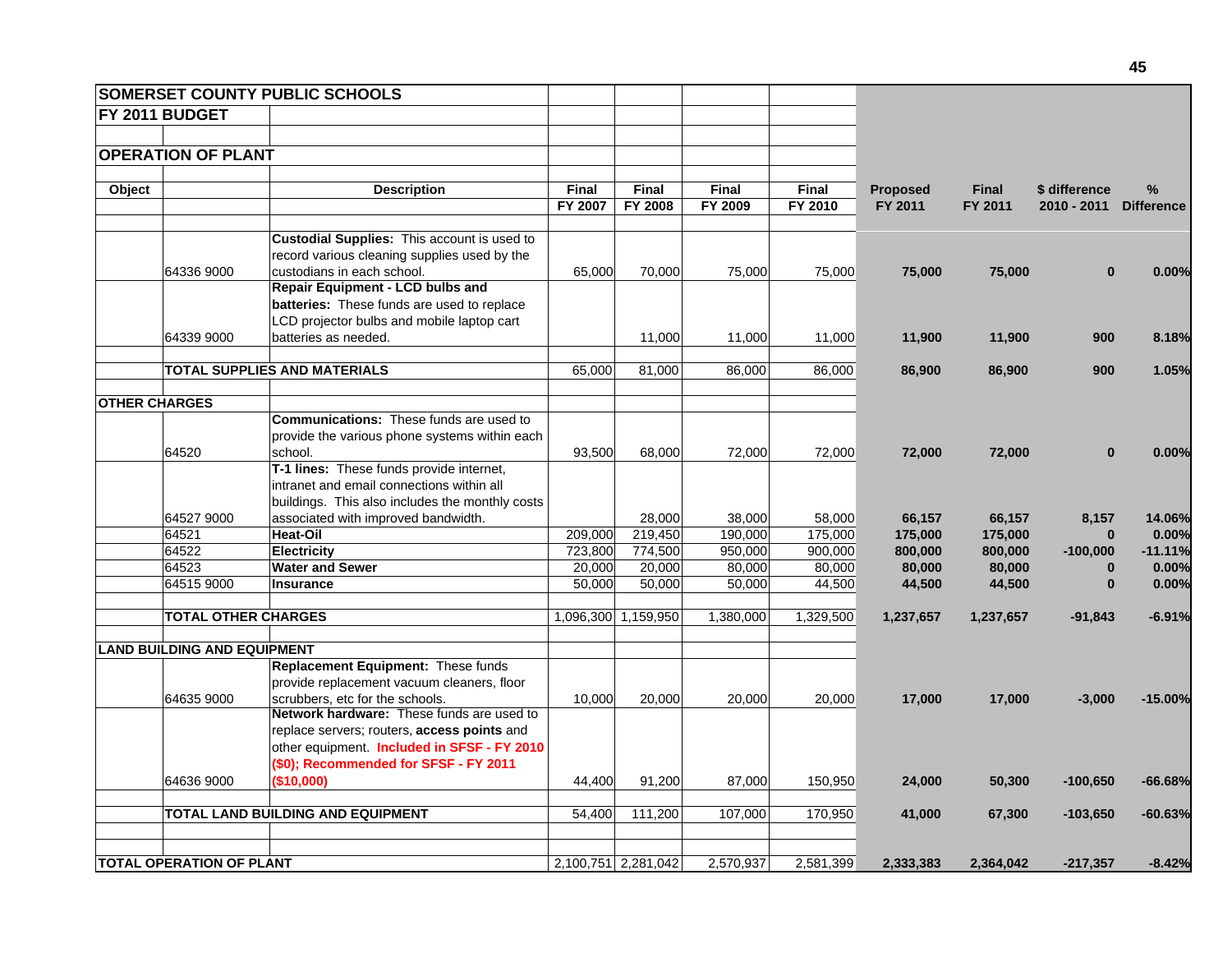| <b>SOMERSET COUNTY PUBLIC SCHOOLS</b> |                                                                                                                                                                                                        |                  |                         |                         |                  |                            |                         |                              |                           |
|---------------------------------------|--------------------------------------------------------------------------------------------------------------------------------------------------------------------------------------------------------|------------------|-------------------------|-------------------------|------------------|----------------------------|-------------------------|------------------------------|---------------------------|
| FY 2011 BUDGET                        |                                                                                                                                                                                                        |                  |                         |                         |                  |                            |                         |                              |                           |
|                                       |                                                                                                                                                                                                        |                  |                         |                         |                  |                            |                         |                              |                           |
| <b>MAINTENANCE OF PLANT</b>           |                                                                                                                                                                                                        |                  |                         |                         |                  |                            |                         |                              |                           |
| Object                                | <b>Description</b>                                                                                                                                                                                     | Final<br>FY 2007 | Final<br><b>FY 2008</b> | <b>Final</b><br>FY 2009 | Final<br>FY 2010 | <b>Proposed</b><br>FY 2011 | <b>Final</b><br>FY 2011 | \$ difference<br>2010 - 2011 | $\%$<br><b>Difference</b> |
| <b>SALARIES</b>                       |                                                                                                                                                                                                        |                  |                         |                         |                  |                            |                         |                              |                           |
| 65165 9000                            | <b>Maintenance Salaries: This account records</b><br>the salaries of the Maintenance Foreman and<br>5 Maintenance Specialists.                                                                         | 291,176          | 311,606                 | 324,065                 | 278,283          | 277,523                    | 278,094                 | $-189$                       | $-0.07%$                  |
| 65162 9000                            | Maintenance Other - (OT, paint, grass<br>cutting): These funds are used for summer<br>maintenace projects, part time as needed<br>maintenance support as well as overtime for<br>the maintenance staff | 44,100           | 46,000                  | 48,300                  | 49,000           | 49,000                     | 49,000                  | $\bf{0}$                     | 0.00%                     |
|                                       | PC Technician: These funds record the                                                                                                                                                                  |                  |                         |                         |                  |                            |                         |                              |                           |
| 65173 9000                            | salaries of 3 technicians.                                                                                                                                                                             | 70,579           | 77,388                  | 83,644                  | 82,586           | 82,869                     | 119,275                 | 36,689                       | 44.43%                    |
| 65165 9000                            | Network Technician: This account is used to<br>record the salary of the Network Technician.                                                                                                            | 56,071           | 64,371                  | 70,560                  | 71,374           | 70,736                     | 70,736                  | $-638$                       | $-0.89%$                  |
| <b>TOTAL SALARIES</b>                 |                                                                                                                                                                                                        | 461,926          | 499,365                 | 526,569                 | 481,243          | 480,128                    | 517,105                 | 35,862                       | 7.45%                     |
| <b>CONTRACTED SERVICES</b>            |                                                                                                                                                                                                        |                  |                         |                         |                  |                            |                         |                              |                           |
| 65203 9000                            | Service Maintenance Contract: These funds<br>are used for the maintenance agreements on<br>various equipment                                                                                           | 45,000           | 45,000                  | 45,000                  | 45,000           | 45,000                     | 45,000                  | $\bf{0}$                     | 0.00%                     |
| 65208 9000                            | Repair Building: These funds are used for<br>outside contractors who do various repairs on<br>the school buildings.                                                                                    | 150,000          | 150,000                 | 150,000                 | 150,000          | 150,000                    | 150,000                 | $\bf{0}$                     | 0.00%                     |
| 65210 9000                            | Exterminating: These funds are used for<br>exterminating services as needed.                                                                                                                           | 5,000            | 5,000                   | 5,000                   | 5,000            | 5,000                      | 5,000                   | $\bf{0}$                     | 0.00%                     |
| 65252 9000                            | <b>Environmental Compliance: These funds</b><br>are used to pay a consultant for monitoring the<br>pumping station.                                                                                    | 20,000           | 20,000                  | 20,000                  | 20,000           | 20,000                     | 20,000                  | $\bf{0}$                     | 0.00%                     |
| 65226 9000                            | Up-Keep Grounds: These funds are used to<br>maintain the athletic fields as well as the<br>school grounds.                                                                                             | 6,000            | 6,000                   | 6,600                   | 6,600            | 6,600                      | 6,600                   | $\bf{0}$                     | 0.00%                     |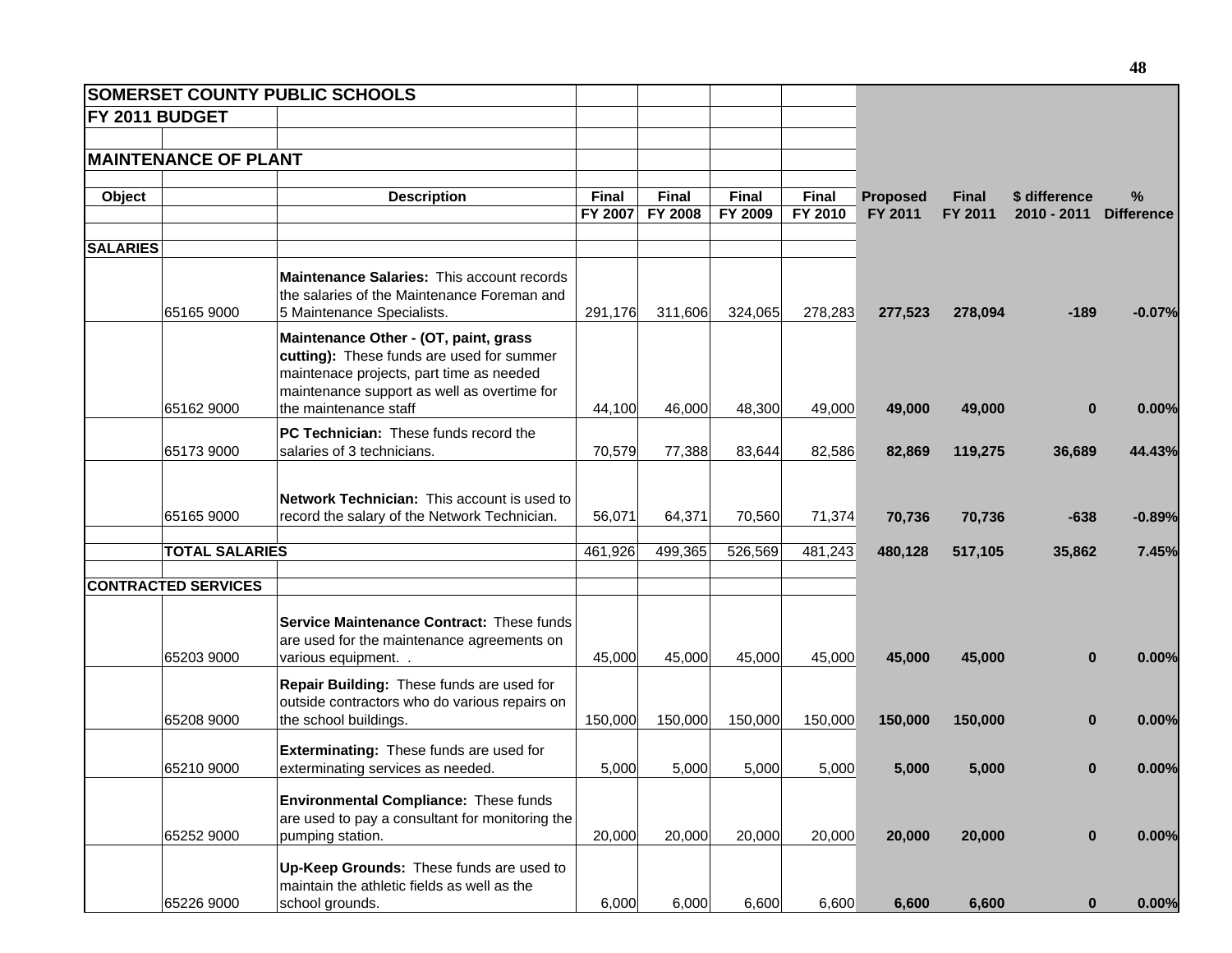|        |                                    | SOMERSET COUNTY PUBLIC SCHOOLS                                                                                                                  |                         |                                |                         |                         |                            |                         |                                |                           |
|--------|------------------------------------|-------------------------------------------------------------------------------------------------------------------------------------------------|-------------------------|--------------------------------|-------------------------|-------------------------|----------------------------|-------------------------|--------------------------------|---------------------------|
|        | FY 2011 BUDGET                     |                                                                                                                                                 |                         |                                |                         |                         |                            |                         |                                |                           |
|        | <b>MAINTENANCE OF PLANT</b>        |                                                                                                                                                 |                         |                                |                         |                         |                            |                         |                                |                           |
| Object |                                    | <b>Description</b>                                                                                                                              | <b>Final</b><br>FY 2007 | <b>Final</b><br><b>FY 2008</b> | <b>Final</b><br>FY 2009 | <b>Final</b><br>FY 2010 | <b>Proposed</b><br>FY 2011 | <b>Final</b><br>FY 2011 | \$ difference<br>$2010 - 2011$ | $\%$<br><b>Difference</b> |
|        |                                    | <b>TOTAL CONTRACTED SERVICES</b>                                                                                                                | 226,000                 | 226,000                        | 226,600                 | 226,600                 | 226,600                    | 226,600                 | $\bf{0}$                       | 0.00%                     |
|        | <b>SUPPLIES AND MATERIALS</b>      |                                                                                                                                                 |                         |                                |                         |                         |                            |                         |                                |                           |
|        | 65338 9000                         | Repair-Buildings: This account is used to<br>record various materials purchased when staff<br>makes repairs on buildings.                       | 150,000                 | 150,000                        | 150,000                 | 150,000                 | 135,000                    | 135,000                 | $-15,000$                      | $-10.00%$                 |
|        | 65449 9000                         | Tile/Carpet Replacement: These funds are<br>used to replace tile and carpet as needed and<br>requested each year.                               | 45,000                  | 45,000                         | 45,000                  | 45,000                  | 25,000                     | 25,000                  | $-20,000$                      | $-44.44%$                 |
|        | 65341 9000                         | Vehicles - Fuel, Lube, & Supplies: These<br>funds are used to maintain the county cars.                                                         | 53,500                  | 53,500                         | 59,000                  | 59,000                  | 59,000                     | 59,000                  | $\bf{0}$                       | 0.00%                     |
|        | 65377 9000                         | Technical Training: These funds are used to<br>purchase training materials for the Technology<br>staff members to keep their skills up to date. | 2,000                   | 2,000                          | 2,000                   | 4,500                   | 3,000                      | 3,000                   | $-1,500$                       | $-33.33%$                 |
|        | 65339 9000                         | Technical Supplies: These funds are used to<br>purchase parts and supplies necessary for<br>technology equipment repairs.                       | 10,000                  | 10,000                         | 10,000                  | 10,000                  | 15,000                     | 15,000                  | 5,000                          | 50.00%                    |
|        | 65382 9000                         | Technical Software: These funds are used to<br>purchase a particular software package for the<br>technology department.                         | 5,000                   | 5,000                          | $\overline{0}$          | 1,250                   | 1,350                      | 1,350                   | 100                            | 8.00%                     |
|        |                                    | <b>TOTAL SUPPLIES AND MATERIALS</b>                                                                                                             | 265,500                 | 265,500                        | 266,000                 | 269,750                 | 238,350                    | 238,350                 | $-31,400$                      | $-11.64%$                 |
|        | <b>LAND BUILDING AND EQUIPMENT</b> |                                                                                                                                                 |                         |                                |                         |                         |                            |                         |                                |                           |
|        | 65604 9000                         | Additional Equipment: These funds are used<br>to buy various equipment for the maintenance<br>staff.                                            | 15,500                  | 15,500                         | 15,500                  | 15,500                  | 15,500                     | 15,500                  | $\mathbf{0}$                   | 0.00%                     |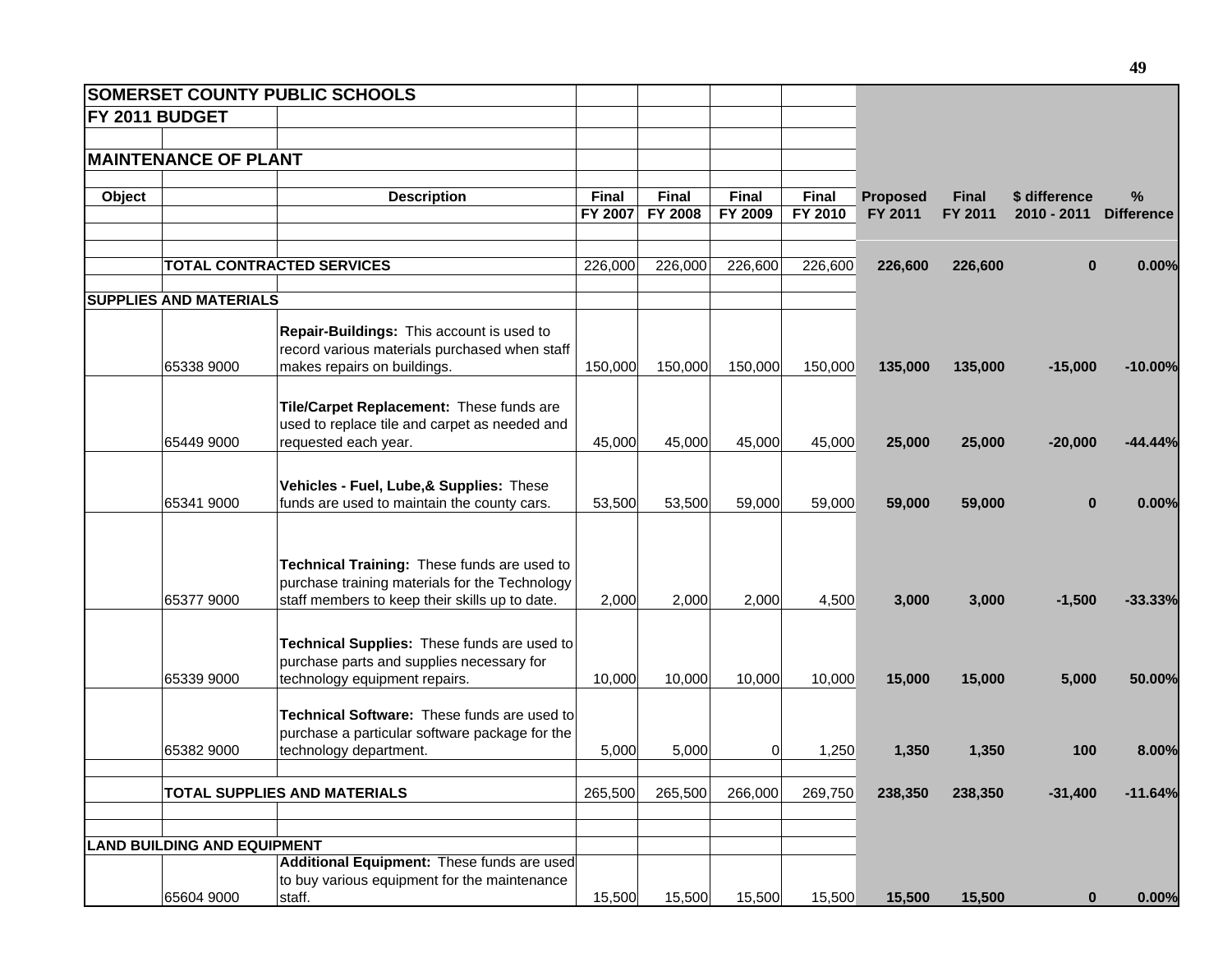|        |                             | <b>SOMERSET COUNTY PUBLIC SCHOOLS</b>     |                |                |                             |              |                 |              |               |                   |
|--------|-----------------------------|-------------------------------------------|----------------|----------------|-----------------------------|--------------|-----------------|--------------|---------------|-------------------|
|        | <b>FY 2011 BUDGET</b>       |                                           |                |                |                             |              |                 |              |               |                   |
|        |                             |                                           |                |                |                             |              |                 |              |               |                   |
|        | <b>MAINTENANCE OF PLANT</b> |                                           |                |                |                             |              |                 |              |               |                   |
| Object |                             | <b>Description</b>                        | <b>Final</b>   | <b>Final</b>   | <b>Final</b>                | <b>Final</b> | <b>Proposed</b> | <b>Final</b> | \$ difference | $\%$              |
|        |                             |                                           | <b>FY 2007</b> | <b>FY 2008</b> | FY 2009                     | FY 2010      | FY 2011         | FY 2011      | 2010 - 2011   | <b>Difference</b> |
|        |                             | Technical Equipment: These funds are used |                |                |                             |              |                 |              |               |                   |
|        |                             | to purchase specific equipment for the    |                |                |                             |              |                 |              |               |                   |
|        | 65619 9000                  | technology staff members.                 | 4,000          | 4,000          | 4,000                       | 2,000        | 1,500           | 1,500        | $-500$        | $-25.00%$         |
|        |                             | Maintenance Vehicle: This account is      |                |                |                             |              |                 |              |               |                   |
|        | 65606 9000                  | inactive.                                 | 20,000         | 20,000         | $\Omega$                    |              |                 |              |               |                   |
|        |                             | <b>TOTAL LAND BUILDING AND EQUIPMENT</b>  | 39,500         | 39,500         | 19,500                      | 17,500       | 17,000          | 17,000       | $-500$        | $-2.86%$          |
|        |                             |                                           |                |                |                             |              |                 |              |               |                   |
|        | <b>TOTAL MAINTENANCE</b>    |                                           |                |                | 992,926 1,030,365 1,038,669 | 995,093      | 962,078         | 999,055      | 3,962         | 0.40%             |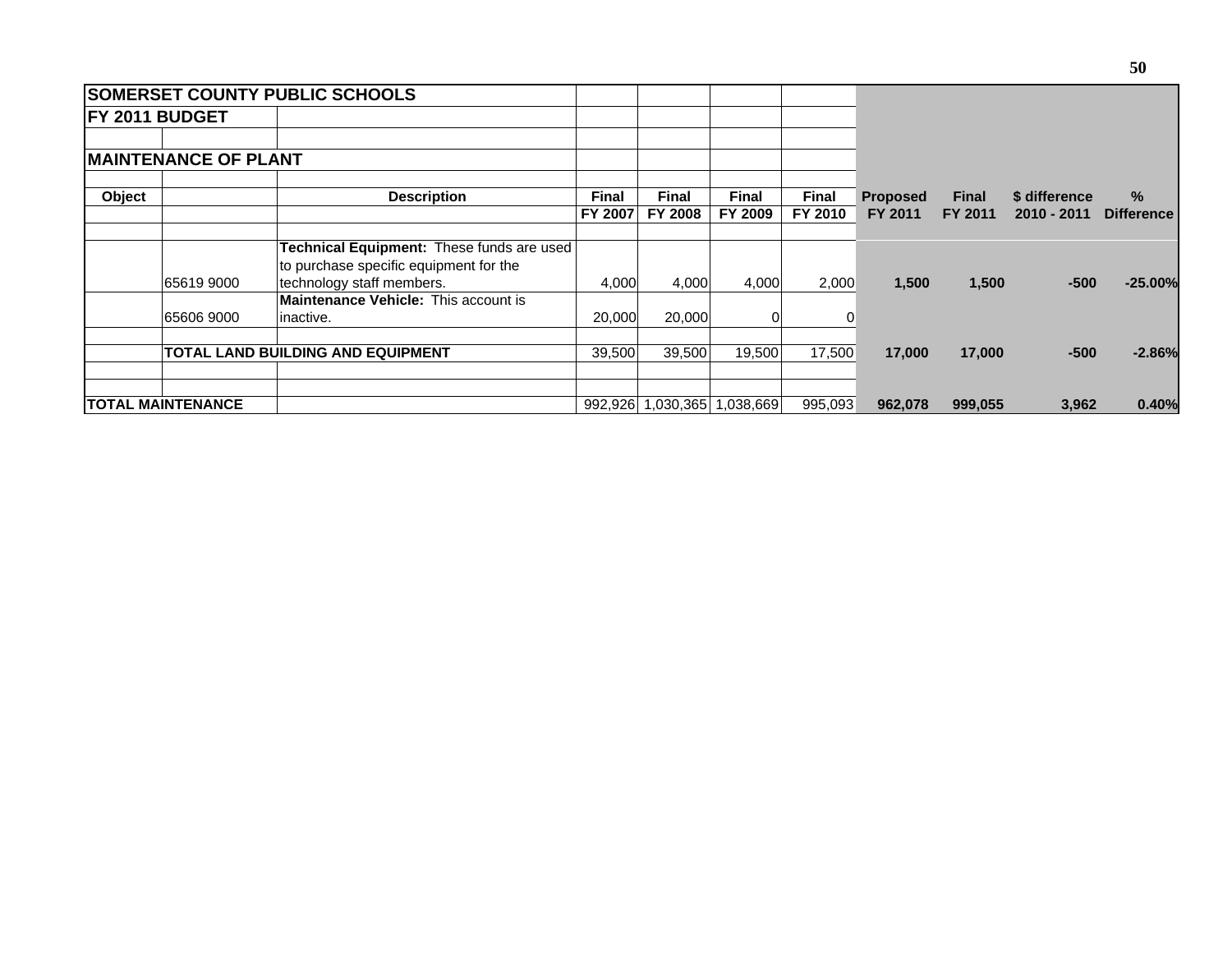| <b>SOMERSET COUNTY PUBLIC SCHOOLS</b> |                                                                 |           |              |              |              |              |                 |              |               |                   |
|---------------------------------------|-----------------------------------------------------------------|-----------|--------------|--------------|--------------|--------------|-----------------|--------------|---------------|-------------------|
| FY 2011 BUDGET                        |                                                                 |           |              |              |              |              |                 |              |               |                   |
|                                       |                                                                 |           |              |              |              |              |                 |              |               |                   |
| <b>FIXED CHARGES</b>                  |                                                                 |           |              |              |              |              |                 |              |               |                   |
|                                       |                                                                 |           |              |              |              |              |                 |              |               |                   |
| Object                                | <b>Description</b>                                              | Final     | <b>Final</b> | <b>Final</b> | <b>Final</b> | <b>Final</b> | <b>Proposed</b> | <b>Final</b> | \$ difference | $\%$              |
|                                       |                                                                 | FY 2006   | FY 2007      | FY 2008      | FY 2009      | FY 2010      | FY 2011         | FY 2011      | 2010 - 2011   | <b>Difference</b> |
| <b>OTHER CHARGES</b>                  |                                                                 |           |              |              |              |              |                 |              |               |                   |
|                                       |                                                                 |           |              |              |              |              |                 |              |               |                   |
|                                       | Health Insurance PPN: These<br>funds are budgeted for employees |           |              |              |              |              |                 |              |               |                   |
|                                       | who are in the PPN plan. The                                    |           |              |              |              |              |                 |              |               |                   |
|                                       | Board pays 90% of an individual                                 |           |              |              |              |              |                 |              |               |                   |
| 665378000                             | plan and 75% of others.                                         | 1,200,000 | 1,200,000    | 900,000      | 900,000      | 900,000      | 963,000         | 963,000      | 63,000        | 7.00%             |
|                                       |                                                                 |           |              |              |              |              |                 |              |               |                   |
|                                       | Health Insurance EPO: These                                     |           |              |              |              |              |                 |              |               |                   |
|                                       | funds are budgeted for employees                                |           |              |              |              |              |                 |              |               |                   |
|                                       | who are in the EPO plan. The                                    |           |              |              |              |              |                 |              |               |                   |
|                                       | Board pays 90% of an individual                                 |           |              |              |              |              |                 |              |               |                   |
| 66539 8000                            | plan and 85% of others.                                         | 1,089,000 | 1,100,000    | 1,380,000    | 1,380,000    | 1,380,000    | 1,476,600       | 1,476,600    | 96,600        | 7.00%             |
|                                       | <b>Health Insurance Retirees: The</b>                           |           |              |              |              |              |                 |              |               |                   |
|                                       | Board contributes \$250 per month                               |           |              |              |              |              |                 |              |               |                   |
|                                       | (\$3000 annually) toward the cost of                            |           |              |              |              |              |                 |              |               |                   |
|                                       | a retiree's health insurance. This                              |           |              |              |              |              |                 |              |               |                   |
|                                       | line also includes reimbursement                                |           |              |              |              |              |                 |              |               |                   |
|                                       | for the Medicare Drug Subsidy                                   |           |              |              |              |              |                 |              |               |                   |
| 66538 8000                            | reimbursement.                                                  | 390,000   | 390,000      | 531,000      | 590,000      | 590,000      | 500,000         | 500,000      | $-90,000$     | $-15.25%$         |
|                                       | Insurance Call: These funds are                                 |           |              |              |              |              |                 |              |               |                   |
|                                       | budgeted in anticipation of health                              |           |              |              |              |              |                 |              |               |                   |
|                                       | insurance usage being greater                                   |           |              |              |              |              |                 |              |               |                   |
|                                       | than anticipated. These funds, if                               |           |              |              |              |              |                 |              |               |                   |
|                                       | used, are deposited to the ESMEC                                |           |              |              |              |              |                 |              |               |                   |
|                                       | Insurance Trust to cover overages                               |           |              |              |              |              |                 |              |               |                   |
| 66542 8000                            | in paid amounts.                                                | 160,000   | 100,000      | 100,000      | 75,000       | 50,000       | 50,000          | 50,000       | $\bf{0}$      | 0.00%             |
|                                       | Social Security: These funds                                    |           |              |              |              |              |                 |              |               |                   |
|                                       | cover the required employer share                               |           |              |              |              |              |                 |              |               |                   |
| 66524 8000                            | of FICA and Medicare.                                           | 1,294,369 | 1,449,592    | 1,590,076    | 1,607,636    | 1,586,418    | 1,566,695       | 1,560,784    | $-25,634$     | $-1.62%$          |
|                                       | Tuition Reimbursement: These                                    |           |              |              |              |              |                 |              |               |                   |
|                                       | funds provide reimbursement up to                               |           |              |              |              |              |                 |              |               |                   |
|                                       | \$3000 per year for employees                                   |           |              |              |              |              |                 |              |               |                   |
|                                       | working toward advanced                                         |           |              |              |              |              |                 |              |               |                   |
| 665138000                             | certification or degrees.                                       | 50,000    | 65,000       | 100,000      | 110,000      | 128,000      | 130,000         | 130,000      | 2,000         | 1.56%             |
|                                       | <b>Blood Bank:</b> The Board provides                           |           |              |              |              |              |                 |              |               |                   |
|                                       | membership to the Blood Bank for                                |           |              |              |              |              |                 |              |               |                   |
| 66578 8000                            | all employees.                                                  | 1,000     | 1,200        | 1,200        | 800          | 800          | 500             | 500          | $-300$        | $-37.50%$         |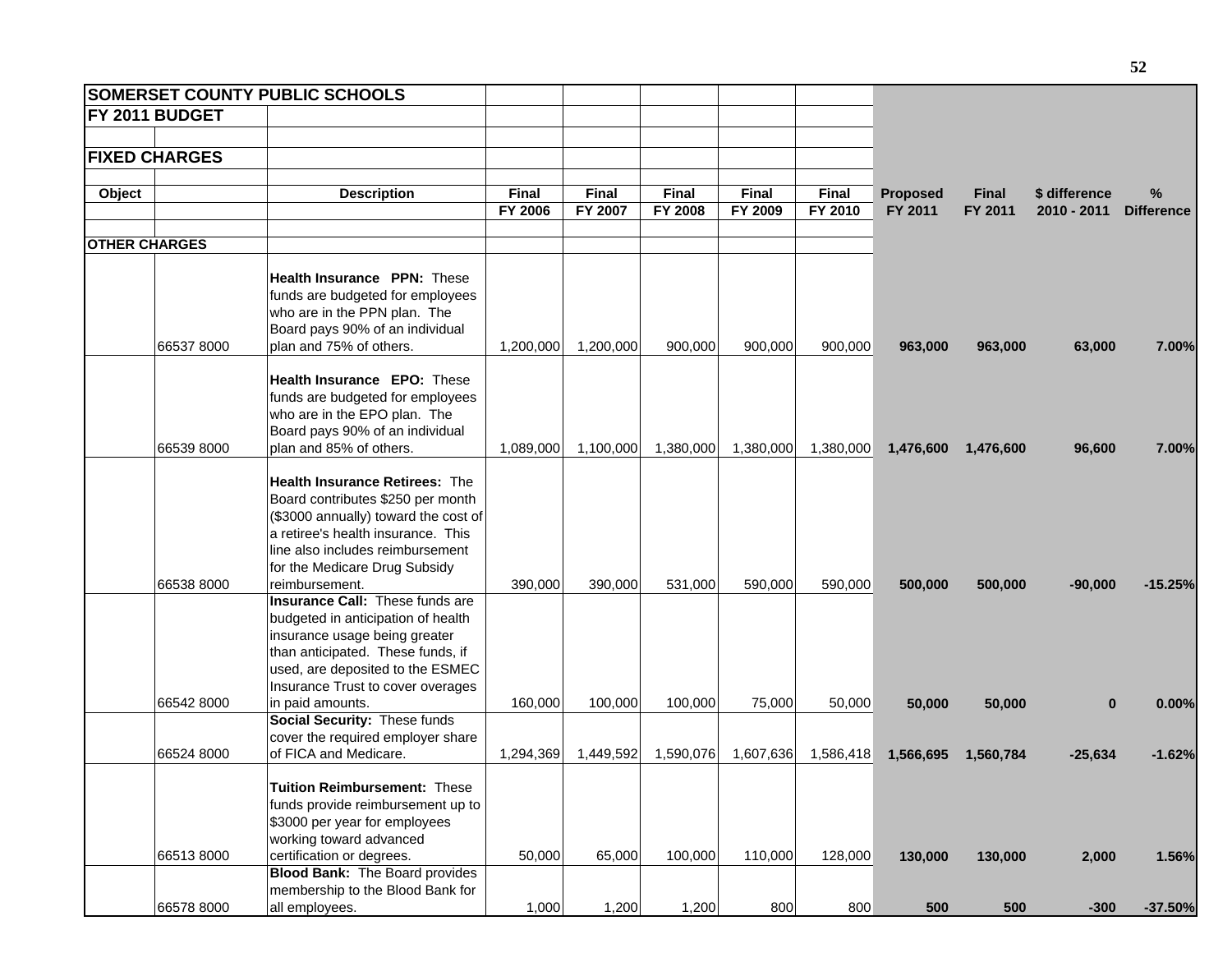|                      |                            | <b>SOMERSET COUNTY PUBLIC SCHOOLS</b>                                                                                           |                                |                         |                                |                         |                  |                            |                         |                              |                        |
|----------------------|----------------------------|---------------------------------------------------------------------------------------------------------------------------------|--------------------------------|-------------------------|--------------------------------|-------------------------|------------------|----------------------------|-------------------------|------------------------------|------------------------|
|                      | FY 2011 BUDGET             |                                                                                                                                 |                                |                         |                                |                         |                  |                            |                         |                              |                        |
|                      | <b>FIXED CHARGES</b>       |                                                                                                                                 |                                |                         |                                |                         |                  |                            |                         |                              |                        |
|                      |                            |                                                                                                                                 |                                |                         |                                |                         |                  |                            |                         |                              |                        |
| Object               |                            | <b>Description</b>                                                                                                              | <b>Final</b><br><b>FY 2006</b> | <b>Final</b><br>FY 2007 | <b>Final</b><br><b>FY 2008</b> | <b>Final</b><br>FY 2009 | Final<br>FY 2010 | <b>Proposed</b><br>FY 2011 | <b>Final</b><br>FY 2011 | \$ difference<br>2010 - 2011 | %<br><b>Difference</b> |
|                      |                            |                                                                                                                                 |                                |                         |                                |                         |                  |                            |                         |                              |                        |
| <b>OTHER CHARGES</b> |                            |                                                                                                                                 |                                |                         |                                |                         |                  |                            |                         |                              |                        |
|                      |                            | <b>Unemployment Insurance:</b><br>These funds are for the required                                                              |                                |                         |                                |                         |                  |                            |                         |                              |                        |
|                      | 66568 8000                 | employers insurance.                                                                                                            | 40,000                         | 25,000                  | 20,000                         | 21,000                  | 21,000           | 30,000                     | 30,000                  | 9,000                        | 42.86%                 |
|                      | 665178000                  | Workmen's Comp: These funds<br>are used to provide required<br>workers comp insurance coverage                                  |                                |                         |                                |                         |                  |                            |                         |                              |                        |
|                      |                            | on all employees.<br><b>Comprehensive, General</b>                                                                              | 230,852                        | 230,000                 | 190.000                        | 190,000                 | 121,675          | 130,000                    | 130,000                 | 8,325                        | 6.84%                  |
|                      |                            | Liability Insurance: These funds<br>provide general liability insurance                                                         |                                |                         |                                |                         |                  |                            |                         |                              |                        |
|                      | 665168000                  | coverage.<br><b>Employee Pension System (non</b>                                                                                | 39,675                         | 30,000                  | 25,000                         | 21,000                  | 24,100           | 24,000                     | 24,000                  | $-100$                       | $-0.41%$               |
|                      |                            | teacher system): These funds<br>are used to pay the employers<br>share of those staff members not<br>in the Teachers Retirement |                                |                         |                                |                         |                  |                            |                         |                              |                        |
|                      | 665798000                  | System.                                                                                                                         | 80.000                         | 97,000                  | 110,000                        | 126,000                 | 130,000          | 128,000                    | 128,000                 | $-2,000$                     | $-1.54%$               |
|                      | 66549 9000                 | Term Life Insurance: These<br>funds provide an annual salary<br>benefit to all employees.                                       | 37,000                         | 45,000                  | 51,000                         | 55,000                  | 44,000           | 46,000                     | 46,000                  | 2,000<br>0                   | 4.55%                  |
|                      |                            |                                                                                                                                 |                                |                         |                                |                         |                  |                            |                         | O                            |                        |
|                      | <b>TOTAL FIXED CHARGES</b> |                                                                                                                                 | 4,611,896                      | 4,732,792               | 4,998,276                      | 5,076,436               | 4,975,993        | 5,044,795                  | 5,038,884               | 62,891                       | 1.26%                  |